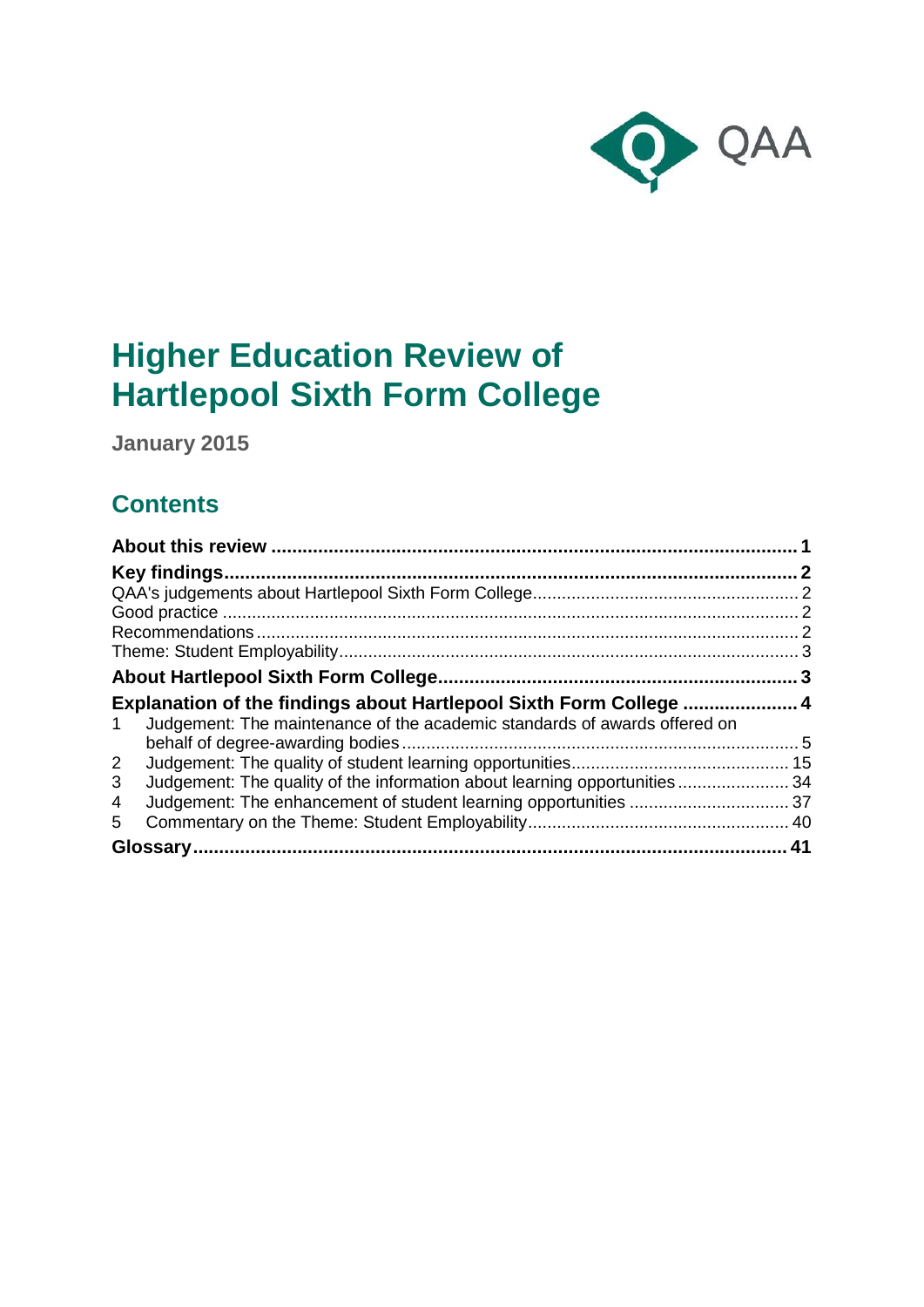# <span id="page-1-0"></span>**About this review**

This is a report of a Higher Education Review conducted by the Quality Assurance Agency for Higher Education (QAA) at Hartlepool Sixth Form College. The review took place from 19 to 23 January 2015 and was conducted by a team of two reviewers, as follows:

- Mr Kevin Kendall
- Miss Kate Wicklow (student reviewer).

The main purpose of the review was to investigate the higher education provided by Hartlepool Sixth Form College and to make judgements as to whether or not its academic standards and quality meet UK expectations. These expectations are the statements in the [UK Quality Code for Higher Education](http://www.qaa.ac.uk/assuring-standards-and-quality/the-quality-code) (the Quality Code)<sup>1</sup> setting out what all UK higher [education providers](http://newlive.qaa.ac.uk/AboutUs/glossary/Pages/glossary-h.aspx#h2.1) expect of themselves and of each other, and what the general public can therefore expect of them.

In Higher Education Review, the QAA review team:

- makes judgements on
	- the setting and maintenance of academic standards
	- the quality of student learning opportunities
	- the information provided about higher education provision
	- the enhancement of student learning opportunities
- provides a commentary on the selected theme
- makes recommendations
- identifies features of good practice
- affirms action that the provider is taking or plans to take.

A summary of the findings can be found in the section starting on page 2. [Explanations of](#page-3-2)  [the findings](#page-3-2) are given in numbered paragraphs in the section starting on page 4.

In reviewing Hartlepool Sixth Form College the review team has also considered a theme selected for particular focus across higher education in England and Northern Ireland.

The [themes](http://www.qaa.ac.uk/publications/information-and-guidance/publication?PubID=106) for the academic year 2014-15 are Student Involvement in Quality Assurance and Enhancement and Student Employability,<sup>2</sup> and the provider is required to select, in consultation with student representatives, one of these themes to be explored through the review process.

The QAA website gives more information [about QAA](http://www.qaa.ac.uk/aboutus/pages/default.aspx) and its mission.<sup>3</sup> A dedicated section explains the method for **Higher Education Review<sup>4</sup>** and has links to the review handbook and other informative documents. For an explanation of terms see the [Glossary](#page-41-0) at the end of this report.

<sup>-</sup><sup>1</sup> The UK Quality Code for Higher Education is published at:

[www.qaa.ac.uk/assuring-standards-and-quality/the-quality-code.](http://www.qaa.ac.uk/assuring-standards-and-quality/the-quality-code) <sup>2</sup> Higher Education Review themes:

[www.qaa.ac.uk/publications/information-and-guidance/publication?PubID=106.](http://www.qaa.ac.uk/publications/information-and-guidance/publication?PubID=106)

<sup>&</sup>lt;sup>3</sup> QAA website: [www.qaa.ac.uk/about-us.](http://www.qaa.ac.uk/about-us)

<sup>4</sup> Higher Education Review web pages:

[www.qaa.ac.uk/reviews-and-reports/how-we-review-higher-education/higher-education-review.](http://www.qaa.ac.uk/reviews-and-reports/how-we-review-higher-education/higher-education-review)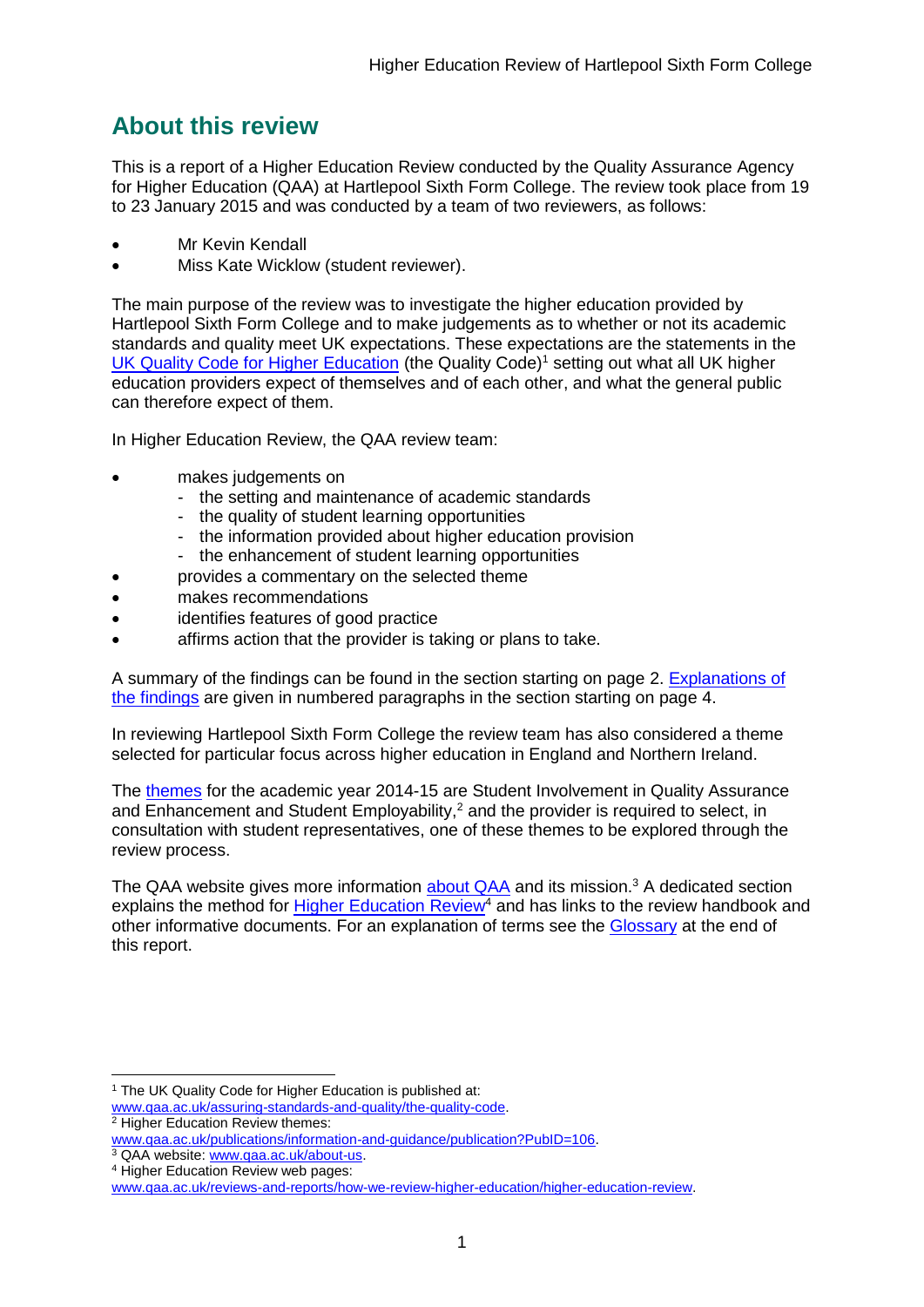# <span id="page-2-0"></span>**Key findings**

# <span id="page-2-1"></span>**QAA's judgements about Hartlepool Sixth Form College**

The QAA review team formed the following judgements about the higher education provision at Hartlepool Sixth Form College.

- The maintenance of the academic standards of awards **meets** UK expectations.
- The quality of student learning opportunities **meets** UK expectations.
- The quality of the information about learning opportunities **meets** UK expectations.
- The enhancement of student learning opportunities **requires improvement to meet** UK expectations.

# <span id="page-2-2"></span>**Good practice**

The QAA review team identified the following features of **good practice** at Hartlepool Sixth Form College.

- The integration of the programme into the wider professional qualifications needed to pursue a career in law (Expectation A1).
- The involvement of experienced practitioners in the delivery of live scenario-based learning and assessment (Expectation B3).
- The recognition of the distinctive needs of staff who teach on higher education programmes, the support for enhancing teaching practice and the opportunities to engage in scholarly activity (Expectation B3).
- The effective links between the College and University in monitoring and reviewing the programme (Expectation B8).

# <span id="page-2-3"></span>**Recommendations**

The QAA review team makes the following **recommendations** to Hartlepool Sixth Form College.

By June 2015:

- formalise the College's internal approval process of programmes prior to entering the University's validation process (Expectation B1)
- ensure that students are informed about the role and identity of the external examiner and bring to students' attention the availability of external examiner reports (Expectation B7).

By September 2015:

- review the formal committee structure to ensure its effectiveness in light of planned programme expansion (Expectation A2.1)
- clarify the University support services agreement and subsequently review the College's own support services in light of current student numbers and planned future expansion (Expectation B4)
- establish formal processes to engage students as partners in the management of learning opportunities (Expectation B5)
- take deliberate and systematic steps, at provider level, to identify, disseminate, implement and monitor good practice and evaluate its impact on the enhancement of the quality of learning opportunities (Enhancement).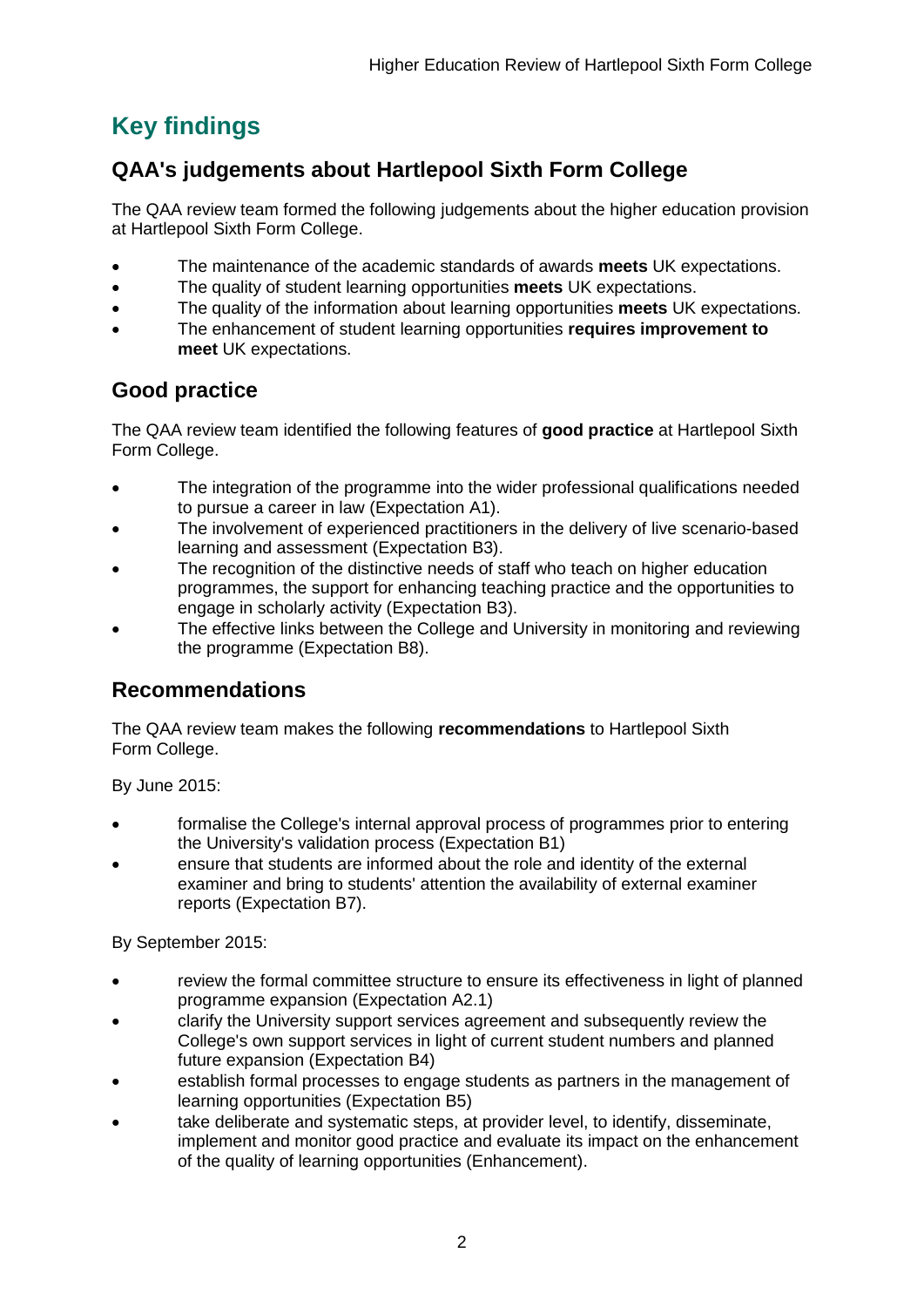By December 2015:

 formalise relationships between the College and employers to ensure work-related opportunities are delivered effectively (Expectation B10).

# <span id="page-3-0"></span>**Theme: Student Employability**

Student employability is firmly embedded in the current higher education provision at the College, as the Foundation Degree provides clear progression opportunities and integration into wider professional qualifications. Student employment aspirations and the development of employability skills are supported by various means. An employment-focused module helps students develop professional skills relevant to the law industry. Guest practitioners are invited into the College to offer their advice and expertise as well as delivering live scenario-based learning and assessment. The College is actively developing links with local employers and networks to encourage greater learning and career opportunities for its students.

Further explanation of the key findings can be found in the handbook available on the QAA webpage explaining [Higher Education Review.](http://www.qaa.ac.uk/reviews-and-reports/how-we-review-higher-education/higher-education-review)

# <span id="page-3-1"></span>**About Hartlepool Sixth Form College**

Hartlepool Sixth Form College (the College) has approximately 1,100 full-time students, with 100 students studying a Foundation Degree in Law. In 2010 the College underwent a £24 million new-build programme, which allowed it to increase its student capacity.

The College's mission statement is to 'provide a high quality learning environment to a diverse community'. In offering education and training opportunities, improving students' achievements is the College's highest priority; as such, the College is committed to access, teaching excellence and the enjoyment of learning, comprehensiveness, lifelong learning, partnership building and economic development'. It achieves this through its strategic objectives.

The College has recently appointed a new Principal and Deputy Principal, the latter of which currently oversees the existing higher education provision which is validated by the University of Sunderland (the University).

The College established its relationship with the University in March 2008 and was approved as a partner of the University. Approval by the Joint Academic Stage Board also represented the Law Society of England and Wales and the General Council of the Bar. The partnership, in accordance with the University's collaborative processes, is reviewed within a six-yearly cycle. The College plans to further expand its higher education provision in the near future.

<span id="page-3-2"></span>This is the College's first review undertaken by QAA.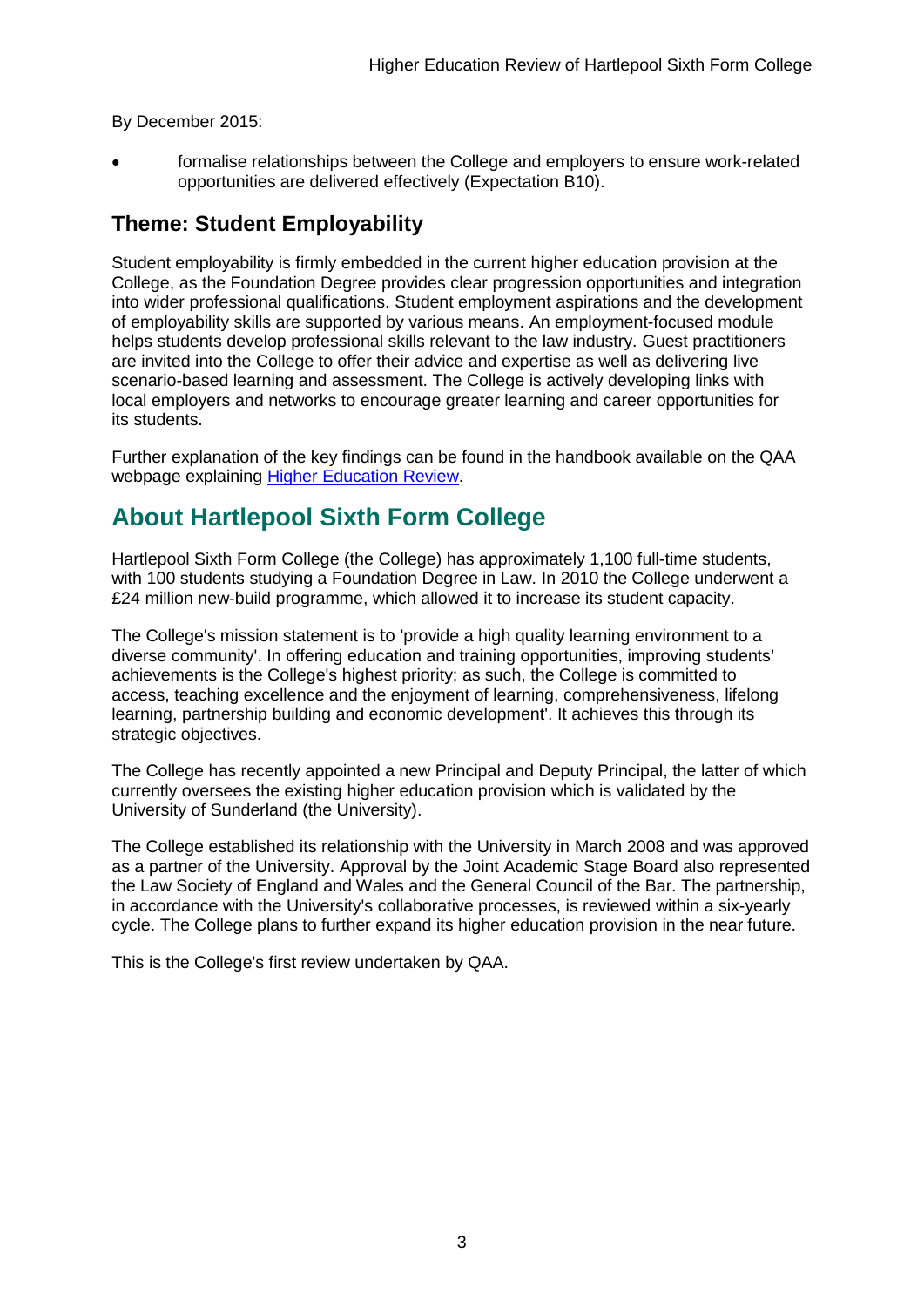# <span id="page-4-0"></span>**Explanation of the findings about Hartlepool Sixth Form College**

This section explains the review findings in more detail.

Terms that may be unfamiliar to some readers have been included in a [brief glossary](#page-41-0) at the end of this report. A fuller [glossary of terms](http://www.qaa.ac.uk/Pages/GlossaryEN.aspx) is available on the QAA website, and formal definitions of certain terms may be found in the operational description and handbook for the [review method,](http://www.qaa.ac.uk/reviews-and-reports/how-we-review-higher-education/higher-education-review) also on the QAA website.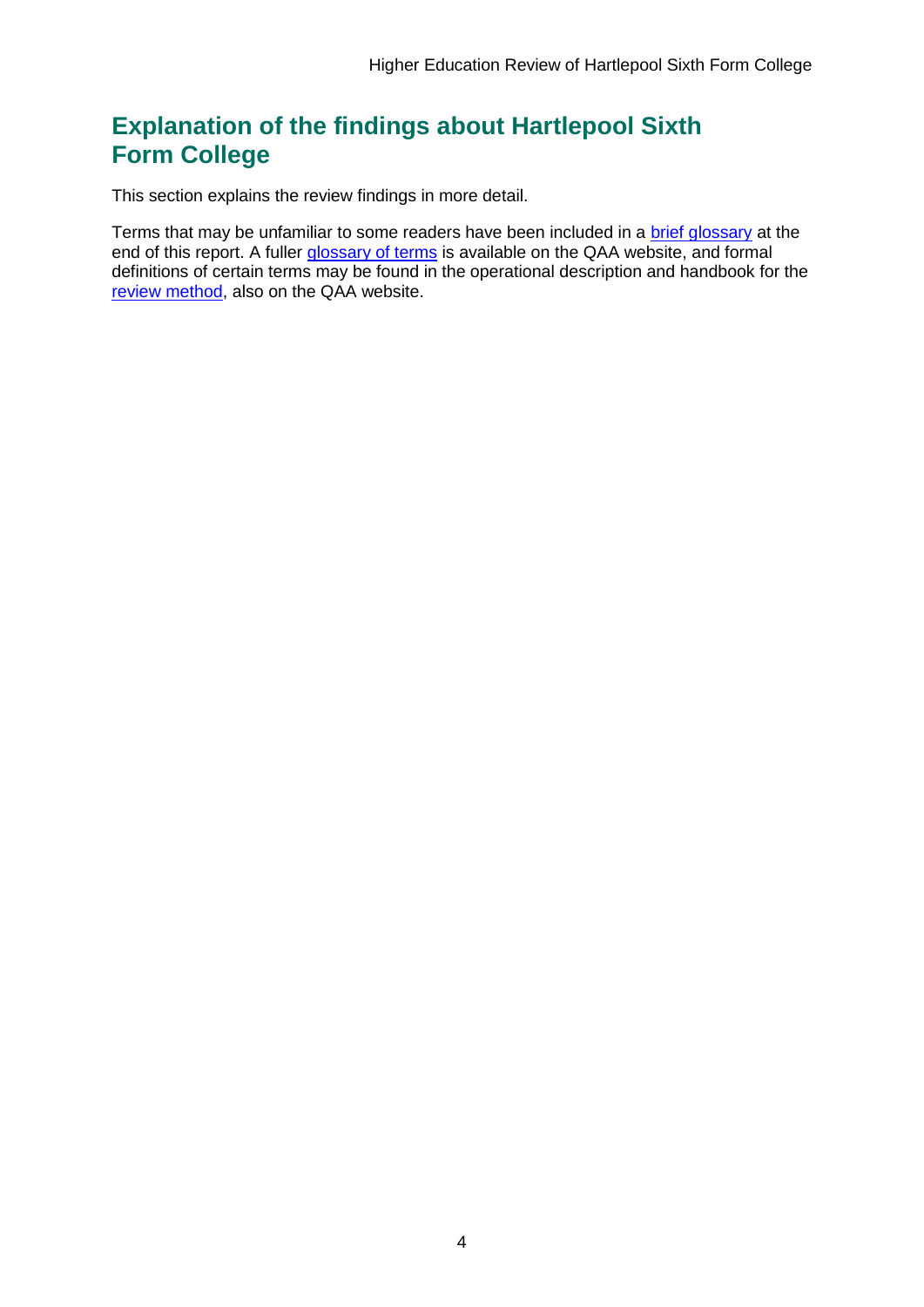# <span id="page-5-0"></span>**1 Judgement: The maintenance of the academic standards of awards offered on behalf of degree-awarding bodies**

**Expectation (A1): In order to secure threshold academic standards, degree-awarding bodies:** 

**a) ensure that the requirements of** *The Framework for Higher Education Qualifications in England, Wales and Northern Ireland* **are met by:**

- **positioning their qualifications at the appropriate level of the relevant framework for higher education qualifications**
- **ensuring that programme learning outcomes align with the relevant qualification descriptor in the relevant framework for higher education qualifications**
- **naming qualifications in accordance with the titling conventions specified in the frameworks for higher education qualifications**
- **awarding qualifications to mark the achievement of positively defined programme learning outcomes**

**b) consider and take account of QAA's guidance on qualification characteristics** 

**c) where they award UK credit, assign credit values and design programmes that align with the specifications of the relevant national credit framework** 

# **d) consider and take account of relevant Subject Benchmark Statements.**

### **Quality Code,** *Chapter A1: UK and European Reference Points for Academic Standards*

# **Findings**

1.1 The appropriate Subject Benchmark Statements and the FHEQ are discussed during the design of the course and are ensured through the validation and periodic review of the programme. The programme was initially approved in 2008 by the University and by the Joint Academic Stage Board which represents both the Law Society of England and Wales and the General Council of the Bar.

1.2 The awarding of credit is primarily the responsibility of the University as the awarding body and regular checks are made through the Partner Annual Report.

1.3 The review team met staff from across the College, as well as the Head of Law and the Programme Leader from the University. Documentation seen included the periodic review 2011 documents and the current Programme Specification. The Partner Annual Report for 2013-14 shows regular monitoring of the national benchmarks.

1.4 The course team have a good understanding of the national benchmarks and how they inform curriculum development. The Programme Specification shows how the course is mapped against the Subject Benchmark Statements and the Partner Annual Report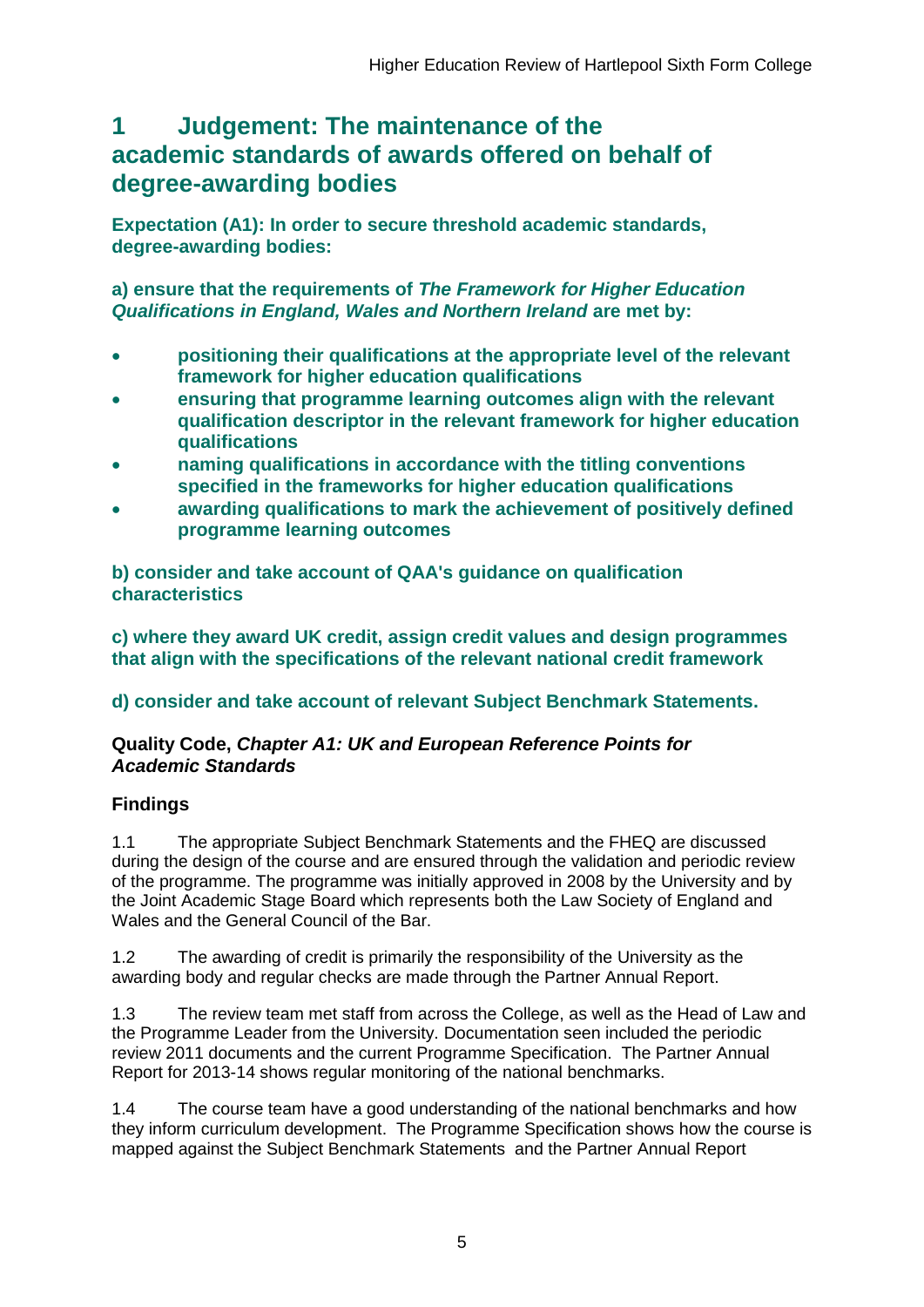highlights relevant parts of the Academic Infrastructure and how it is embedded in the programme.

1.5 The College has also mapped the programme against the Chartered Institute of Legal Executives (CILEx) framework and been given an exemption for students to automatically qualify for the Level 3 CILEx qualification on completion of year 1 of the Foundation Degree. The programme is also accredited by the Solicitors Regulation Authority and students are able to progress from the Foundation Degree onto an accredited BA or LLB qualification at the University. The review team finds the integration of the programme into the wider professional qualifications needed to pursue a career in law as **good practice**.

1.6 Ultimate responsibility for the approval of the award sits with the University; however, the College has taken responsibility to ensure that students are studying a course which is accredited by the legal profession and has been designed with accredited progression in mind. Therefore, the review team concludes that Expectation A1 is met and the associated level of risk is low.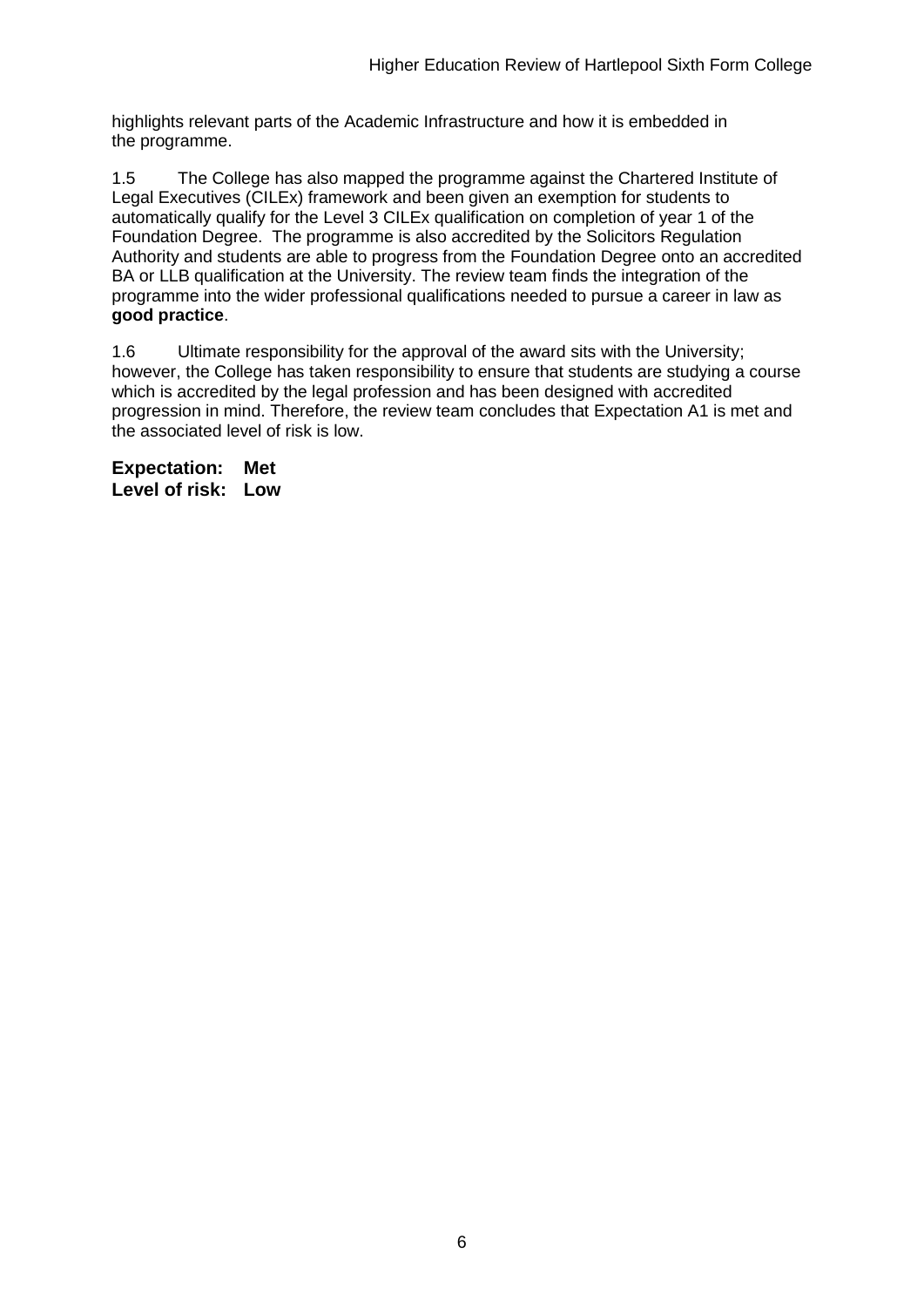**Expectation (A2.1): In order to secure their academic standards, degree-awarding bodies establish transparent and comprehensive academic frameworks and regulations to govern how they award academic credit and qualifications.**

### **Quality Code,** *Chapter A2: Degree-Awarding Bodies' Reference Points for Academic Standards*

# **Findings**

1.7 The College is subject to the University Quality Handbook and Operations Manual and the University assessment criteria which govern the management of standards for the programme. The College has a number of additional policies which apply to higher education students relating to student conduct, student support, complaints and equality and diversity.

1.8 The College has an internal committee structure to manage its higher education provision which has recently been revised. The College has developed a new Higher Education Operations Group which will oversee the management of higher education programmes. This group replaces a Quality Review Group which was a College-wide group. The group considers internal and external reports, discusses the quality of the higher education provision and shares practice across the staff teams.

1.9 The minutes from the Group are seen by the Senior Management Team.

1.10 The College's Law Department also operates informal team meetings every fortnight, which are reported through management meetings with the Performance Director, and relevant information is reported and actions monitored at the Higher Education Operations Group.

1.11 The College develops a yearly Quality Improvement Plan, which manages actions at department level and then across its whole provision. Actions relating to higher education are discussed at the Higher Education Operations Group. The College also has a quality and standards committee which is College-wide, and higher education management information is reported to this group as well as details of College complaints. These minutes are seen by the Board of Governors.

1.12 The College has recently undergone senior staff changes relating to the management of higher education. The Deputy Principal is currently fulfilling the Higher Education Manager's role, while the Course Team Leader for Law is managing the higher education programme.

1.13 The College does not operate any modifications to University policies and procedures. Ultimate responsibility for programme regulations lies with the University and staff from the College sit on the University Studies Board where the course is managed. College staff also attend University Exam Boards and College annual reports are discussed in University internal committees.

1.14 The team met senior staff at the College as well as course team staff and representatives from the University. The College provided the team with the following higher education-specific College procedures: team structure, reporting chart, committee minutes, and terms of reference.

1.15 Clarification was required several times during the review about the current deliberative structures in place and the roles and responsibilities of those managing the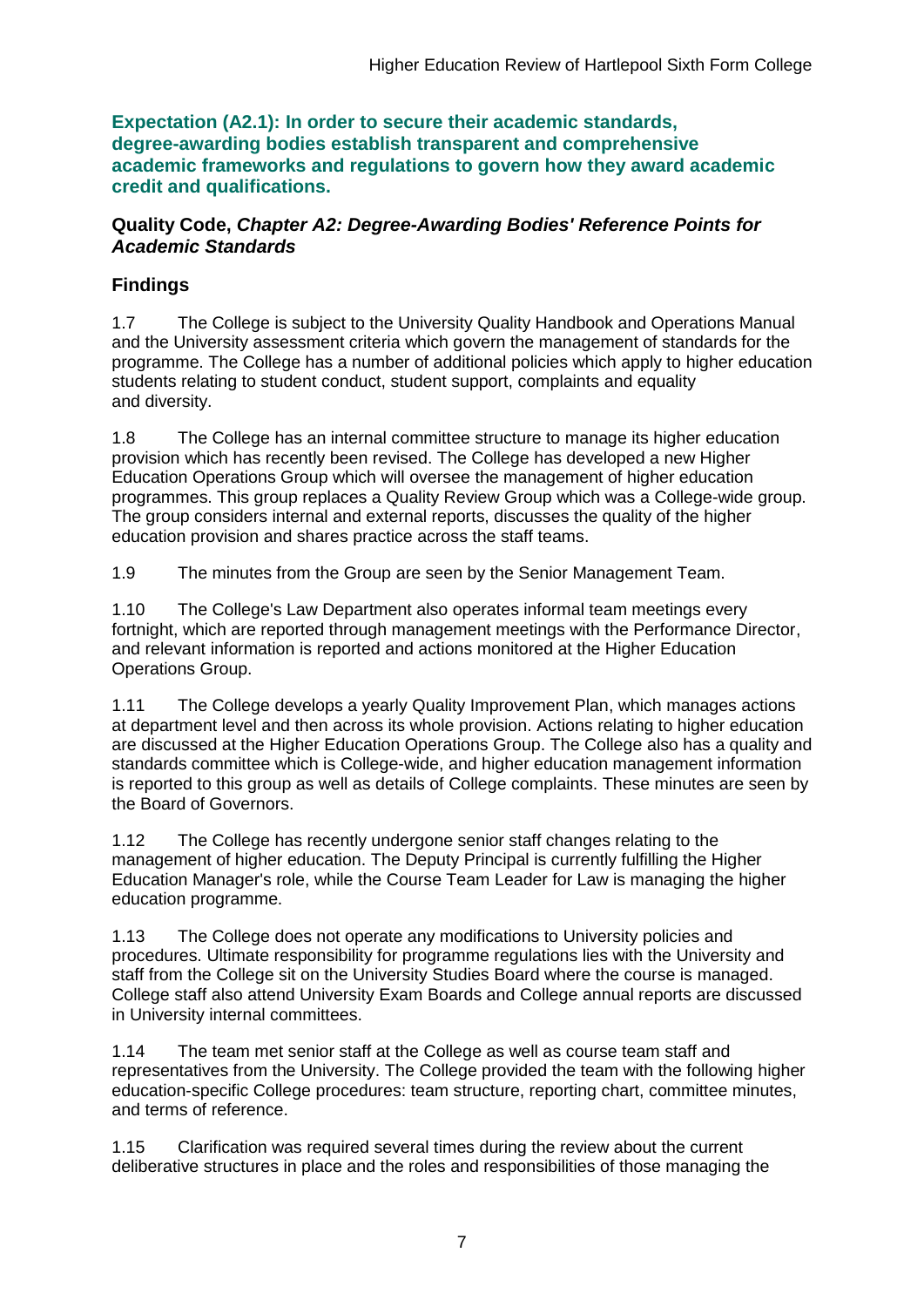provision. The current internal management of higher education works informally through Departmental Management meetings and the Higher Education Operations Group. There is no transparency of decisions made at a departmental level and how these feed into central management functions. Changes to the regulations and the programme are communicated to the Course Team from the University but as there are no formal recording of these and therefore no receipt of University communications taken at any other forum, the review team **recommends** that the College review the formal committee structure to ensure its effectiveness in light of planned programme expansion.

1.16 Staff are aware of the University Operations Manual and any changes to it are effectively communicated through the University Programme Leader, the Studies Board or the University Higher Education in Further Education Working Group.

1.17 Through the academic staff meeting, the review team noted that the course team had developed a good rapport with the Programme Leader at the University. As part of the Joint Franchise agreement, the University visits the College at least twice per year to support the operational management of the programme and follow-up actions. The University is well informed about the staff changes and is satisfied with the new approach to managing the programme.

1.18 The College follows its responsibilities in accordance with the University's agreement with the frameworks and regulations to secure the award of credit to be appropriate and effective in operation. Therefore the review team concludes that Expectation A2.1 is met but the associated level of risk is moderate due to the lack of transparency of local decision making within the College committee structure.

**Expectation: Met Level of risk: Moderate**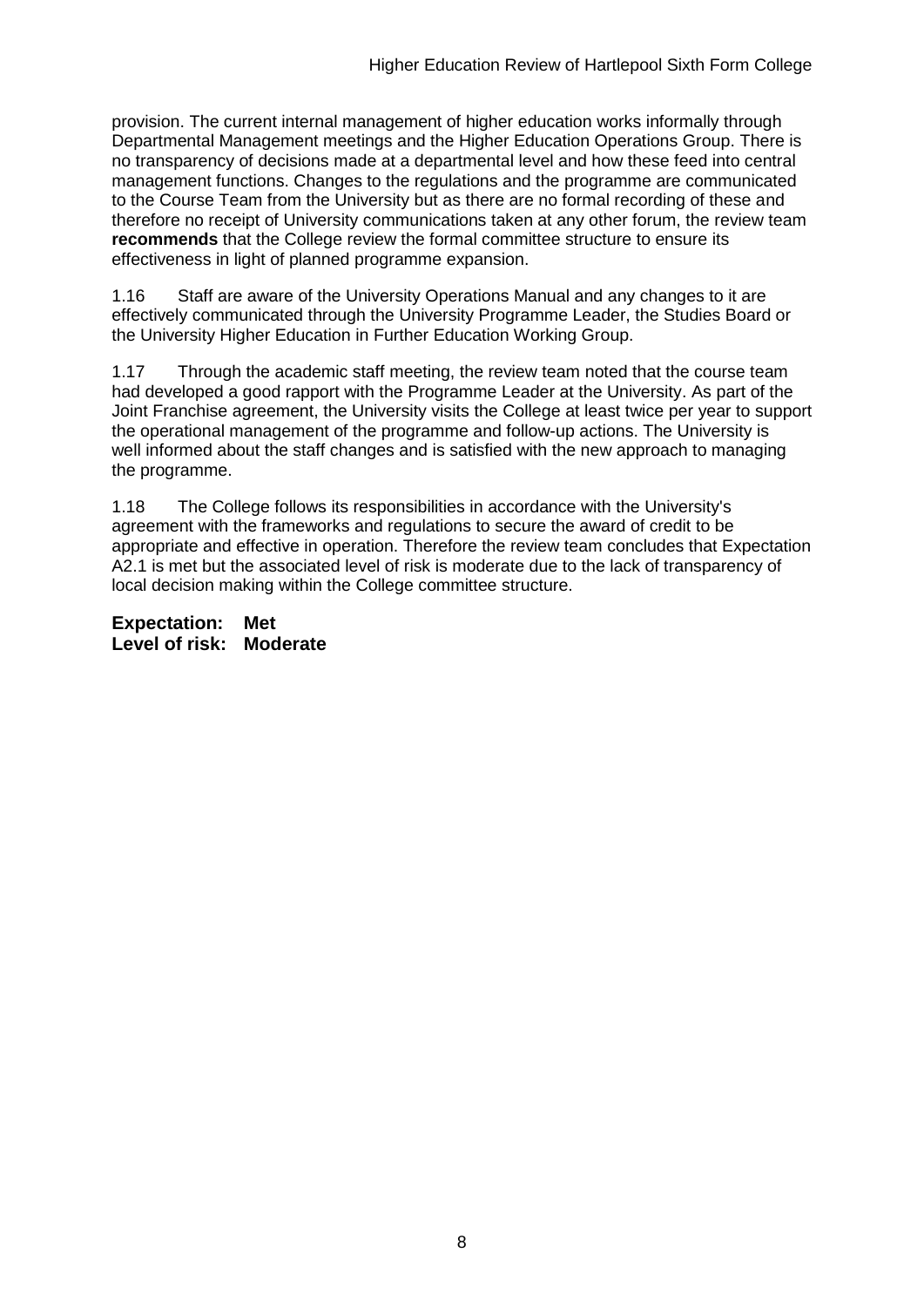**Expectation (A2.2): Degree-awarding bodies maintain a definitive record of each programme and qualification that they approve (and of subsequent changes to it) which constitutes the reference point for delivery and assessment of the programme, its monitoring and review, and for the provision of records of study to students and alumni.** 

#### **Quality Code,** *Chapter A2: Degree-Awarding Bodies' Reference Points for Academic Standards*

### **Findings**

1.19 Responsibility for this area primarily sits with the University.The College does, however, maintain its own student records and provides data to the University to inform the annual quality monitoring process.

1.20 The Programme Specification and Module Descriptors are the property of the University who also design the modules which map onto the BA or LLB progression routes. All other module descriptors are written by the College course team and are checked by the University.

1.21 As part of the University's responsibility, it ensures that all new content developed by the College meets its expectations before the commencement of delivery.

1.22 The review team saw the Programme Specification, module descriptors, Module Annual Monitoring Reports and Partner Annual Reports, and met with both academic staff at the College and staff from the University.

1.23 It is clear that the process outlined by the staff team is working in practice. The Module Annual Monitoring Reports show where changes are being made and each Module Guide refers to the module descriptors. Staff are clearly using management information in the Partner Annual Reports, and are given access to the University's student records system to update information. Sign-off for Programme Specifications and Module Descriptors happens at the University Studies Board.

1.24 The College understands and carries out its responsibilities effectively in relation to the University's agreement. Therefore, the review team concludes that Expectation A2.2 is met and the associated level of risk is low.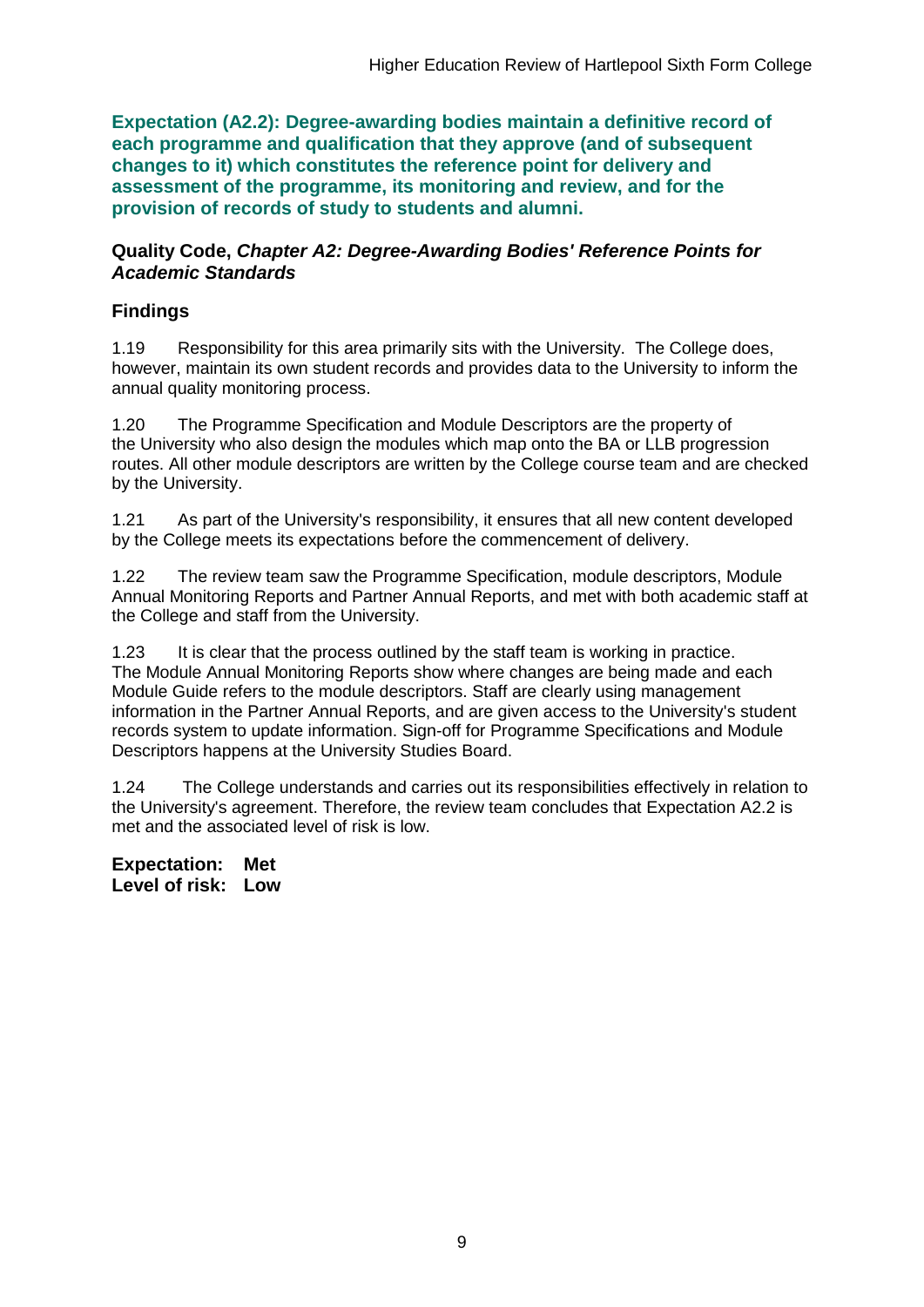**Expectation (A3.1): Degree-awarding bodies establish and consistently implement processes for the approval of taught programmes and research degrees that ensure that academic standards are set at a level which meets the UK threshold standard for the qualification and are in accordance with their own academic frameworks and regulations.**

#### **Quality Code,** *Chapter A3: Securing Academic Standards and an Outcomes-Based Approach to Academic Awards*

## **Findings**

1.25 The franchise agreement between the University and the College allows the College to deliver a programme that is reflective of its needs and local market. The Joint Franchise model retains University ownership of the programme so that it can be offered on campus or to other partners. A partner may have input into the design and development of a programme as well as into its delivery and assessment. The University also has a periodic review of the partnership every six years.

1.26 The College became a partner of the University of Sunderland in 2008 when it was approved to offer the Foundation Degree in Law and stage 1 LLB under a Model B (Franchise) collaboration. The University initially designed and developed the programme, but now the responsibility for programme development and modification is shared with the College.

1.27 Curriculum development is discussed at the Module and Programme Studies and Assessment Boards at the University, which College staff attend. All amendments are presented to the Academic Quality and Standards Policy Committee at the University.

1.28 At the College, all proposals for new programmes go to the Senior Management Team for discussion and approval; they then go through the same process with the College Governing Body. Once approved at this stage, meetings take place between the relevant Head of Department at the College and University representatives, before entering the University validation process.

1.29 The University approval and review processes supported by the College prior to approval by the Senior Management Team enable the Expectation to be met.

1.30 The review team considered all the relevant documentation, including the Self-Evaluation Document and the Programme Specification, and met the Principal, and senior and academic staff.

1.31 The College has not yet validated any further programmes although it plans to do so for a 2016 entry. The above processes have been followed effectively and are understood by staff. Minor modifications have also taken place, for example to change module structure and delivery which was requested by the Programme Coordinator at the University. Proposals for modifications would normally be proposed through the Annual Programme Review, Periodic Review or the College Partner Annual Report.

1.32 Overall, the processes for the external approval of new programmes through the University and the internal approval through the Senior Management Team are in place and understood by staff. Therefore, the review team concludes that Expectation A3.1 is met and the associated level of risk is low.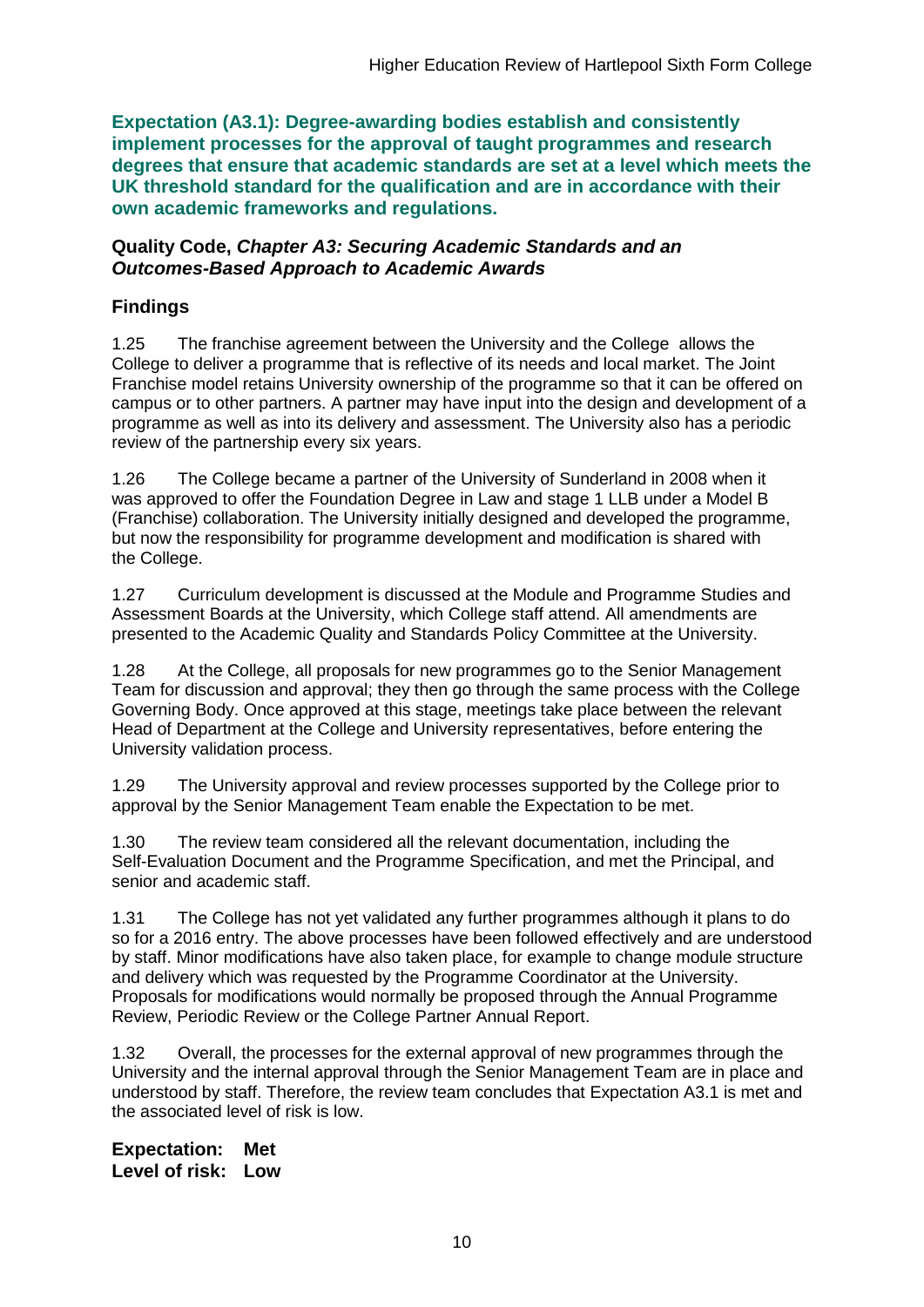**Expectation (A3.2): Degree-awarding bodies ensure that credit and qualifications are awarded only where:** 

- **the achievement of relevant learning outcomes (module learning outcomes in the case of credit and programme outcomes in the case of qualifications) has been demonstrated through assessment**
- **both UK threshold standards and their own academic standards have been satisfied.**

#### **Quality Code,** *Chapter A3: Securing Academic Standards and an Outcomes-Based Approach to Academic Awards*

# **Findings**

1.33 The Foundation Degree in Law Programme Specification states that the programme has been designed to be consistent with the Foundation Degree Benchmark and the Law Subject Benchmark and the specification contains mapping of programme outcomes to these benchmarks. The programme comprises 120 credits at level 4 and 120 credits at level 5.

1.34 The College staff write the assessments according to the module descriptors for non-core programmes; they are then internally verified at the College and also approved by the University.

1.35 Student grades are internally verified at the College, moderated by the University and examined by the external examiner. They are entered directly into the University central electronic system by the College and dealt with at the University exam boards.

1.36 The College and the University operate an effective internal verification process for both assessment briefs and student work and external examiners' reports confirm that assessments meet the required academic standards. These processes enable the College to meet the Expectation.

1.37 The review team examined all relevant documentation including programme specifications and policies, and procedures relating to assessment. They also met academic and senior staff, and students.

1.38 Programme outcomes are stated in the programme specifications and there is a clear link to assessment tasks. The College and the University have an effective system in place to internally verify assessments and marked work and external examiners' reports confirm that academic standards are met.

1.39 Overall the College has systems in place to ensure that the assessment of students is robust, valid and reliable, and that the award of qualifications and credit is based on the achievement of intended learning outcomes. Therefore the review team concludes that Expectation A3.2 is met and the associated level of risk is low.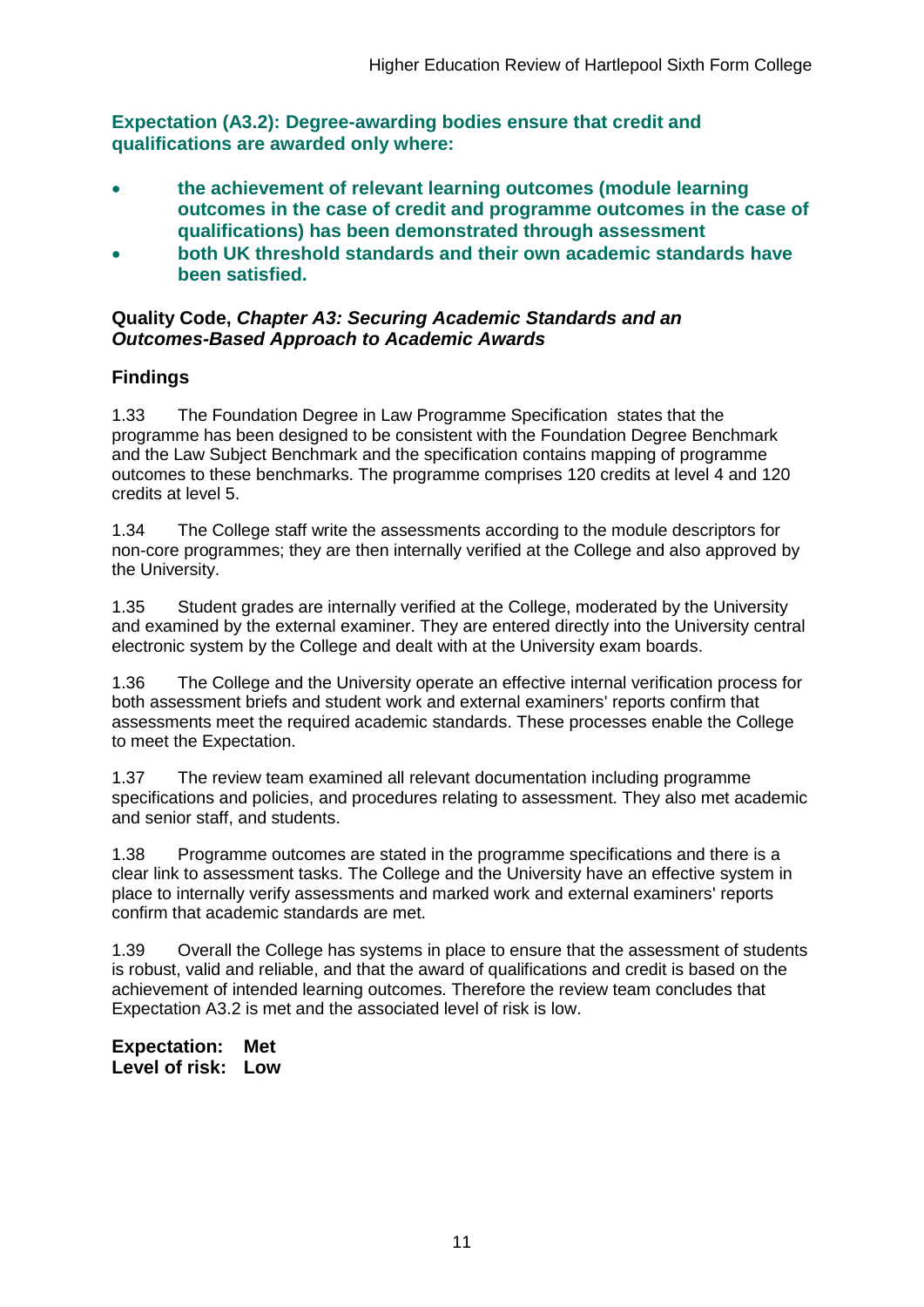**Expectation (A3.3): Degree-awarding bodies ensure that processes for the monitoring and review of programmes are implemented which explicitly address whether the UK threshold academic standards are achieved and whether the academic standards required by the individual degree-awarding body are being maintained.**

#### **Quality Code,** *Chapter A3: Securing Academic Standards and an Outcomes-Based Approach to Academic Awards*

# **Findings**

1.40 The College and University responsibilities with regard to the approval, periodic and annual review of programmes are set out in Annex 2 of the Franchise Agreement. The details of the processes for the annual and periodic monitoring of collaborative provision are set out in the University's Academic Quality Handbook, which is available on the University website.

1.41 The Course Leader at the College submits an annual review of the programme to the Faculty of Law at the University who is responsible for monitoring the programme through the Programme Studies Board. The Programme Team at the University produces an Annual Report and Action Plan which is fed back to the College, the Associate Dean (Student Experience) and Faculty Quality Officer at the University. The Annual Report is informed by the external examiners' reports. The Associate Dean (Student Experience) oversees the review of all the Faculty Partnership Annual Reports for the Faculty and produces a high-level report which informs a University-wide report for all four faculties identifying key issues for specific partners or for collaborative provision as a whole. The Collaborative Provision Annual Report is considered by the Senior Management Team at the College and the Governors Quality and Standards Subcommittee. The University also undertakes a periodic review of College programmes every six years; the last one was in 2011.

1.42 The University has systems in place as detailed in the Academic Quality Handbook which enable the University to ensure that processes for the monitoring and review of programmes are implemented which address whether academic standards are being maintained. The University processes combined with the College systems for programme monitoring and periodic review enable it to meet the Expectation.

1.43 The review team examined documentary evidence showing the University and College systems for programme monitoring and review and also reports and minutes from meetings where programme quality issues are discussed. They also tested the application of these quality assurance processes in meetings with senior staff, professional support staff and academic staff.

1.44 The University has sound procedures in place to ensure the maintenance of academic standards. Staff at the College share a common understanding of how programme monitoring works and follow the University procedures effectively. External examiners confirm that academic standards are met.

1.45 Overall, there are procedures in place by the University to ensure the maintenance of academic standards at the College, which are followed and understood by College staff. Therefore, the review team concludes that Expectation A3.3 is met and the associated level of risk is low.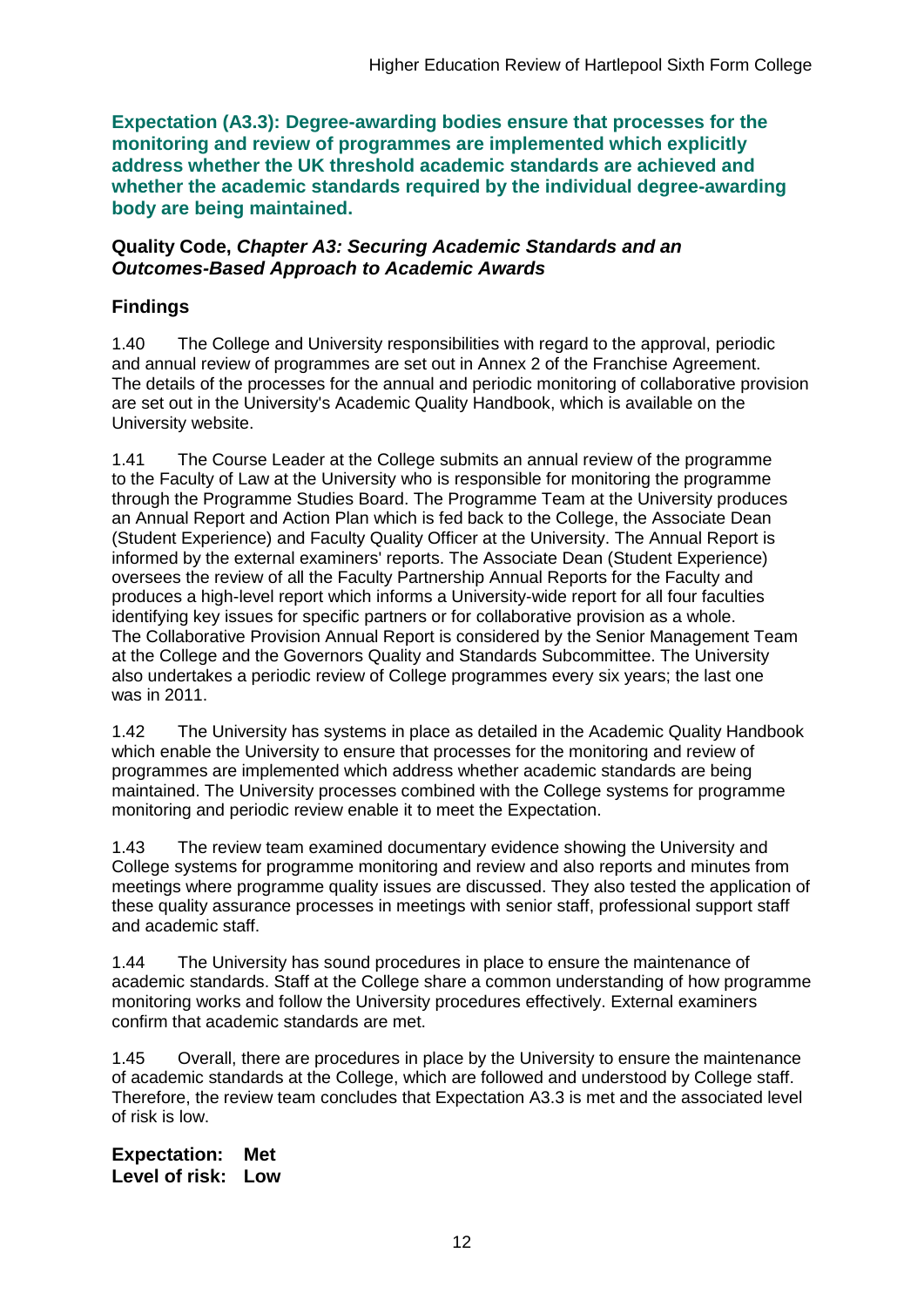**Expectation (A3.4): In order to be transparent and publicly accountable, degree-awarding bodies use external and independent expertise at key stages of setting and maintaining academic standards to advise on whether:**

- **UK threshold academic standards are set, delivered and achieved**
- **the academic standards of the degree-awarding body are appropriately set and maintained.**

### **Quality Code,** *Chapter A3: Securing Academic Standards and an Outcomes-Based Approach to Academic Awards*

1.46 The College has several examples of where external expertise is used at key stages in setting and maintaining academic standards. External professional bodies involved in the approval and periodic review process include the Joint Academic Stage Board, representing the Solicitors Regulation Authority. The Foundation Degree is also linked to the Chartered Institute of Legal Executives qualifications.

1.47 External examiners are appointed according to the University procedures detailed in the Academic Quality Handbook, and they visit the College, examine student work and submit an annual report on whether academic standards have been met, with recommendations and features of good practice. The Programme Coordinator and the Head of the Faculty of Law at the University also provide continuing support and guidance to the College staff.

1.48 Teaching and learning has input from the legal profession which often involves scenario setting and professionals, such as magistrates and judges, having input into the process through, for example, helping with assessment. The scenarios simulate the real working environment and students role play representing a client at a hearing. Through this process employers have a say in the design and assessment of the course in the future.

1.49 The ongoing approval by the Joint Academic Stage Board (JASB), the effective use of external examiners, the support from staff at the University and the involvement of the legal professional in teaching, learning and assessment enable the College to meet the Expectation.

1.50 The review team tested the use of external expertise by reading external examiners' reports and annual reviews of the programme, and through meetings with students and staff.

1.51 The joint validation by the JASB and CILEx exemption works successfully, giving students progression opportunities to either Level 6 CILEx or a top-up to a two-year LLB programme. The external examiner system plus support from University tutors is very effective in the monitoring and review of the programme. There have been some problems with professional input into the programme through the loss of a solicitor who made a significant contribution to the programme; however, the College is addressing this and is compiling a database of employers, both as potential visiting speakers and also as work placement providers.

1.52 The review team is satisfied that external and independent expertise is used appropriately by the College through various mechanisms and concludes that Expectation A3.4 is met and the associated level of risk is low.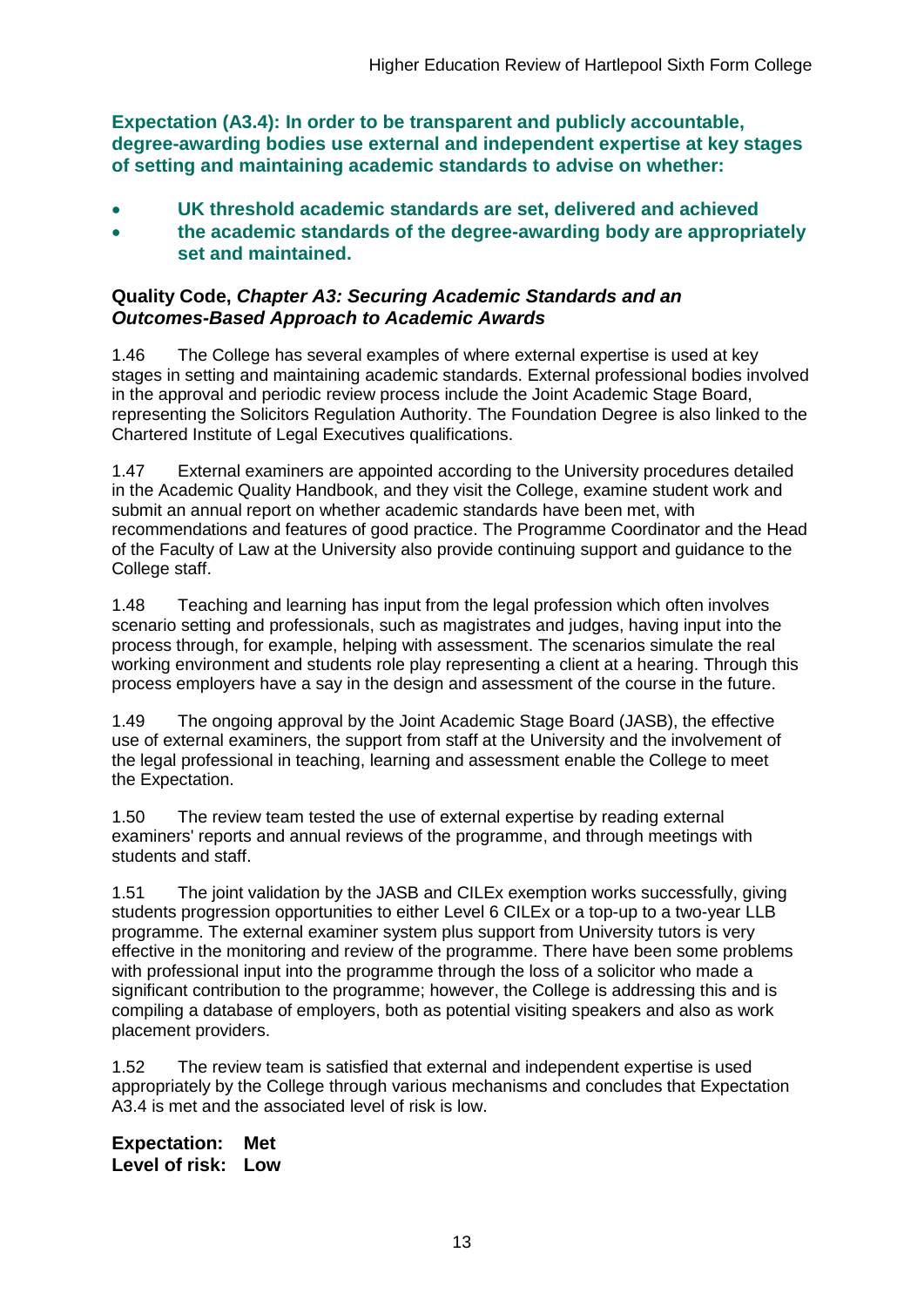# **The maintenance of the academic standards of awards offered on behalf of degree-awarding bodies: Summary of findings**

1.53 In reaching its judgement about the maintenance of the of the academic standards of awards offered on behalf of degree-awarding bodies, the review team matched its findings against the criteria specified in Annex 2 of the published handbook.

1.54 All of the applicable Expectations in this area have been met. The risk is judged low in all but one case. Expectation A2.1 is met because the current arrangements are adequate for the one course on offer. However, the risk of A2.1 is considered moderate due to potential risk to programmes in the informal reporting structures between department and the higher education management, and a recommendation to review the formal committee structure to ensure its effectiveness in light of planned programme expansion is made.

1.55 There is one feature of good practice in this area which refers to the varied pathways established in the course.

1.56 The review team concludes that the maintenance of the academic standards of awards offered on behalf of the College's degree-awarding body **meets** UK expectations.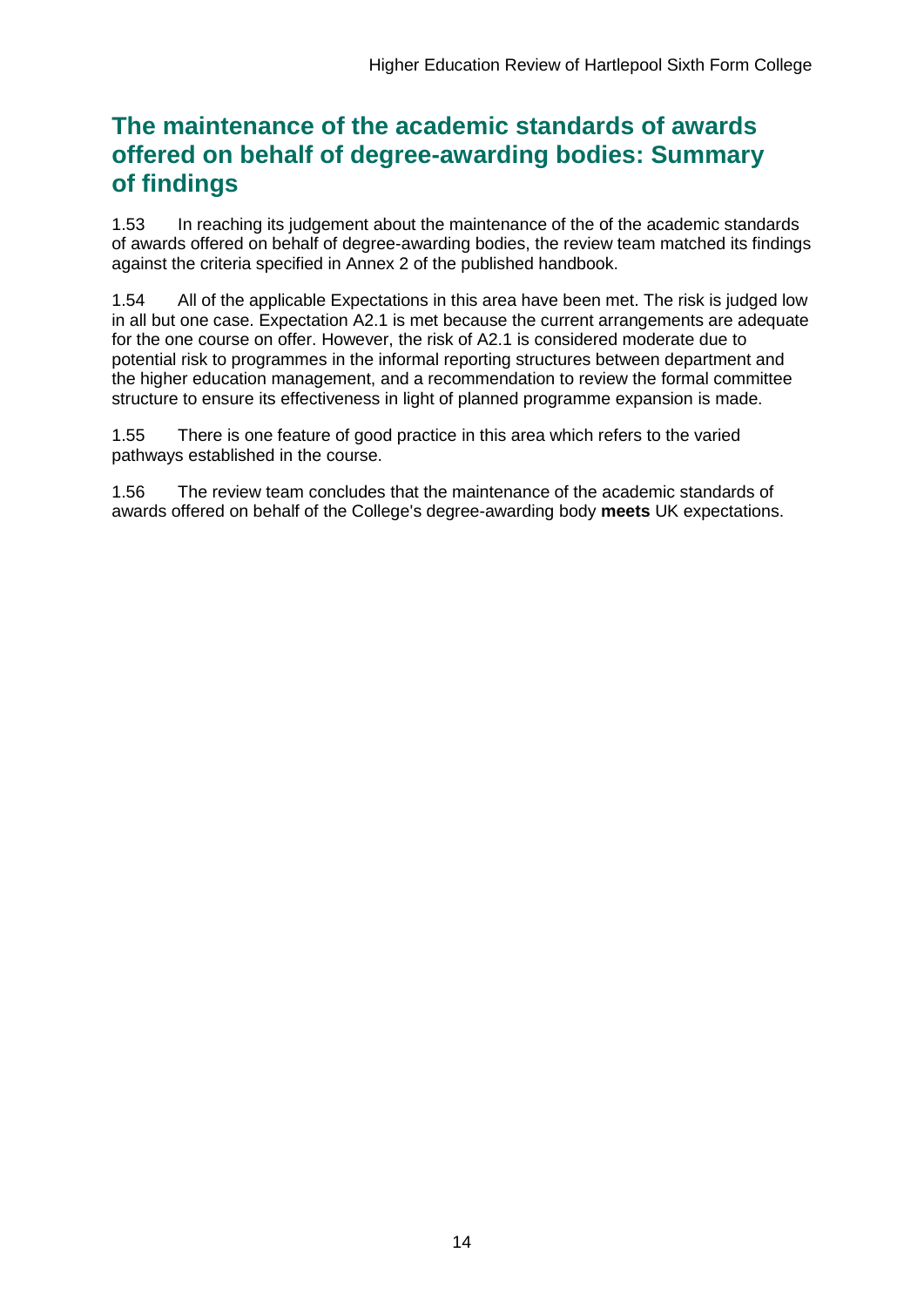# <span id="page-15-0"></span>**2 Judgement: The quality of student learning opportunities**

**Expectation (B1): Higher education providers, in discharging their responsibilities for setting and maintaining academic standards and assuring and enhancing the quality of learning opportunities, operate effective processes for the design, development and approval of programmes.**

### **Quality Code,** *Chapter B1: Programme Design, Development and Approval*

# **Findings**

2.1 The College established its relationship with the University in 2008 when, following approval by the University and the JASB of the Foundation Degree in Law, the University approved the College to become a partner of the University. The College is approved to offer a Foundation Degree in Law and stage 1 LLB under a Model B (Franchise) collaboration. These collaborative arrangements involve the Faculty of Business and Law at the University. The University also undertakes a periodic review of the partnership every six years.

2.2 Proposals for subsequent modifications to the programme are proposed through the Annual Programme Review, Periodic Review or the College Partner Annual Report. Curriculum development for the programme is discussed at the Module and Programme Studies and Assessment Boards at the University, which College staff attend. All programme amendments are presented to the Academic Quality and Standards Policy Committee at the University for approval.

2.3 The College has written a document on the development of higher education at the College which proposes a new Foundation Degree to start in 2016, preceded by Access to Higher Education programmes in 2015. These proposed new programmes are to meet the needs of local employers and provide a progression route for students who are already studying at the College.

2.4 At the College, all proposals for new programmes go to the Senior Management Team for discussion and approval of the business case; they go through the same process with the College Governing Body. Once approved at this stage, meetings take place between the relevant Head of Department at the College and University representatives, before entering the University validation process.

2.5 The College has extensive employer networks through its A Level provision and plans to use these in the development and design of the new programmes.

2.6 The University approval and review processes supported by the College prior to approval by the Senior Management Team enable the Expectation to be met. However, the College has no current formal processes in place to internally approve curriculum content. The College has confirmed planned programme expansion from September 2015, but current practice does not support approval of validation documentation or content matter to be reviewed and approved before going through the University's validation process. Therefore the review team **recommends** that the College formalise the internal approval processes for new programmes prior to entering the University's validation process.

2.7 The review team took account of relevant documentation, including University approval documentation, and the College Higher Education Development document, along with collaborative provision annual reports and periodic review reports, and met the Principal and senior staff.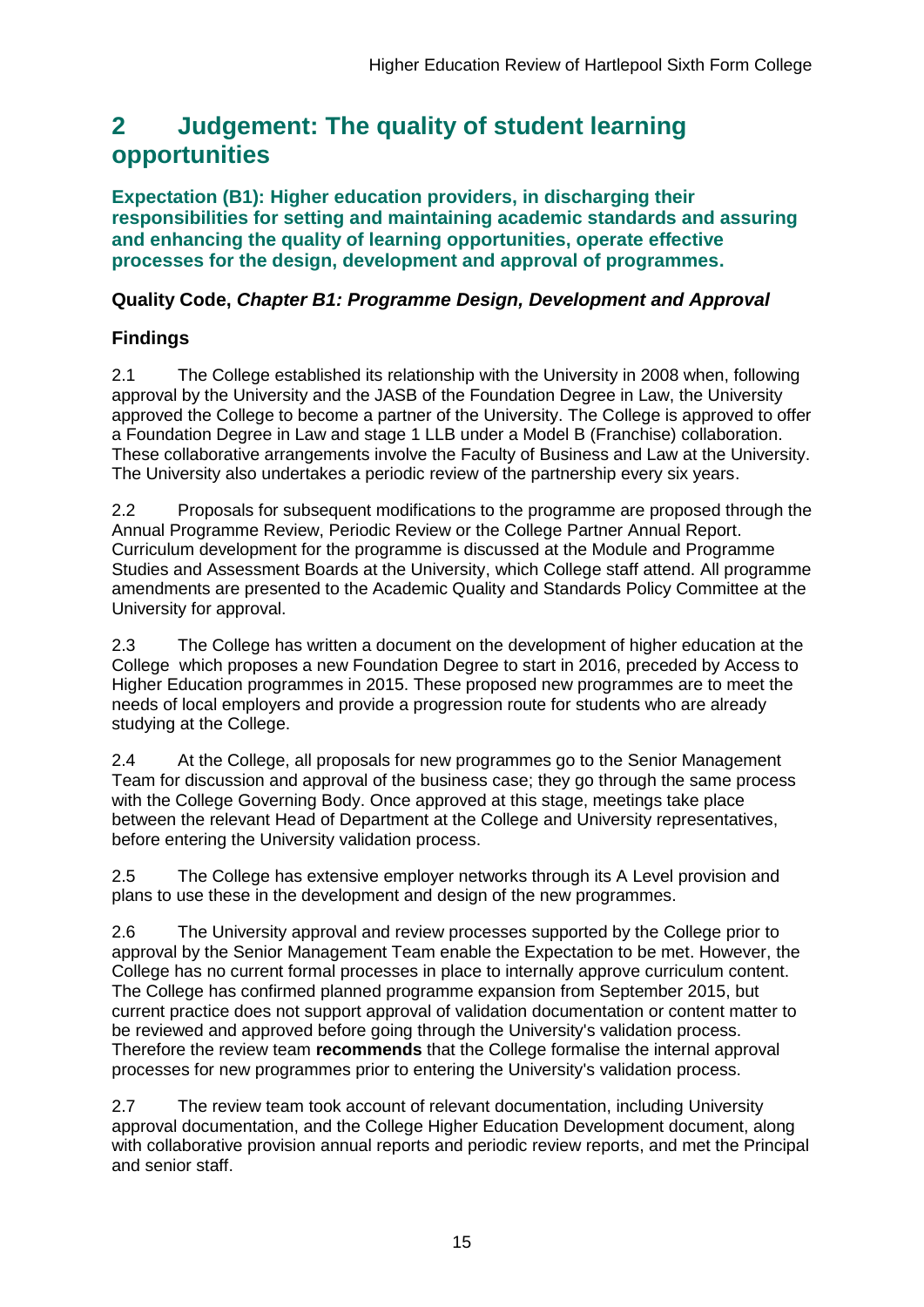2.8 The College has not yet validated any further programmes although it plans to do so for a 2016 entry. The above processes have been followed effectively and are understood by staff. Minor modifications to the programme have also taken place, for example changing module structure and delivery requested by the Programme Coordinator at the University. Proposals for modifications would normally be proposed through the Annual Programme Review, Periodic Review or the College Partner Annual Report. The Higher Education Development document clearly demonstrates that the College ensures that there is a market and a rationale for each proposed new programme. The rationale confirms that each new programme is valid, and is designed to meet the needs of students and employers. The process of approval through the College Senior Management Team should ensure a sound business case for programme development. The process is well understood and clear to College staff. There is no formal process for the involvement of employers but it is the College's intention to consult them in future programme developments. Following the approval to go ahead by the College Senior Management Team, the relevant Head of Department at the College would liaise directly with the appropriate person at the University to prepare the documentation for validation.

2.9 Overall, the College has some mechanisms in place for the design and approval of programmes but does not have an internal approval process in place to ensure that the standard of validation documentation and subject matter are in line with College expectations. Therefore, the review team concludes that Expectation B1 is met but the associated level of risk is moderate because there is insufficient emphasis given to assuring quality in the planning process.

**Expectation: Met Level of risk: Moderate**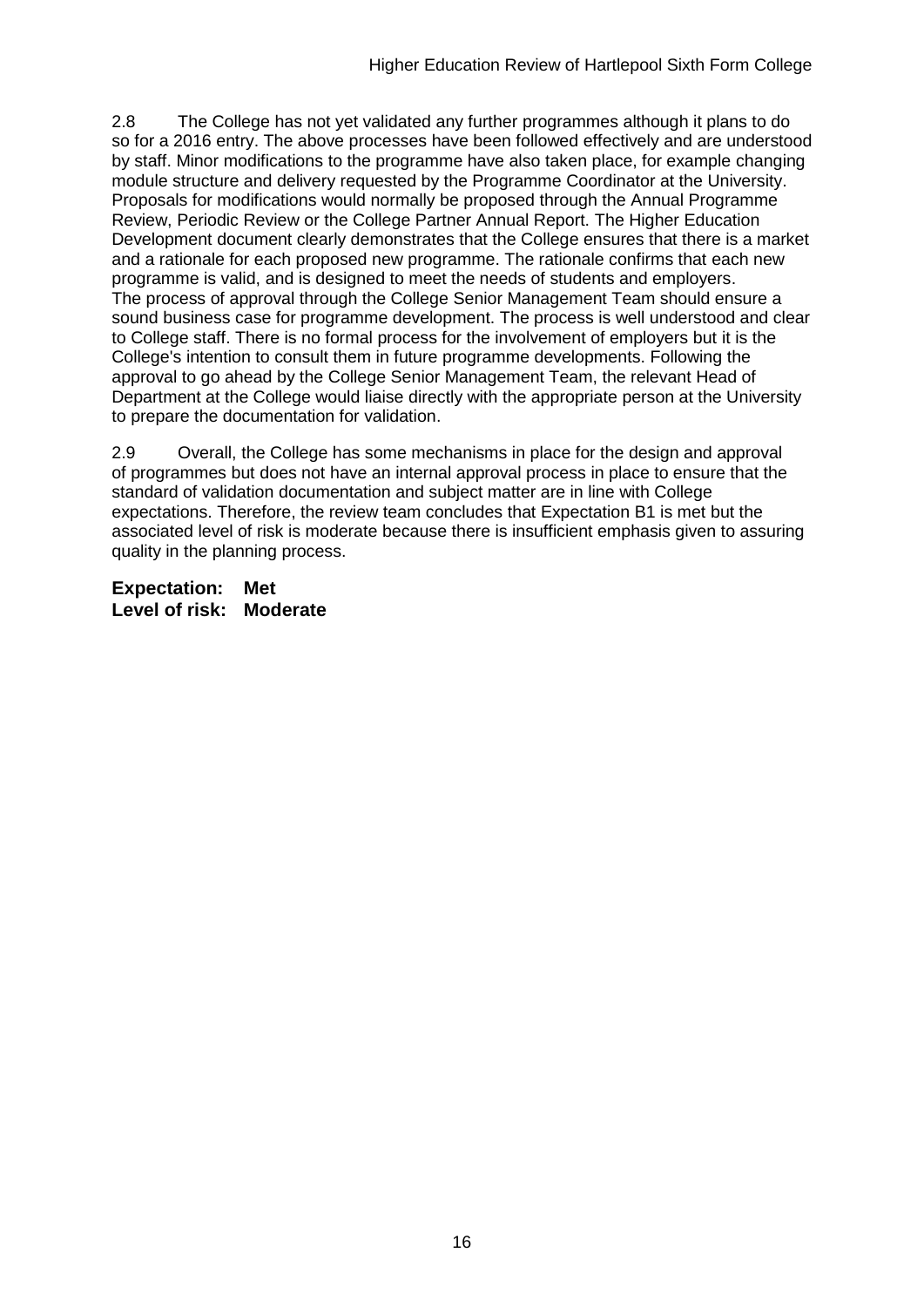**Expectation (B2): Recruitment, selection and admission policies and procedures adhere to the principles of fair admission. They are transparent, reliable, valid, inclusive and underpinned by appropriate organisational structures and processes. They support higher education providers in the selection of students who are able to complete their programme.**

#### **Quality Code,** *Chapter B2: Recruitment, Selection and Admission to Higher Education*

# **Findings**

2.10 The College operates the recruitment and admissions of students in accordance with University policies. The University has overall responsibility for admissions but the College has a responsibility to market the course to prospective students.

2.11 The application process is managed via UCAS, and the University informs the College to whom to make offers. Criteria for eligibility are set by the University and all applications with non-standard qualifications must be referred back to the University before a provisional decision is made. Before students are enrolled on the course, they are also interviewed by the College to ensure that they understand the commitment needed to complete the course successfully.

2.12 The College is provided with target enrolment numbers from the University Partnerships Office, and once students are enrolled their progress is monitored through a SWOT analysis, which feeds into the Annual Partner Report.

2.13 The Expectation is met in theory by the Admissions Policy provided by the University.

2.14 The review team were provided with the University Partner Admissions Policy and the Annual Partner Report, and were able to test the process through meeting with students, College and University staff. The team had access to the College Quality Reviews group minutes and the terms of reference for the Quality and Standards Committee.

2.15 Staff from the College had a sound awareness of their role in the recruitment and admissions process. Although the admissions policy stated that the College are allowed to enrol direct applications to the College, the review team were informed that this was misleading, and all enrolment must go through the University. The 2013 Annual Partner Report highlighted that there had been some issues with the turnaround time for providing offers to applicants, but this had now been dealt with through the new Admissions Policy. Students also confirmed that the process outlined in the Admissions Process was accurate and they were all offered an interview before their enrolment. As well as recruitment targets being monitored through the University, the College also showed sound management of their recruitment numbers in annual reports to the Quality Review Group and data relating to recruitment is also reported at the College's Quality and Standards Committee. It is unclear how a student who failed to gain a place on the course would be able to appeal the decision.

2.16 Admissions onto the Foundation Degree programme are ultimately the responsibility of the University; however, the College provided the review team with clear evidence that it is taking responsibility for overseeing the process. Therefore the review team concludes that Expectation B2 is met and the associated level of risk is low.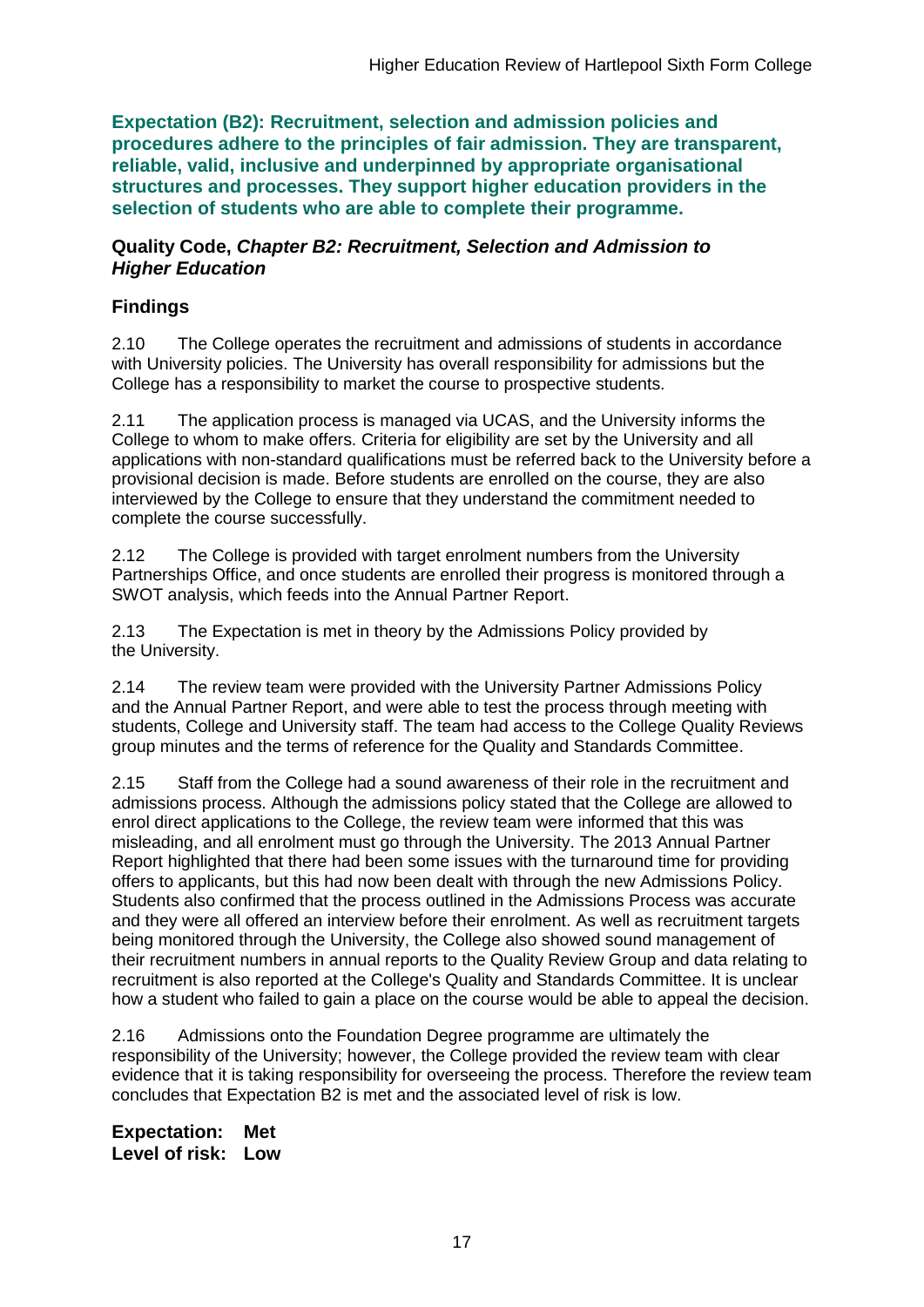**Expectation (B3): Higher education providers, working with their staff, students and other stakeholders, articulate and systematically review and enhance the provision of learning opportunities and teaching practices, so that every student is enabled to develop as an independent learner, study their chosen subject(s) in depth and enhance their capacity for analytical, critical and creative thinking.**

## **Quality Code,** *Chapter B3: Learning and Teaching*

# **Findings**

2.17 The College has a Teaching, Learning and Assessment Policy which is College-wide and details staff and student expectations in relation to teaching and learning. The College has recently developed a higher education-specific Teaching and Learning Strategy, which maps out themes in which to enhance their teaching practices for higher education programmes.

2.18 All staff within the College are educated to at least degree level and the University approves the appointment of all new members of staff who will be teaching on the Foundation Degree. The College has a staff development policy which provides staff with the opportunities to undertake further study which is financially supported by the College. All staff teaching on the programme are provided with an annual allowance of time to their contracted teaching hours to update their professional knowledge.

2.19 The College has developed a specific peer observation process for staff teaching on the programme, and staff are observed three times per year. Students are able to comment on the quality of teaching through informal feedback and through the new observation process. As well as staff observations, staff are monitored through an annual performance review.

2.20 As indicated in the partnership agreement, the College is responsible for the quality of all the learning and teaching, and the provision of suitable work-related learning opportunities. To ensure this, staff at the College invite guest practitioners to deliver role play sessions, lecture on specific topics and offer feedback to students on law practice and legal skills. Although it is not a formal part of the curriculum, students are encouraged to find a work placement to further their practical knowledge. College staff do not find students a work placement, but encourage students to use the support of the College to secure one for themselves. Developing work-related opportunities for students is cited as an objective in the Higher Education Teaching, Learning and Assessment Strategy.

2.21 Local employers are able to offer informal advice through connections with the College's teaching staff, on practical assessment tasks and scenario setting, which forms a major part of student assessment. Staff at the University also have mechanisms to do this for assessments that they have set for the College.

2.22 The review team were given access to the College and higher education-specific teaching and learning strategies, the College recruitment policy, lesson observation documentation, periodic review and annual monitoring documentation, and access to the College virtual learning environment (VLE), and met College and University staff and students.

2.23 Staff are aware, understand and engage in the new higher education staff observation process and know how the outcomes of these observations will feed into their continuing professional development (CPD), Quality Improvement Plans and appraisal activities. Staff confirmed how they share good teaching practice across the College through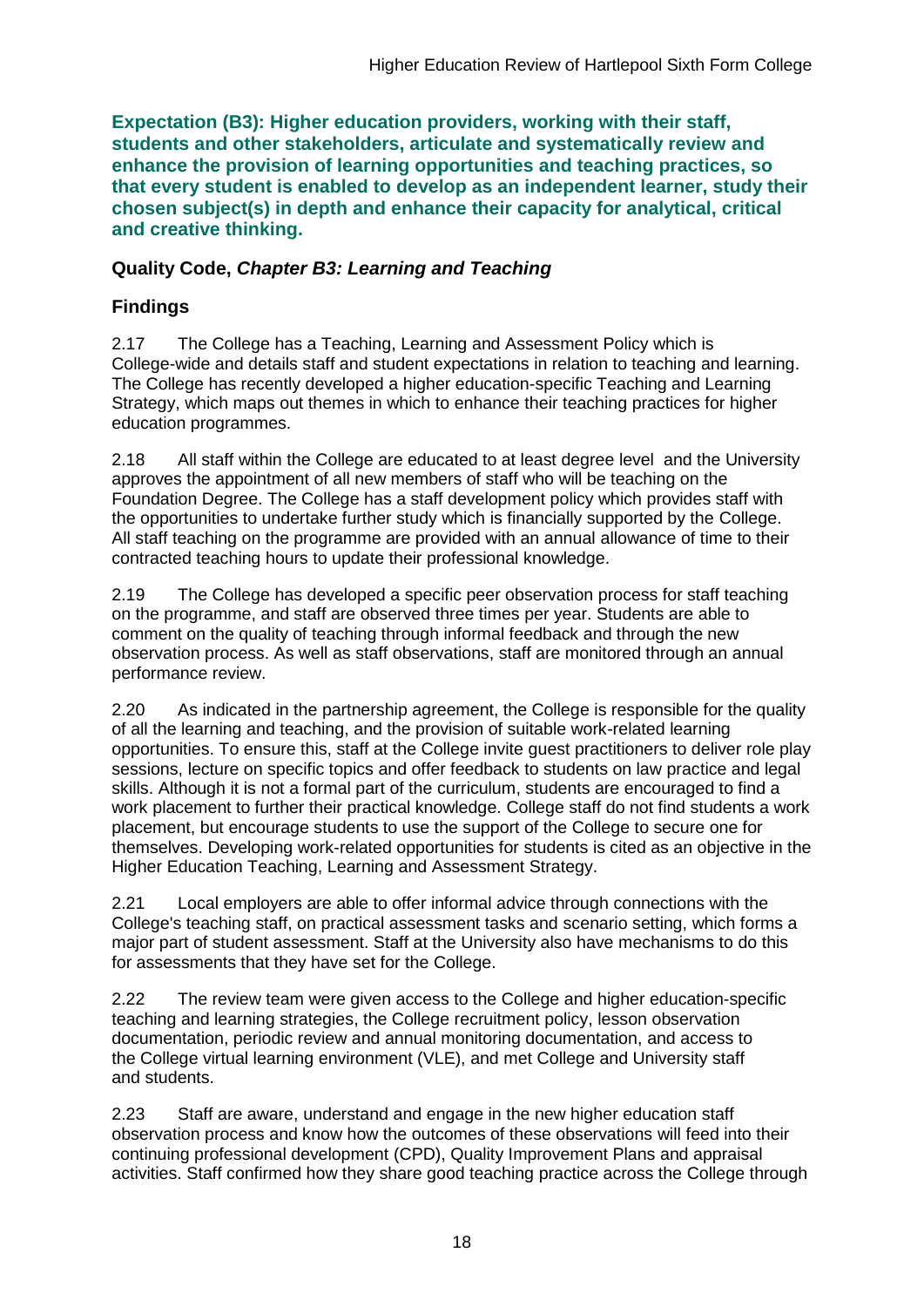'carousel' sessions with other teaching staff. The University also provides support to College staff through higher education in further education enhancement days and developmental engagement meetings, where staff can share practice and learn about changes to the Quality Code and other national expectations. Teaching staff also informed the review team of how they are using their CPD time and their annual abatement in developing their professional knowledge and engaging in scholarly activity. Students across the programme are very happy with the quality of teaching and found the course stimulating. The review team wish to highlight the recognition of the distinctive needs of staff who teach on higher education programmes; the support for enhancing teaching practice and the opportunities to engage in scholarly activity is **good practice**.

2.24 Guest speakers and external practitioners used by the College are also qualified teachers who understand the programme's learning outcomes. The Practical Legal Skills module offers students understanding of the requirements of being a practitioner and an opportunity to practise their law skills. The course team are qualified solicitors and the formative and summative assessments within the module reflect realistic professional practice. Students are positive about the practical nature of the module and the external examiner noted the enhanced employability the module brings to students. Therefore, the review team confirms the involvement of experienced practitioners in the delivery of live scenario-based learning and assessment is **good practice**.

2.25 Although the College's higher education Learning and Teaching Strategy is yet to be operationalised, the review team found widespread consideration for the quality of teaching and learning on the programme. The College invests in its staff both financially and through giving staff the opportunity to develop their professional and research skills, and students commented favourably both on the quality of teaching and the knowledge of staff. Therefore the review team concludes that Expectation B3 is met and the associated level of risk is low.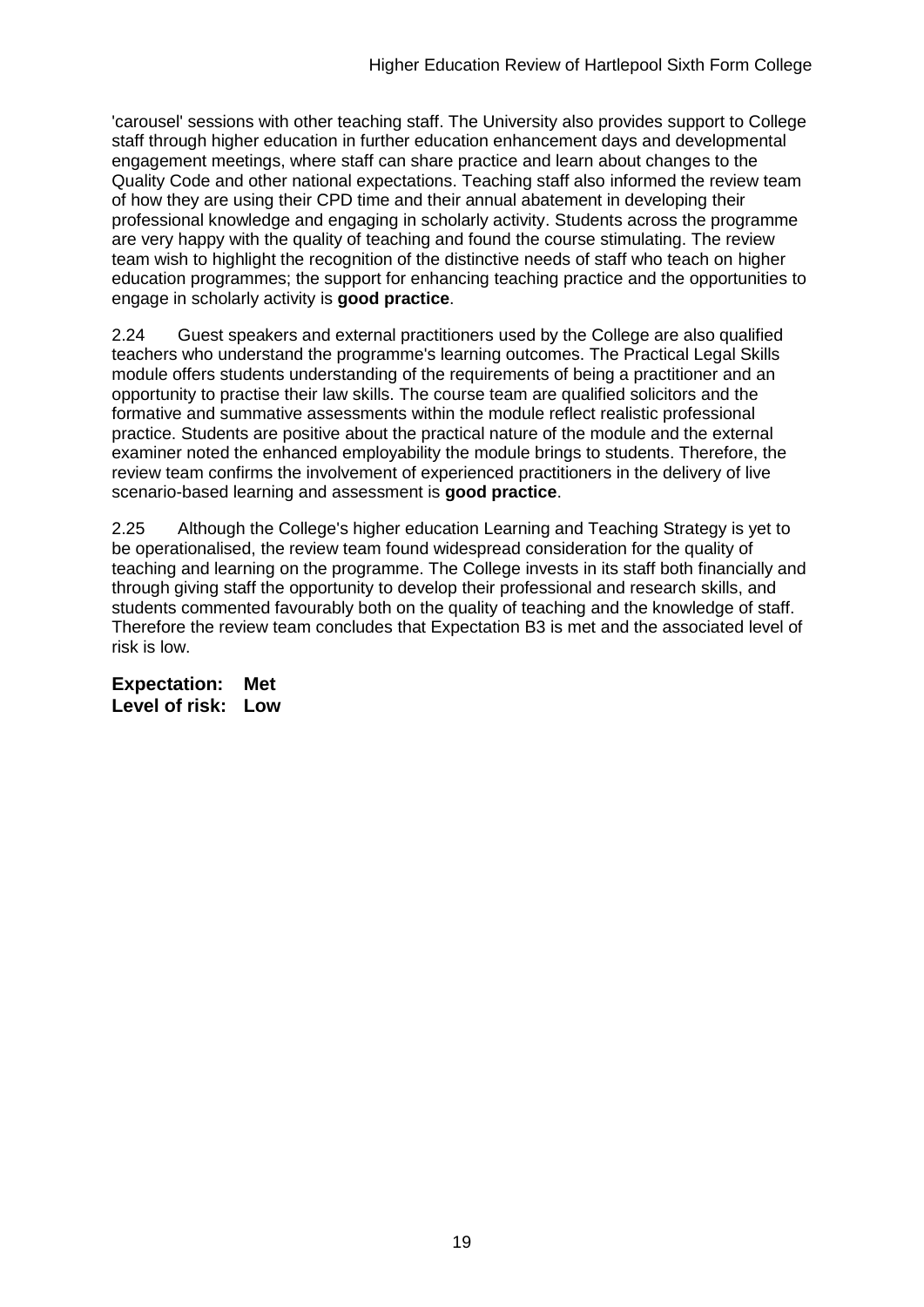**Expectation (B4): Higher education providers have in place, monitor and evaluate arrangements and resources which enable students to develop their academic, personal and professional potential.**

### **Quality Code,** *Chapter B4: Enabling Student Development and Achievement*

# **Findings**

2.26 Responsibility for offering students support services and academic resources is shared between the University and the College. The College has its own policies in relation to resources and support, including a learning resources policy and a learning support policy. If departments want to bid for additional resources, they can do this by following the College's Resources Allocation Policy.

2.27 Students have access to both the University and the College library services and virtual learning environments. They are also entitled to support offered by both the College and University student support teams and students have an induction at both University and College sites. The University VLE provides students with careers guidance, which is complemented by the College careers team. The College VLE is used to give students access to course materials, including module guides, assessment tasks and seminar preparatory work.

2.28 All students are allocated a Personal Tutor within the College. Staff are given access to the University Personal Tutor Handbook.

2.29 The team met with students, senior staff, teaching staff and support staff at the College. Evidence was provided by the College of their support policies, their franchise agreement, responsibilities checklist, periodic review documentation and programme specification for the course, as well as module annual monitoring reports, annual partnership reports, partnership leader annual reports and terms of reference for the Higher Education Operations Group.

2.30 The College's student support services are not specific to higher education students and they do not treat higher education students differently to College students when they engage in their services. There was no evidence presented that the support services are reviewed to ensure they meet the specific needs of higher education students. Although the team found references of discussions of student support at the Quality Review Group, the Senior Management Team have overall responsibility for decisions relating to resources and therefore the review team were unable to view how the College strategically develops its student support services for higher education students. The University's partners are required to produce an annual partner report which evaluates the student support offered to students.

2.31 Students gave the review team a mixed response as to what they thought of the support services available to them. Student primary support is given through the course team which is considered variable, and central support from the College and University services is seen to be inaccessible. The College has recently developed a lounge for higher education students to offer them a space away from the rest of the College to study and meet and has invested in obtaining additional books for the College library. Students commented that it is difficult to obtain books from the University, and were unaware that an inter-library loan scheme was operating. Students also have access to electronic books through the University library services and are given a talk on how to use this service at the beginning of the academic year. Students are currently unable to formally feedback about the support services offered to them.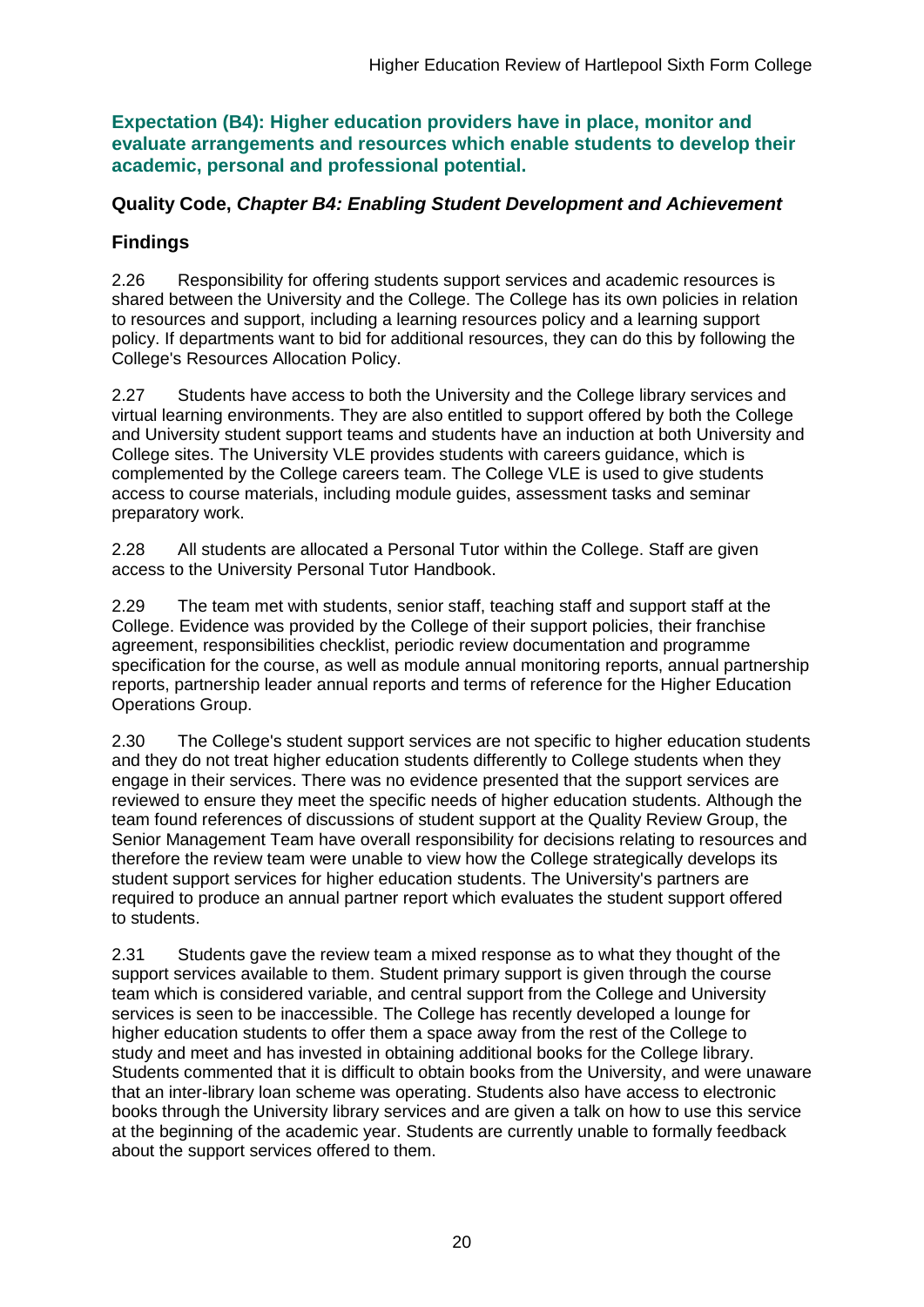2.32 Students with additional learning support needs found it difficult to access University services which added to a feeling of disconnect from the University. Support for the dyslexia test was cited as a particular challenge as well as help with Disabled Student Allowance funding. There was uncertainty from students and staff about where the responsibility of support provided for students with learning needs lay and therefore the review team **recommends** that the College clarify the University support services agreement and subsequently review the College's own support services in light of current student numbers and planned future expansion. Unlike the teaching team, College support staff do not have an ongoing relationship with the University student support team but future meetings between College and University staff are planned.

2.33 Students have regular sessions with their personal and subject tutors. Staff are happy with their role as a personal tutor and through the personal tutoring system and student support services students can develop an individual learning plan which helps them to set targets and highlight areas for academic improvement. The personal tutoring system at the College and academic staff support in general is cited as good practice by the University in their 2013-14 Partnership Annual Report.

2.34 Students follow the University's Academic Integrity and Academic Misconduct Policy. Details of these are also included in student handbooks and module guides. Students had an understanding of what is expected of them; however, they were unsure where to find policies relating to academic conduct.

2.35 Students use the College VLE weekly and the University VLE infrequently. While all course learning materials sit on the College VLE, the review team noted that some key information for students such as student handbooks, access to regulations, and University learning resources are available only through the University VLE. The College acknowledged that they could do more to signpost useful resources on the University VLE to College students, and to encourage them to engage in the platform. The College also spoke about potential developments with their VLE, within the new Higher Education Teaching, Learning and Assessment Strategy, and is actively encouraging staff to use the tool more effectively.

2.36 The College teaching staff and careers team are able to offer students support in developing their CVs to obtain a work placement. The College also holds a central record of law firms in the area which student can use in their search.

2.37 The College has a number of measures in place to ensure there are adequate resources and support in place for students to achieve their academic potential. Mechanisms include a personal tutor system, online and library resources and the availability of a VLE hosting key course documents and information. Support for learning needs is available; however, clarification of the responsibilities in that area between the University and College is required. Therefore, the review team concludes that Expectation B4 is met but the associated level of risk is moderate.

**Expectation: Met Level of risk: Moderate**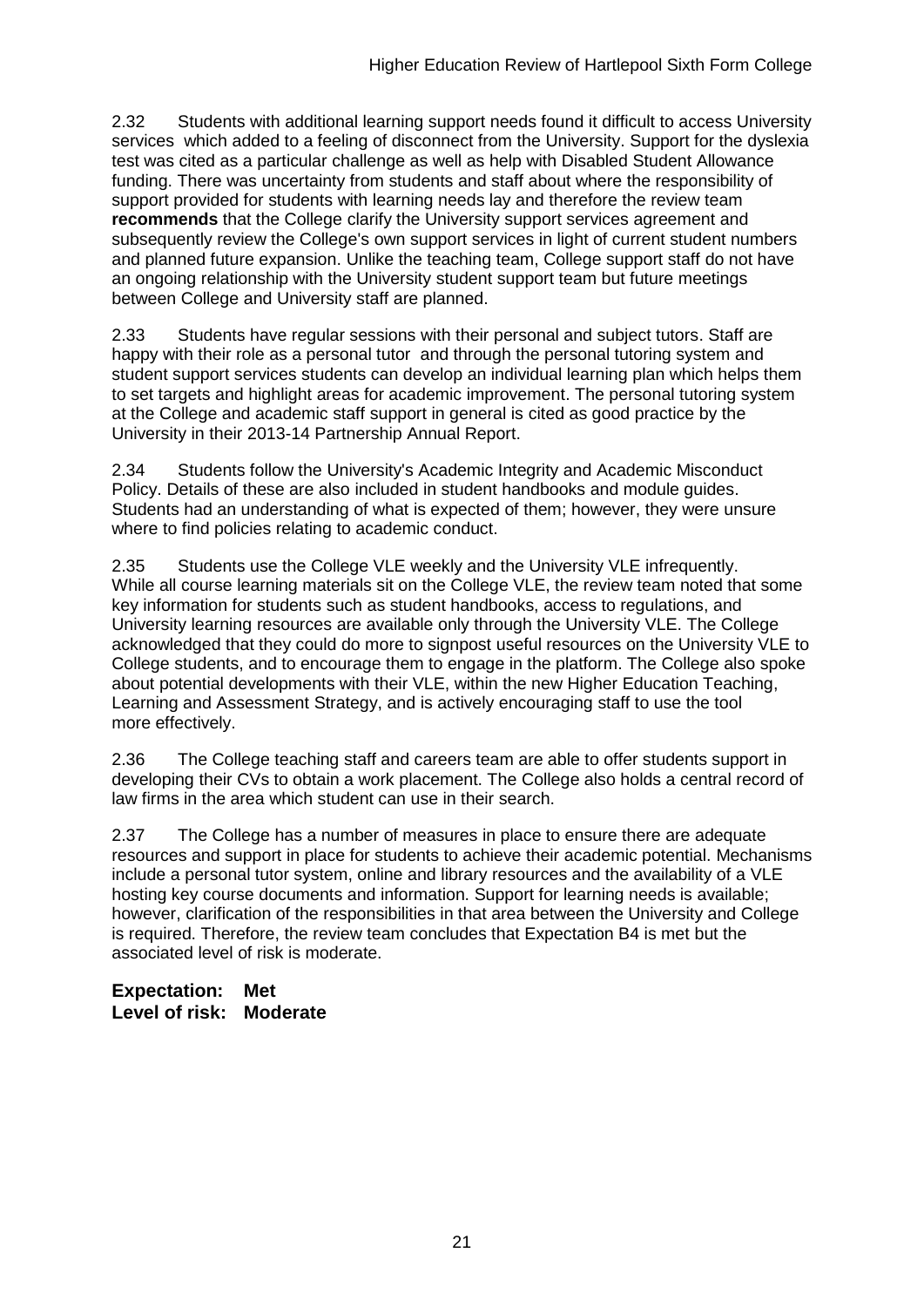**Expectation (B5): Higher education providers take deliberate steps to engage all students, individually and collectively, as partners in the assurance and enhancement of their educational experience.**

## **Quality Code,** *Chapter B5: Student Engagement*

# **Findings**

2.38 The Franchise Agreement with the University states that the College will establish a staff-student liaison committee, or equivalent forum, for ensuring that student feedback is obtained which can feed into the annual monitoring process, communicate to students the outcomes of actions taken in response to feedback and ensure that students are given the opportunity to represent the wider student body. Students are also invited to the Programme Studies Board meetings at the University.

2.39 Each year of the programme has elected student representatives whose role is to present the views and concerns of all students to the higher education team and, where appropriate, the Senior Management Team. These meetings have been informal and not minuted, although email evidence was provided to confirm dialogue with student representatives.

2.40 Termly meetings with student representatives and the Deputy Principal to raise and discuss issues related to their student experience were recently established.

2.41 Students' views on academic matters are sought through module questionnaires, and the feedback informs module leaders' annual reports and subsequently the Programme Annual Report.

2.42 There is a Student Code of Conduct, which is College-wide and is mainly concerned with behaviour expectations. It does not refer to student engagement as partners in their learning. The Student Council is also College-wide and includes higher education student representation; however, this would not be an effective forum to discuss specific programme issues.

2.43 The University recognised that the College did not specifically have a staff-student liaison committee in their review in 2011, but agreed that there are other routes for gathering formal and informal student feedback. Students and staff acknowledged that there are a number of informal ways for students to discuss issues with the College. As far as opportunities for students to formally engage with the University are concerned, students are invited to the Programme Studies Board but none have attended.

2.44 The newly established Higher Education Operational Group does not refer to students in its terms of reference, and its remit does not include the student voice. It also does not have students on the membership. Therefore, current systems are not in place to engage higher education students, individually and collectively, as partners in the assurance and enhancement of their educational experience that would enable Expectation B5 to be met.

2.45 The review team examined University and College documents, which refer to student engagement and met students and staff at the College.

2.46 The College does not provide formal training for course representatives but there are plans for this to take place through the University. Students were not able to attend the Programme Studies Board meetings at the University despite being invited, due to timing and having little knowledge of the Board's function. However, the strong informal links between students and staff at the College is acknowledged. The College states that there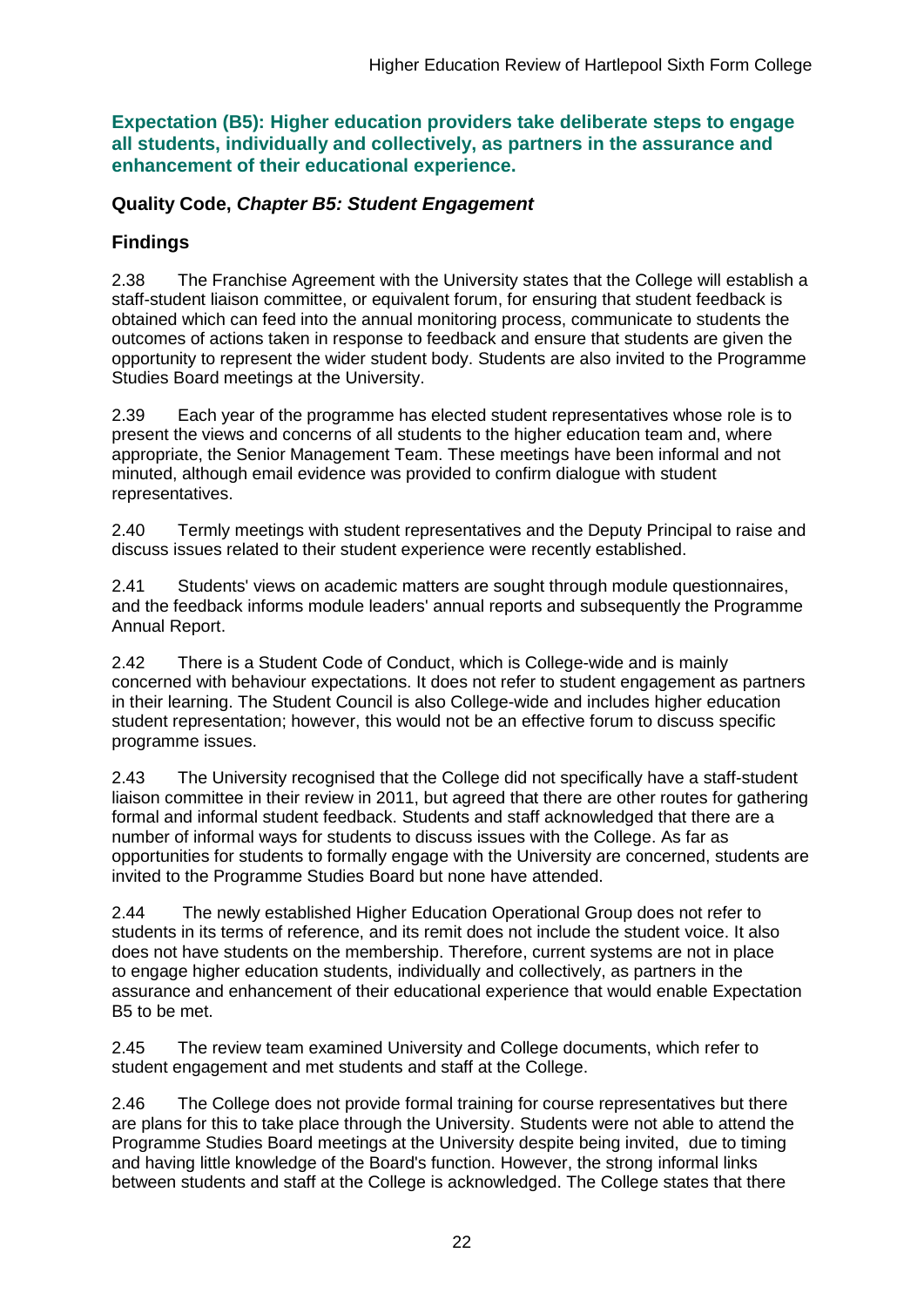would be no advantage in having a staff-student liaison committee for only one higher education programme but acknowledges that this could change in view of the planned expansion in provision.

2.47 The meetings with student representatives have been informal, but the College has plans for a more formal process without forgoing the informal ad hoc meetings with representatives between these if appropriate. There are plans to have monthly meetings between a member of staff and students and the Deputy Principal, who will also meet students formally or informally at any time. A recent meeting with second-year students raised a range of academic and non-academic issues which were responded to by the Law Team and the College is making efforts to develop more effective lines of communication with higher education students.

2.48 The National Student Survey results in recent years have been generally encouraging and in 2014 there was very positive feedback about the quality of teaching, academic support, learning resources and personal development.

2.49 The review team acknowledges that as well as the meetings referred to above, there are strong informal processes and an open-door policy from staff. However, especially in view of the planned expansion in higher education programmes, the review team **recommends** that the College establish formal processes to engage students as partners in the management of learning opportunities.

2.50 The College has some mechanisms in place for students to engage in the assurance of their learning experience. Some formal and informal opportunities are established for student feedback and a student representation system has been established. However, an independent student voice is lacking in formal settings and the absence of representative engagement in committees makes it difficult to achieve critical distance between collecting student feedback and deliberating upon it. The College acknowledges that more needs to be done to ensure that all higher education students are engaged as active partners, especially in view of the College's planned expansion in its higher education portfolio. Therefore, the review team concludes that Expectation B5 is not met and the associated level of risk is moderate as there is a weakness in the operation of part of the College's governance structure.

**Expectation: Not met Level of risk: Moderate**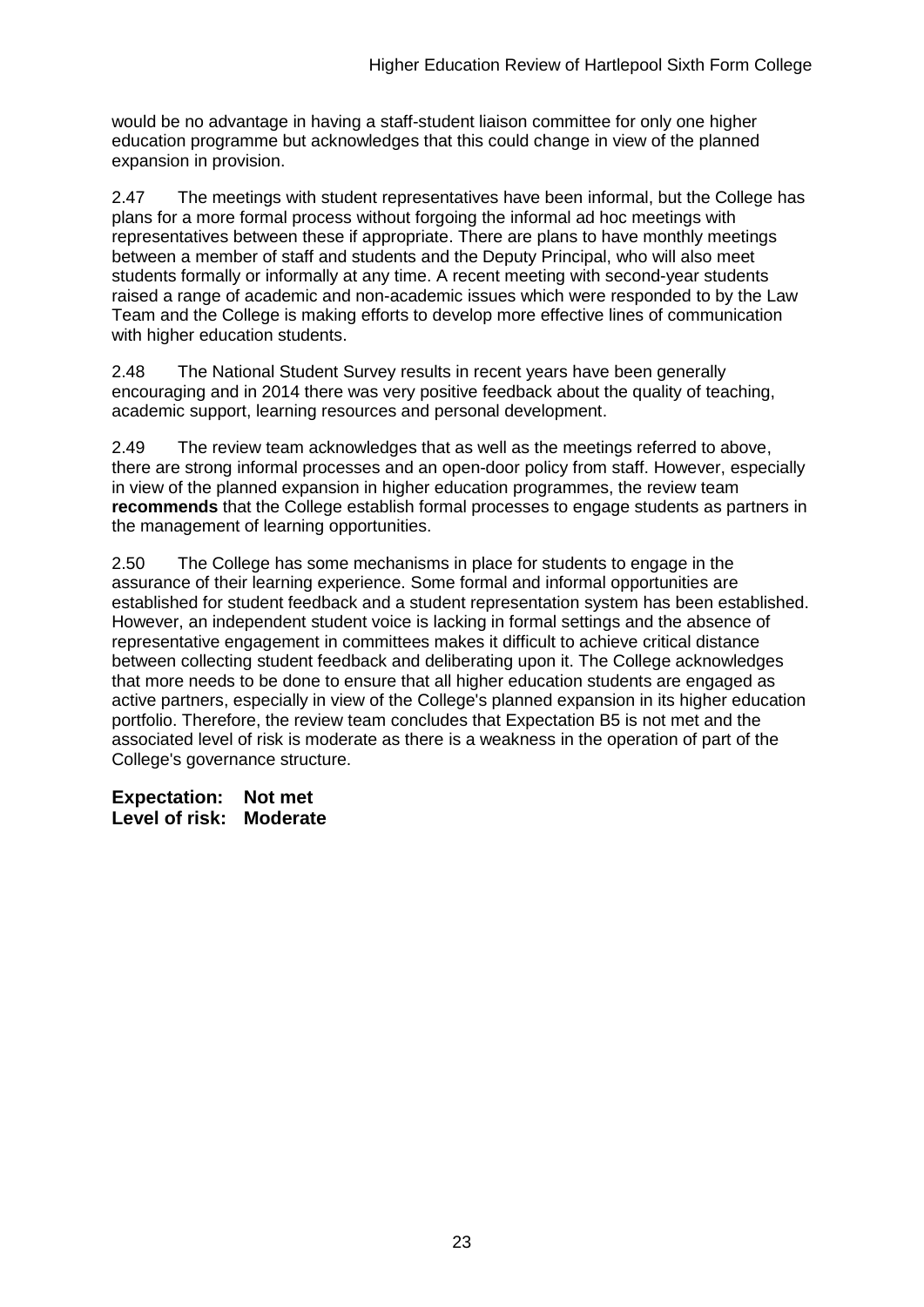**Expectation (B6): Higher education providers operate equitable, valid and reliable processes of assessment, including for the recognition of prior learning, which enable every student to demonstrate the extent to which they have achieved the intended learning outcomes for the credit or qualification being sought.**

### **Quality Code,** *Chapter B6: Assessment of Students and the Recognition of Prior Learning*

# **Findings**

2.51 The Foundation Degree in Law programme has been designed to be consistent with the *Foundation Degree Qualification Benchmark* and the Subject Benchmark Statement for Law. The Programme Specification contains mapping of programme outcomes to these benchmarks and comprises 120 credits at level 4 and 120 credits at level 5. The College staff write the assessments according to the module descriptors for non-core programmes, LLB modules written by the University; they are then internally verified at the College and also approved by the University. Responsibilities of the College and the University are detailed in a Responsibilities Checklist.

2.52 The assessment procedure follows the University Operations Manual and the University Assessment Policy, which contains clear and detailed information about assessment requirements. The Learning, Teaching and Assessment Strategy includes guidelines for first and second marking and the verification/moderation processes.

2.53 The College is responsible for the design of all Foundation Degree assessments except the JASB foundation modules. The University is responsible for the design and moderation of LLB and JASB Foundation Degree modules. Where the College designs the assessment, it is approved by the University.

2.54 Programme Handbooks and Module Guides provide students with detailed schedules, which enable them to plan their learning. They also contain information on all assessment matters such as grade boundaries, format of assessment, submission, plagiarism, extenuating circumstances and appeals.

2.55 Student grades are internally verified at the College, moderated by the University and examined by the external examiner. They are entered directly into the University central electronic system by the College and dealt with at the University exam boards. Feedback to students is in accordance with the University Feedback to Students Policy.

2.56 The College follows the University's Academic Misconduct Regulations, and Academic Integrity and Academic Misconduct Policy. The University's Policy on Prior Learning has not been required as no suitable students have applied.

2.57 Processes are in place according to University policies and the College follows these to ensure that assessment is robust, valid and reliable. External examiners' reports confirm that assessments are appropriate and programmes meet the relevant academic standards. These policies and procedures followed by the College enable the College to meet the Expectation.

2.58 The review team examined all the College and University documentation relating to assessment, including the documents referred to above, and held meetings with students and staff.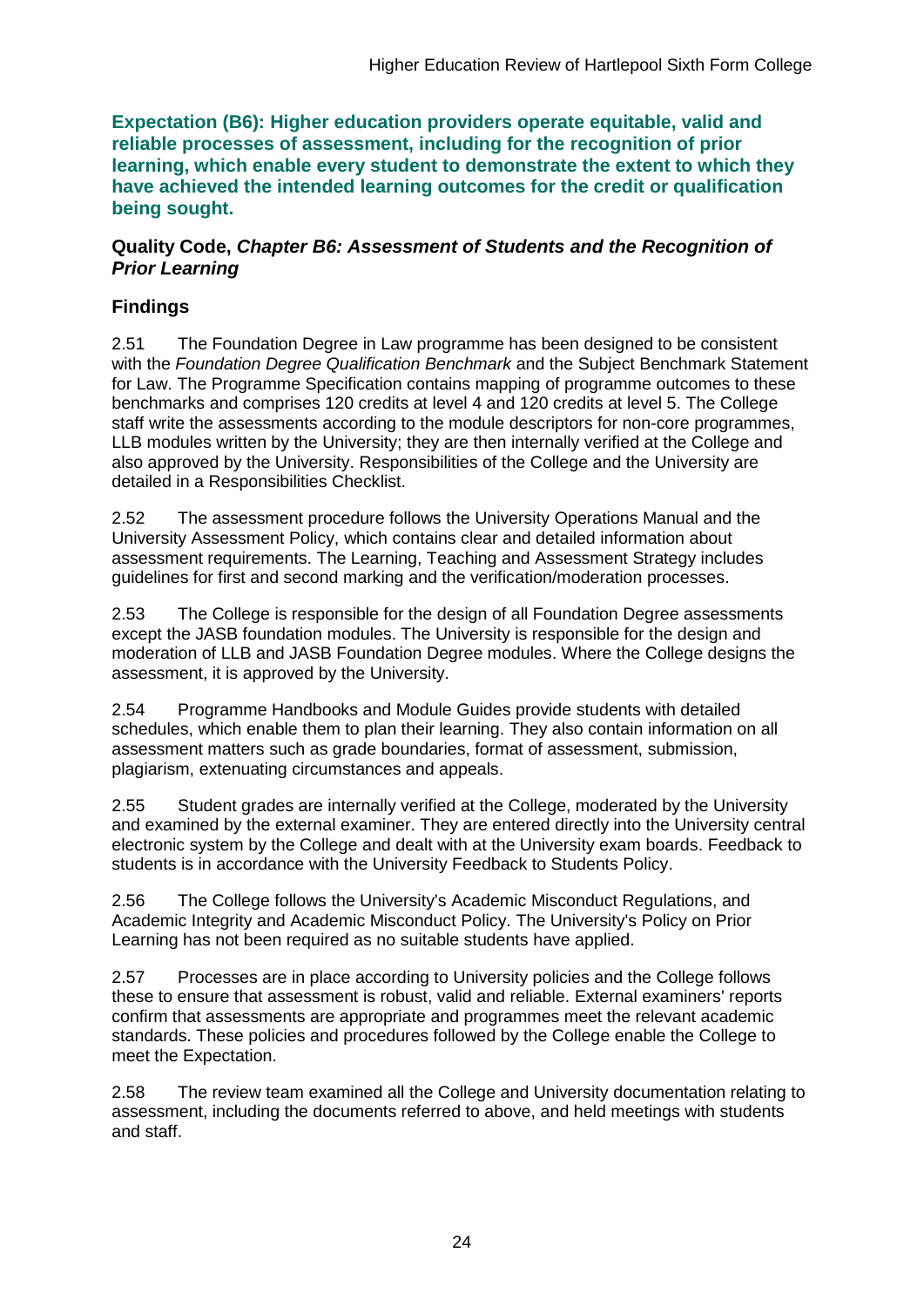2.59 Assessments are well timetabled, enabling students to plan their workload. Timely and developmental feedback is given to students to help with future assessments. The College has an effective internal verification system in place, which assures the quality of assessment tasks and ensures that they address the relevant learning outcomes; this is confirmed by external examiners.

2.60 Module tutors write assessments mapped against module outcomes according to the Module Description, which are mapped against programme learning outcomes. These are internally verified in the College and also through the University. There is evidence of some very useful feedback following moderation of marked work from the Head of Law at the University to the College.

2.61 The College claims to be innovative in its approach to assessment, and although it must follow University guidelines, there is some evidence of interesting and innovative assessment that promotes learning, such as creating a portfolio which includes a court application and a mock live court scenario.

2.62 The University's policy on the recognition of prior learning has never been used and the policy and procedures are not clearly understood by staff.

2.63 Module tutors at the College enter student grades directly onto the University electronic system and the University has responsibility for the Assessment Board process. The College is, however, represented on the board. Students are able to appeal through the University Academic Appeals Procedure.

2.64 Overall, the policies and procedures for the assessment of students are in place and effective. Students have appropriate opportunities to show they have achieved the intended learning outcomes for the award of a qualification or credit. Therefore, the review team concludes that Expectation B6 is met and the level of associated risk is low.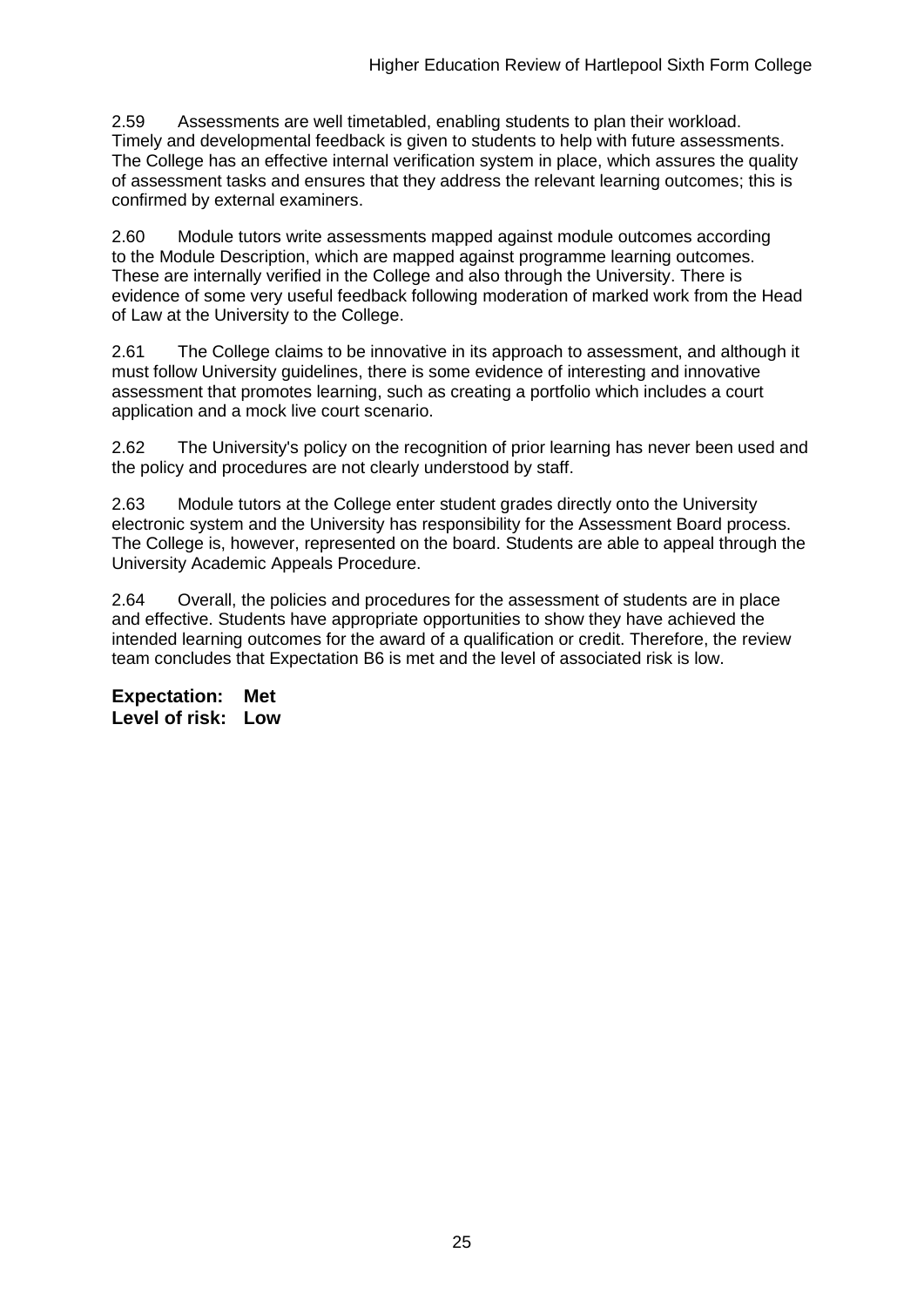#### **Expectation (B7): Higher education providers make scrupulous use of external examiners.**

### **Quality Code,** *Chapter B7: External Examining*

### **Findings**

2.65 The programme is allocated an external examiner by the University whose role is clearly defined in the Academic Quality Handbook. The College is responsible for providing the external examiner with the information that they require to carry out their role.

2.66 External examiners' reports are received annually by the programme leader at the College, and then submitted to the Higher Education Operational Group. These are logged before being distributed to the programme team and for inclusion in the Annual Partner Report which is sent to the Programme Coordinator in the Faculty of Law at the University.

2.67 Students are encouraged to access external examiners' reports, which are available on the University VLE but not on the College VLE.

2.68 The external examiner visits the College every year to review academic standards and student work and attend Programme Assessment Boards. External examiner reports are considered as part of annual programme review and external examiner reports are available to students on the University VLE. The use made of external examiners enables the College to meet the Expectation.

2.69 The review team scrutinised external examiners' reports for the last three years, looked at relevant University policies on the use of external examiners and held meetings with staff and students.

2.70 The external examiner reports for the last three years have all confirmed that the standards set for the award are appropriate as defined in the FHEQ and the standards of student performance are comparable with similar provision in other UK institutions, and in one case these standards have been exceeded. In addition, no particular issues of concern are reported in any of the reports and in fact the College would welcome some specific comment on modules to enable it to respond appropriately. The College and the University are working together to identify how external examiner reports can be more specific about individual modules. The review team, however, did see evidence of how recommendations from external examiner reports are planned to be taken forward and contribute to programme review. The process works effectively for the Foundation Degree in Law but planned programme expansion would require a structure of oversight of reports to identify common problems or identify good practice.

2.71 Although external examiner reports are available to students on the University VLE, students confirmed that they had not seen a report or met an external examiner. Therefore the review team **recommends** that students are informed about the role and identity of the external examiner and the availability of external examiner reports is brought to their attention.

2.72 The review team considers that the College's processes for considering issues raised by external examiners are sound. Students are not aware of the external examining process but appropriate consideration is given to reports in quality assurance processes at both programme level and higher management level in the College. Therefore, the review team concludes that Expectation B7 is met and the level of associated level of risk is low.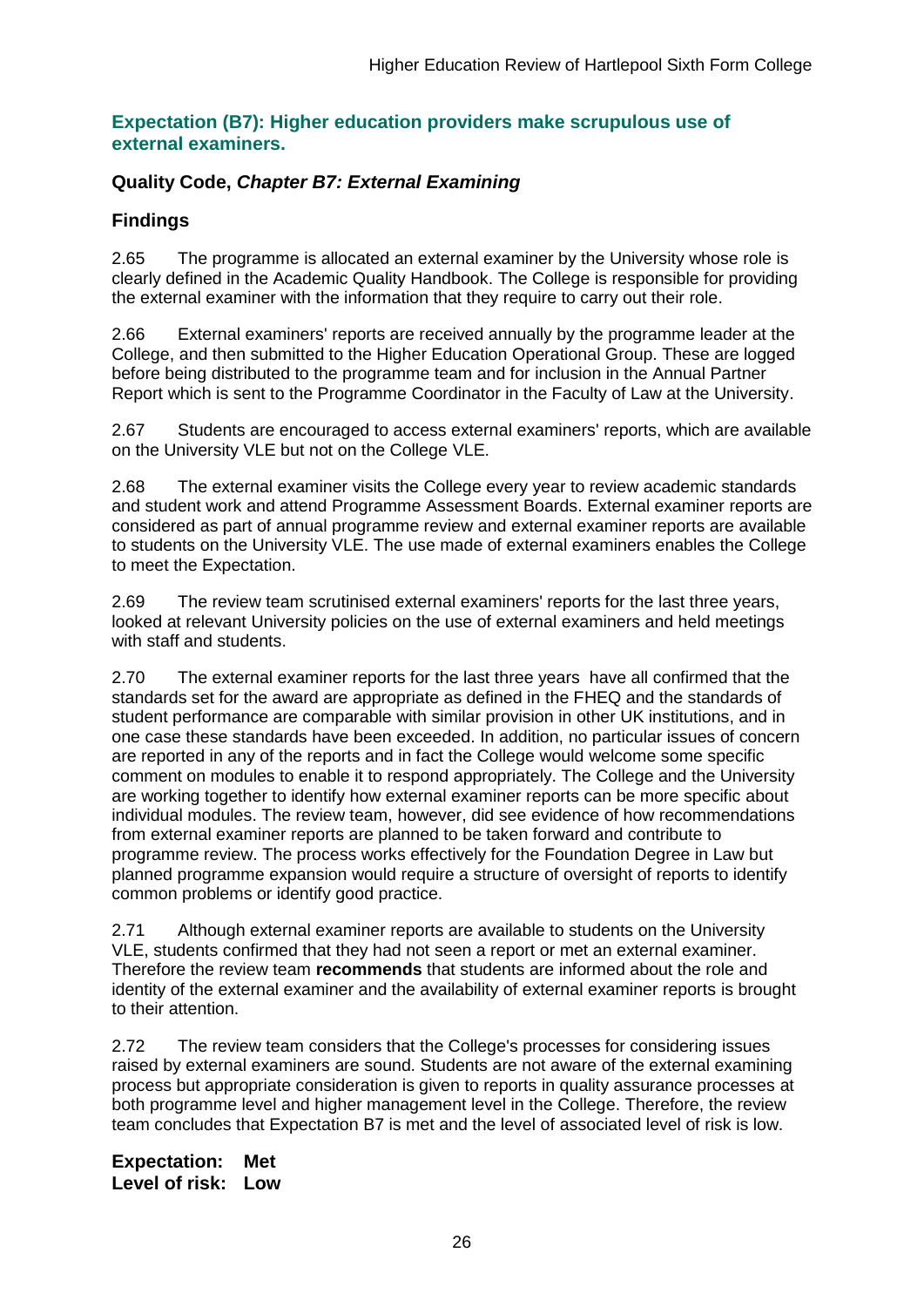**Expectation (B8): Higher education providers, in discharging their responsibilities for setting and maintaining academic standards and assuring and enhancing the quality of learning opportunities, operate effective, regular and systematic processes for monitoring and for review of programmes.**

## **Quality Code,** *Chapter B8: Programme Monitoring and Review*

# **Findings**

2.73 The College and University responsibilities with regard to the approval, periodic and annual review of programmes are set out in Annex 2 of the Franchise Agreement. The details of the processes for the annual and periodic monitoring of collaborative provision are set out in the University's Academic Quality Handbook.

2.74 The Course Leader at the College submits an annual review of the programme to the Programme Coordinator at the University, using the template in the Academic Quality Handbook. The Faculty of Law at the University is responsible for monitoring the programme through the Programme Studies Board. The Programme Team at the University identifies areas for improvement and good practice, resulting in an Annual Report and Action Plan which is fed back to the College as well as to the Programme Studies Board, the Associate Dean (Student Experience) and Faculty Quality Officer at the University. The Associate Dean (Student Experience) oversees the review of all the Faculty Partnership Annual Reports for the Faculty and produces a high-level report, which informs a University-wide report for all four faculties identifying key issues for specific partners or for Collaborative provision as a whole. The Collaborative Provision Annual Report is considered by the Senior Management Team at the College and the Governors Quality and Standards Subcommittee. They also receive information on student achievement, progression and recruitment which is then reported to the full Governing Body. The Annual Quality Cycle is described in several documents, notably the Annual Quality Cycle, the Annual Review Guidelines for Partners and the Higher Education Partner Report on the Programme. The University also undertakes a periodic review of College programmes every six years, with the last one taking place in 2011.

2.75 The design of quality assurance processes by the University enables this Expectation to be met, particularly so when the internal processes within the College are considered. The module tutors at the College produce annual module reviews, which inform the Annual Programme Report along with external examiner reports and student feedback. Therefore information from all the main stakeholders is used to compile the report before it goes to the University. Historically these reports also went to the Quality Review Group at the College, but from Autumn 2014 they now go to the newly formed Higher Education Operational Group, then the Senior Management Team and, where appropriate, to the Board of Governors. In practice this means that the College does not have to wait for the University processes before it acts on any issue raised in the Annual Programme Report. The University processes combined with the College systems for programme monitoring and periodic review enable the Expectation to be met.

2.76 The review team examined documentary evidence showing the University and College systems for programme monitoring and review and also reports and minutes from meetings where programme quality issues are discussed. The team also tested the application of these quality assurance processes in meetings with staff, professional support staff and academic staff.

2.77 Staff at the College share a common understanding of how programme monitoring works and follow the University procedures very well. The review team noted the effective links between the College and University staff in monitoring and reviewing the programme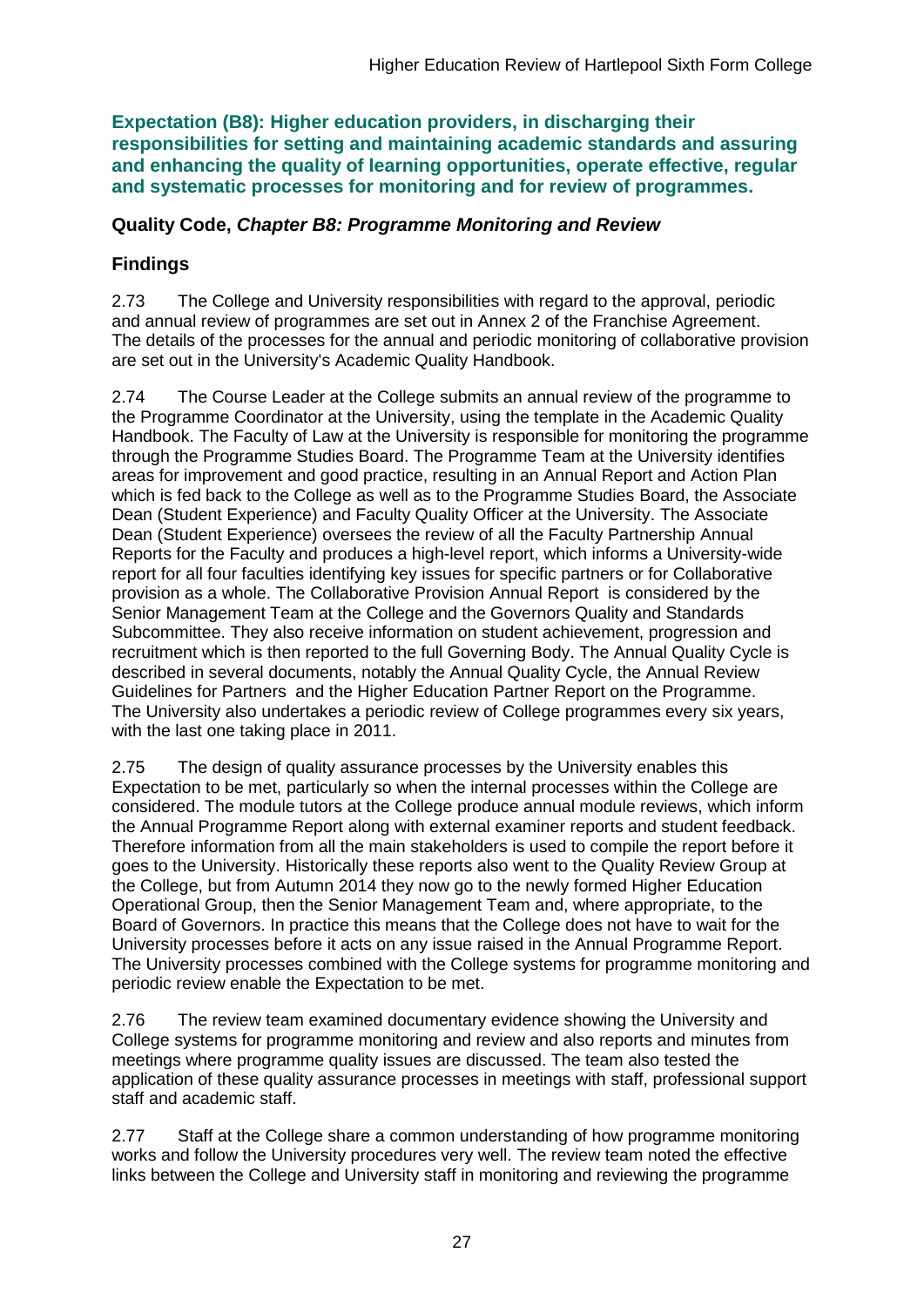which they considered **good practice**. There is particularly strong communication at programme level which ensures that actions are immediately addressed. There is also clear evidence of actions being addressed through Law Department meeting minutes, Programme Leader Actions following the Review Meeting and one-to-one meetings where targets are given to the Course Leader. The other route where actions are monitored is through the department Quality Improvement Plan which is also informed by the Programme Annual Report.

2.78 The College's processes for the annual monitoring and periodic review of programmes and systems to monitor actions are effective. Staff are clear about their responsibilities in the process of monitoring and there are effective and positive relationships between College and University staff to enable the effective monitoring of the programme. Therefore, the review team concludes that Expectation B8 is met and the associated level of risk is low.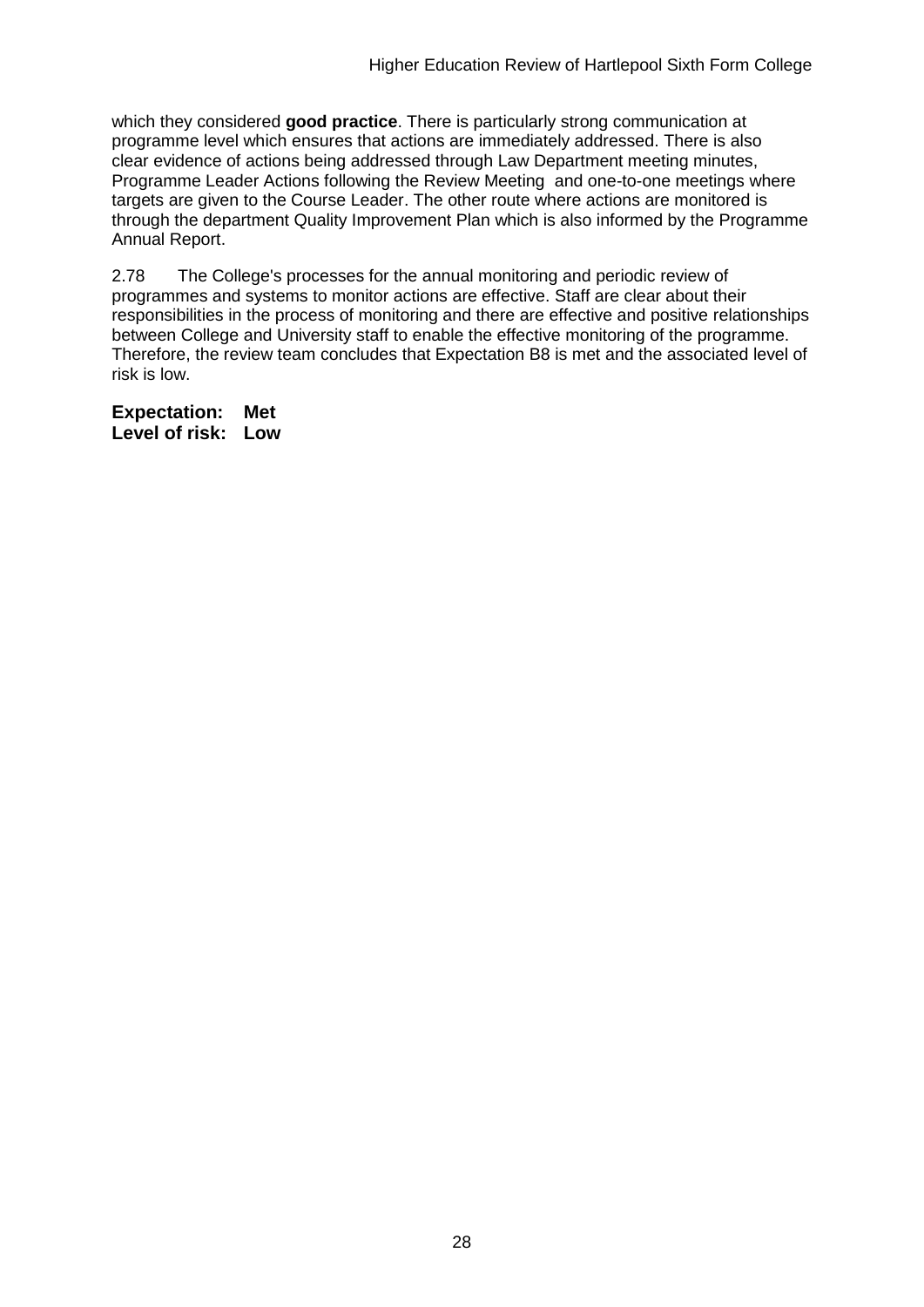**Expectation (B9): Higher education providers have procedures for handling academic appeals and student complaints about the quality of learning opportunities; these procedures are fair, accessible and timely, and enable enhancement.** 

### **Quality Code,** *Chapter B9: Academic Appeals and Student Complaints*

## **Findings**

2.79 The Joint Franchise Agreement states that the College manages all complaints in the first instance in accordance with their standard procedures. If this does not resolve the issue the student has a right to complain to the University and enter stage 2 of the University process. The College must ensure that students have access to information and advice about the University complaints process.

2.80 Complaints about issues which are not relevant to the University's provision, including non-academic matters, continue to be the responsibility of the College.

2.81 There are therefore two complaints procedures; one is the University procedure and the other is the College procedure, which applies to all students at the College, including higher education students.

2.82 All academic appeals are managed through the University according to their Academic Appeals Procedure; this describes the difference between a complaint and an appeal and lists the possible grounds for an appeal. It is the responsibility of the College to ensure that students have access to information and advice about the appeals process.

2.83 The Student Complaint Procedure and Academic Appeals Procedure are referred to in the Student Handbook, with a link to the full procedure on the University website.

2.84 The College follows the procedures for complaints and appeals established by the University although no formal complaints or appeals have been considered for students studying with the College by University Academic Services. There has been one complaint recently which is being dealt with by the College. These arrangements enable the College to meet the Expectation.

2.85 The review team evaluated the effectiveness of the arrangements for handling complaints and appeals by scrutinising policies, looking at published information and holding meetings with students and staff.

2.86 The complaints procedures are very thorough and very clear regarding the types of complaint and what a student should do if they need to complain. The University Appeals Procedure is also very clear about the grounds for appeal and guidance on what the student should do. The College states that it does not have any complaints or appeals but this is largely because any issue arising is dealt with informally by the student going to see either the Course Leader or another member of staff at the College. The students are clear about what to do and where to find information if they have a complaint or appeal and they confirmed that initially they would informally meet the Course Leader.

2.87 The review team concluded that the College and University processes for complaints and appeals are available and understood by students. Therefore, the review team concludes that Expectation B9 is met and the associated level of risk is low.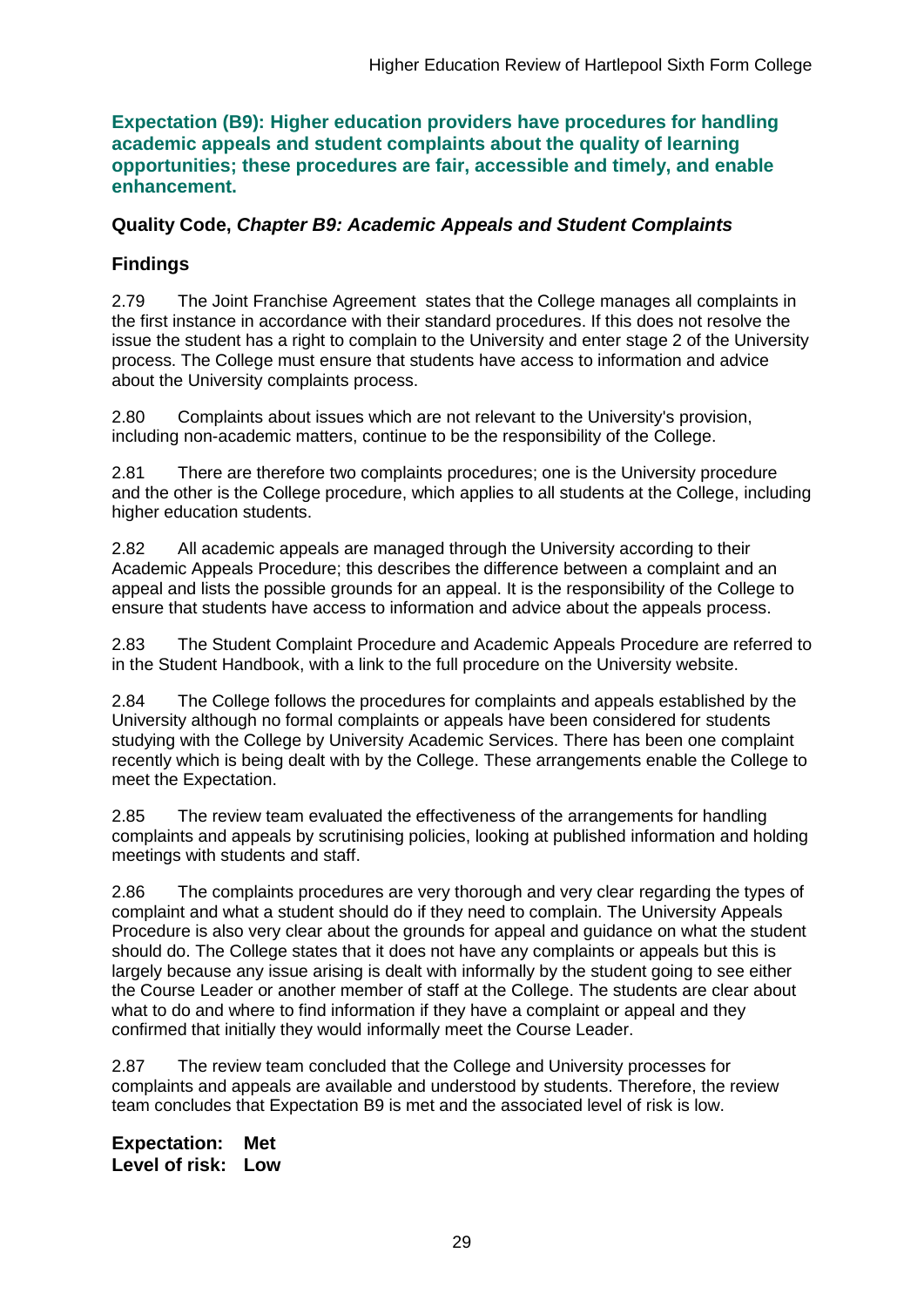**Expectation (B10): Degree-awarding bodies take ultimate responsibility for academic standards and the quality of learning opportunities, irrespective of where these are delivered or who provides them. Arrangements for delivering learning opportunities with organisations other than the degree-awarding body are implemented securely and managed effectively.**

### **Quality Code,** *Chapter B10: Managing Higher Education Provision with Others*

# **Findings**

2.88 As indicated in the Partnership Agreement, the College is responsible for the quality of all the learning and teaching, admissions, induction procedures and student support, and the provision of suitable work-related learning opportunities. These opportunities are delivered through guest lecturers, realistic assignment setting and the Practical Legal Skills module.

2.89 The College encourages students to undertake a work placement while enrolled on the course, but no teaching or learning happens offsite. No management of the work placements takes place at the College, including health and safety checks.

2.90 The College does not offer any formal teaching and learning outside of the College provision. However, it is working with local employers to give students an understanding of the professional practice needed for a career in law through guest lectures. Therefore the review team consider this Expectation relevant to report on.

2.91 The review team met senior and academic staff as well as students and University staff. Periodic review documentation was considered as well as the programme specification of the course.

2.92 The College staff use their professional networks to source guest lecturers to support the teaching of part of the course. These practitioners are involved in role play activities and give lectures on specific topics related to the legal work environment. The current practitioners are qualified teachers, and staff take time to ensure that the guest lecture content meets the learning outcomes of the module. The College previously had a relationship with a law firm who set up a law clinic on campus. This gave students opportunities to work on real-life briefs. Neither the guest lecturers nor the law clinic have a formal agreement in place to ensure that the learning opportunities are in accordance with College and student needs. This therefore puts the standards of those learning opportunities at risk. Therefore, the review team **recommends** that the College formalise relationships between the College and employers to ensure work-related opportunities are delivered effectively for both current and future higher education students. The College are aware that they can do more to develop networks with local law practitioners, but acknowledge that the legal sector is a difficult area in which to develop strong employer links.

2.93 To develop their links with employers, the College has recently joined the North East Chamber of Commerce as well as the Local Enterprise Partnership. They are also in talks with the Local Authority to secure work opportunities for their law students in the council legal teams. Within the College's Learning, Teaching and Assessment Strategy, a key theme is related to developing more work-based and placement learning for their higher education programmes, and to strengthen links with employers. The College is proactive in developing these employer connections for the new courses they anticipate will run in 2016, and is able to use current links through further education provision.

2.94 The College staff use their informal connections to successfully offer work-related opportunities to students through the guest lecture scheme. However, due to the informal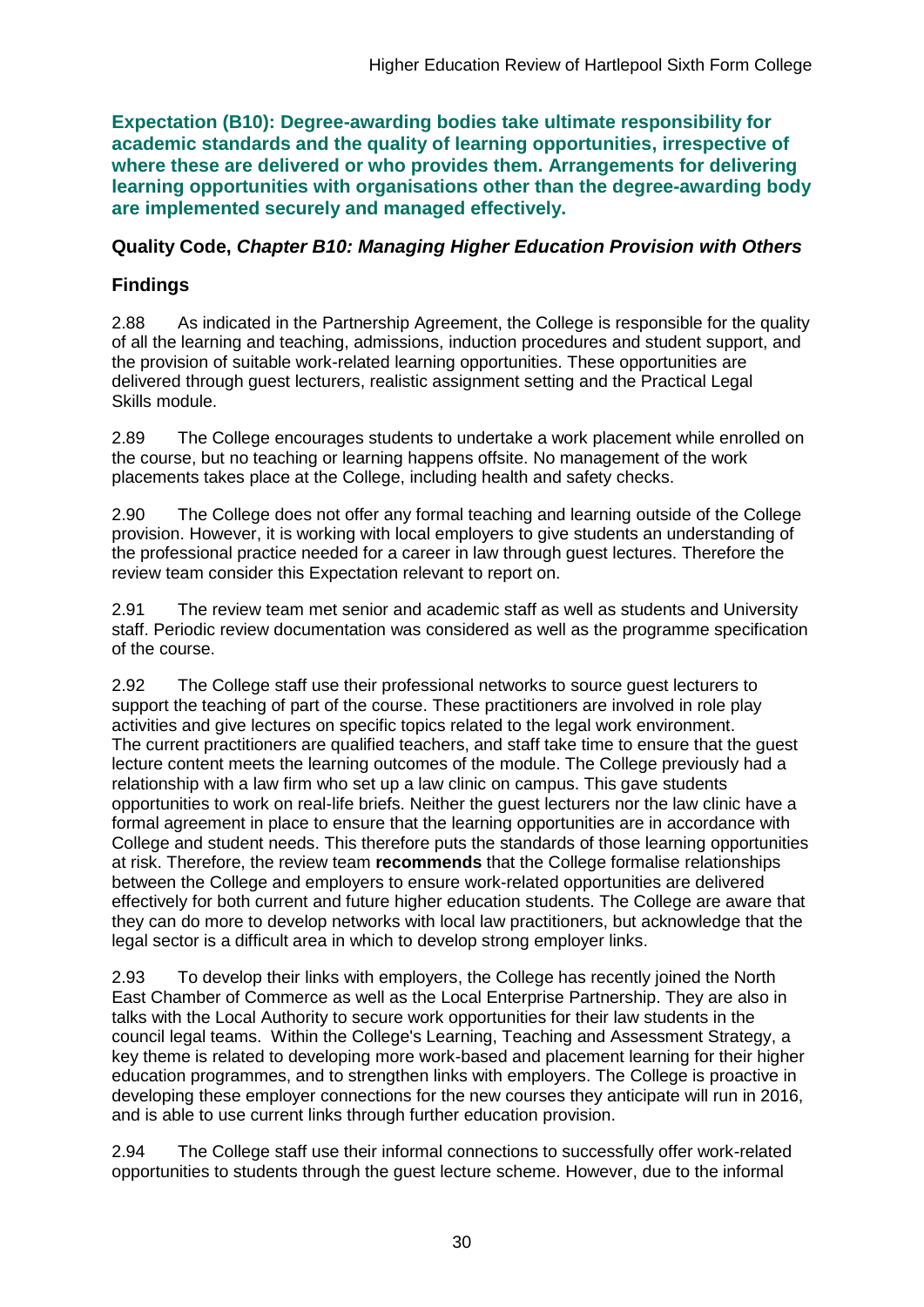nature of these links at present, there is a potential risk to the students' learning opportunities. Therefore, the review team concludes that Expectation B10 is met but the associated level of risk is moderate as there is insufficient priority given to assuring standards in the College's planning processes.

**Expectation: Met Level of risk: Moderate**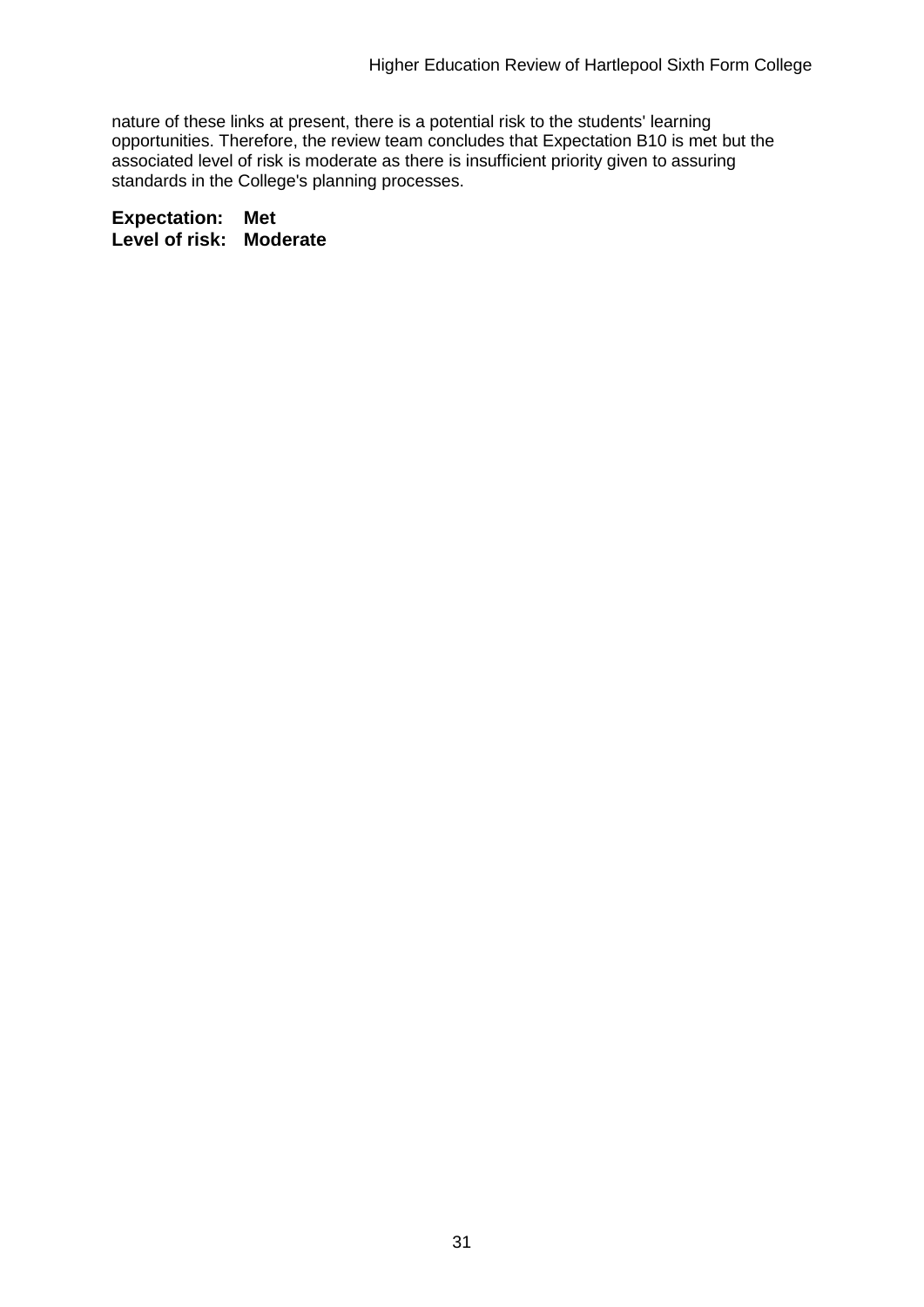**Expectation (B11): Research degrees are awarded in a research environment that provides secure academic standards for doing research and learning about research approaches, methods, procedures and protocols. This environment offers students quality of opportunities and the support they need to achieve successful academic, personal and professional outcomes from their research degrees.**

#### **Quality Code,** *Chapter B11: Research Degrees*

### **Findings**

2.95 The College does not offer research degrees.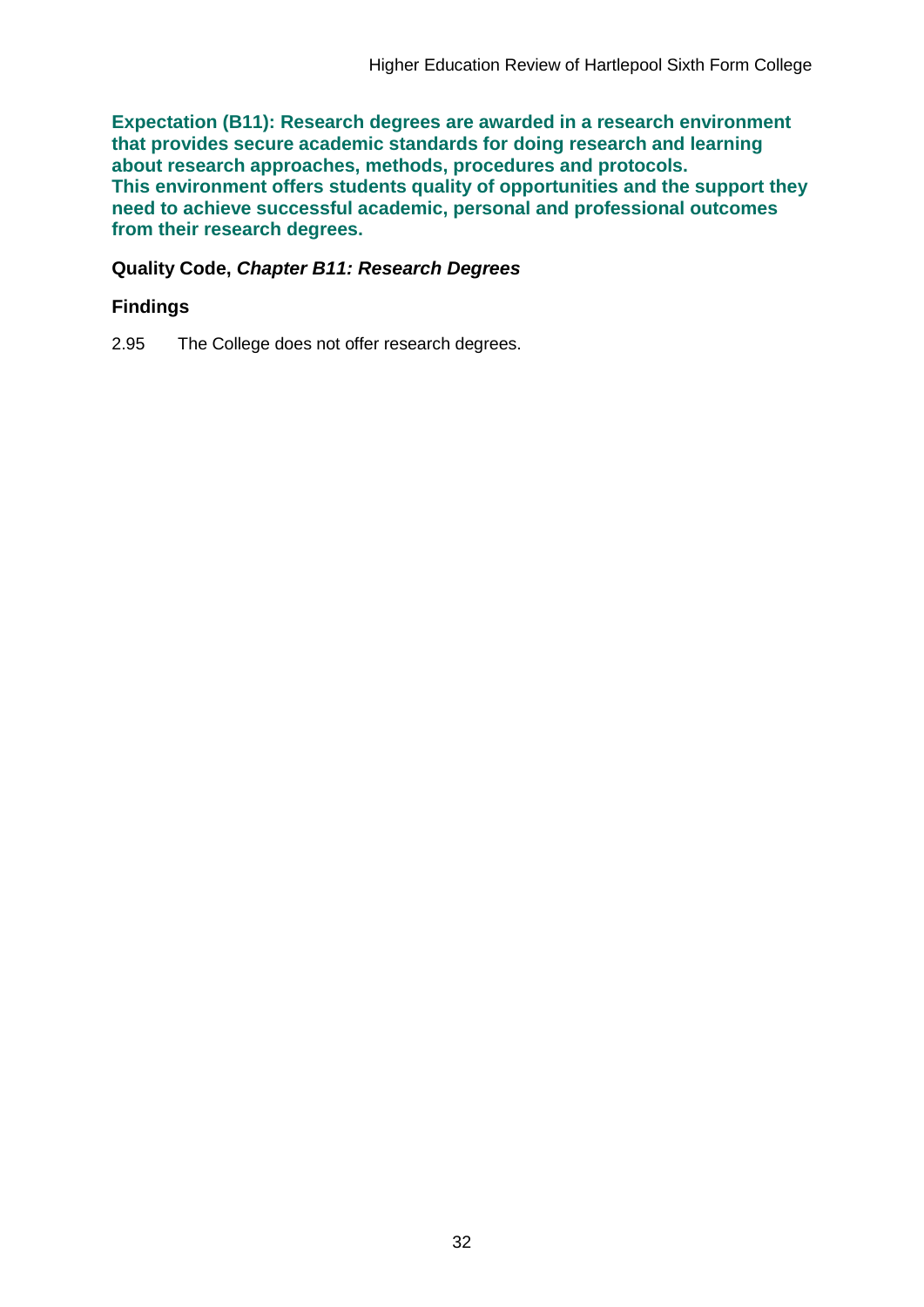# **The quality of student learning opportunities: Summary of findings**

2.96 In reaching its judgement about the quality of student learning opportunities, the review team matched its findings against the criteria specified in Annex 2 of the published handbook.

2.97 Of the 10 applicable Expectations, nine are met. Of those met Expectations six have associated low levels of risk. Expectations B1, B4 and B10 have moderate levels of risk.

2.98 Expectation B5 is the only Expectation within the area of the quality of student learning opportunities that is not met, and the associated level of risk is moderate.

2.99 There are three features of good practice in this area: the recognition of the distinctive needs of staff who teach on higher education programmes (Expectation B3), the involvement of experienced practitioners in the delivery of live scenario-based learning and assessment (Expectation B3), and the effective links between the College and University staff in monitoring and reviewing the programme (Expectation B8).

2.100 There are five recommendations in this area: to formalise the College's internal approval process of programmes prior to entering the University's validation process (Expectation B1), to clarify the University support services agreement and subsequently review the College's own support services in light of current student numbers and planned future expansion (Expectation B4), to establish formal processes to engage students as partners in the management of learning opportunities (Expectation B5), to ensure that students are informed about the role and identity of the external examiner and bring to students' attention the availability of external examiner reports (Expectation B7), and to formalise relationships between the College and employers to ensure work-related opportunities are delivered effectively (Expectation B10). The team found that there was evidence that the College had adequate and effective systems in place to manage its current higher education provision and quality of learning opportunities, but some of the current systems and practices are informal and require a more considered and structured approach, especially with planned programme expansion anticipated. Most of the actions recommended will not require or result in major change to structures, processes or practices.

2.101 The review team concludes that the quality of student learning opportunities at the College **meets** UK expectations.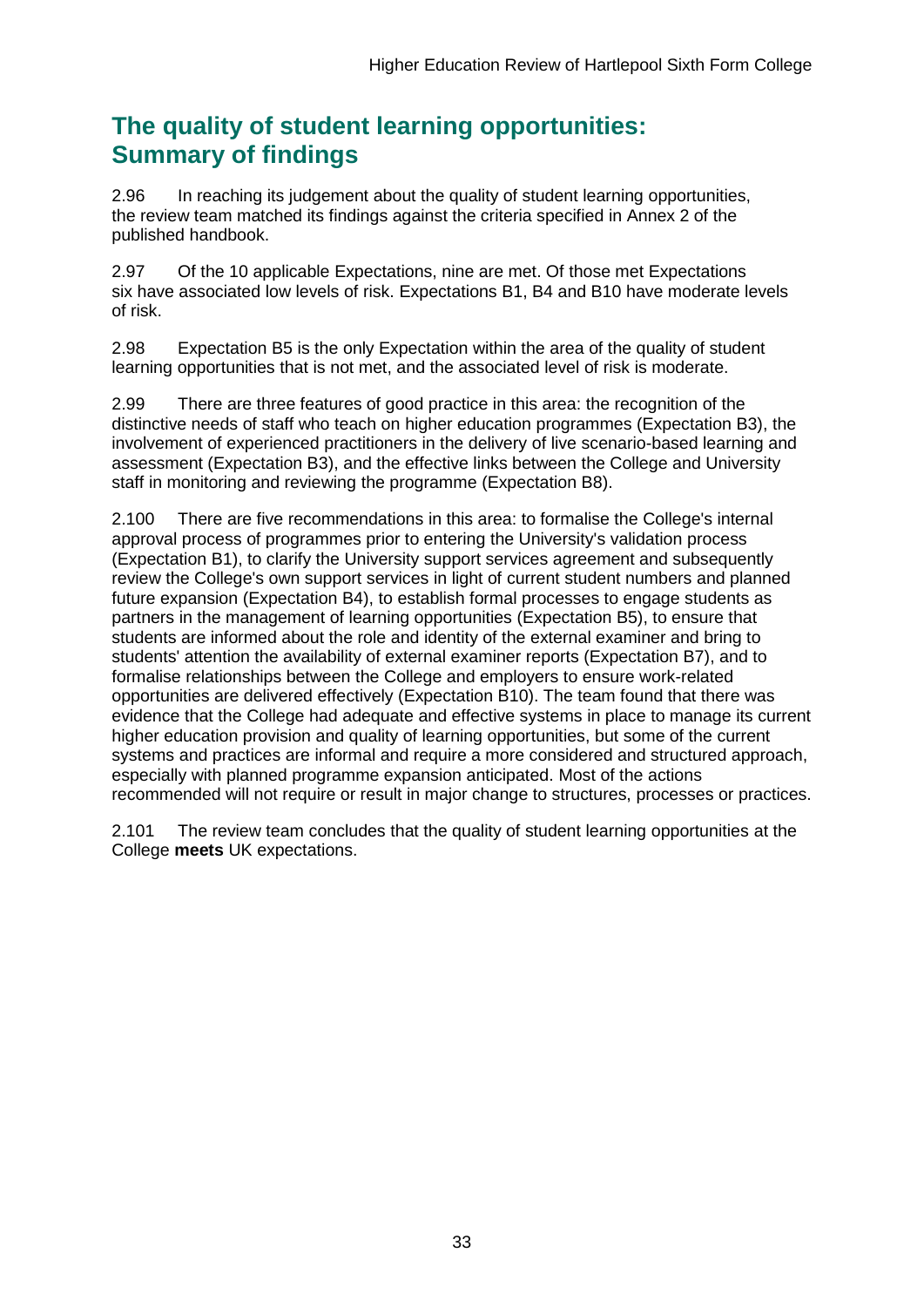# <span id="page-34-0"></span>**3 Judgement: The quality of the information about learning opportunities**

**Expectation (C): UK higher education providers produce information for their intended audiences about the higher education they offer that is fit for purpose, accessible and trustworthy.**

## **Quality Code, Part C: Information about Higher Education Provision**

# **Findings**

3.1 The University's central Marketing and Recruitment Service is responsible for approving information about the Foundation Degree and the University also has a Collaborative Marketing Approval Process which the College follows.

3.2 The College and University validation processes ensure that documents provide the basis for accurate information and the latter provide core information for programme and module handbooks to which the College adds information about local delivery where required. The College publishes its own Student Handbook which is jointly branded with the University. Students also receive a copy of the University policies handbook and the College Handbook at induction. Students are also required to sign a College code of conduct when enrolling at the College which provides students with the rules of the College. The University is responsible for providing certificates and transcripts to students on completion of the course.

3.3 Both the College and the University provide a VLE to give students access to course materials and key information about the programme such as weekly tasks, assessments and handbooks. Communications about changes to the timetable are sent to students through the College VLE.

3.4 Staff are able to access information through the College intranet. Documentation includes validation documents, programme specifications, handbooks, placement planning, policies, and regulations. Staff also have access to internal meetings through this space. Minutes for University committees of relevance to staff are emailed to the College team by the University Programme Leader.

3.5 The University has overall responsibility for all information provided to the public and students about the course. Staff are well aware of the approval process of all information and it is managed by the College Senior Management Team.

3.6 The review team met students and staff of the College and University, and received copies of student handbooks, module guides and the student code of conduct. The team also had access to the College's VLE, as well as minutes of some internal College committees.

3.7 Staff in the College are well aware of the process for having information approved internally by the management team and externally by the University. All information including web pages, student guides and tweets must go through the Performance Director at the College before being sent off to the University for approval.

3.8 Students are satisfied that all information provided to them both before enrolment and during the course is helpful and accurate. However, there have been some issues between staff and students in relation to communication. Personnel changes within the College have led to some confusion over what communications channels are operating. Current information for students was shown to the review team by accessing the College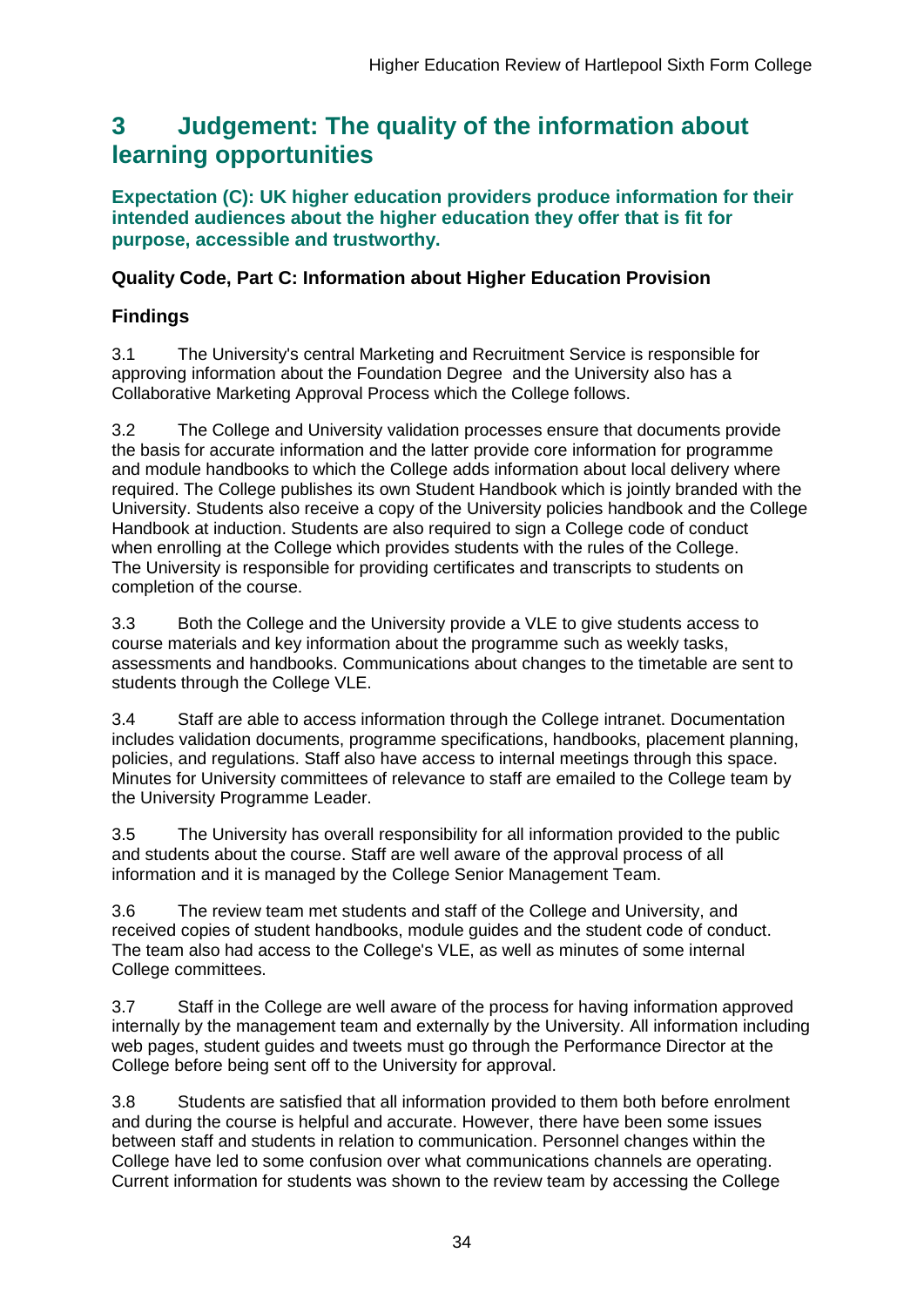virtual learning environment, and issues may have arisen due to the period of transition of staff and processes. Some information of importance to students currently sits on the University VLE. Students confirmed they very rarely use this and it is not signposted from the College VLE. The claim that the external examiners' reports are on the University VLE could not be verified.

3.9 The handbooks provided to students at both module and course level are very thorough and include substantial useful information to ensure that students can get the best out of the course, and information if they get into difficulty.

3.10 Although the College have a staff intranet to keep documentation relating to quality in one place, during the review it became apparent to the review team that minutes of departmental meetings were not regularly placed in a centrally accessed folder. Due to staff changes before the review, this left the College with a gap in their evidence base in showing the review team how the course was managed on a day-to-day basis. Although at present departmental meetings may be informal management meetings, they are not documented or centrally housed to ensure a definitive audit trail of issues and actions.

3.11 There are rigorous checks in place to ensure that the information provided to students and the public is accurate. The College VLE is accessible and well used by both staff and students, although the University's equivalent is less accessible. Course information for students is appropriate and accurate. Therefore, the review team concludes that the Expectation is met and the associated level of risk is low.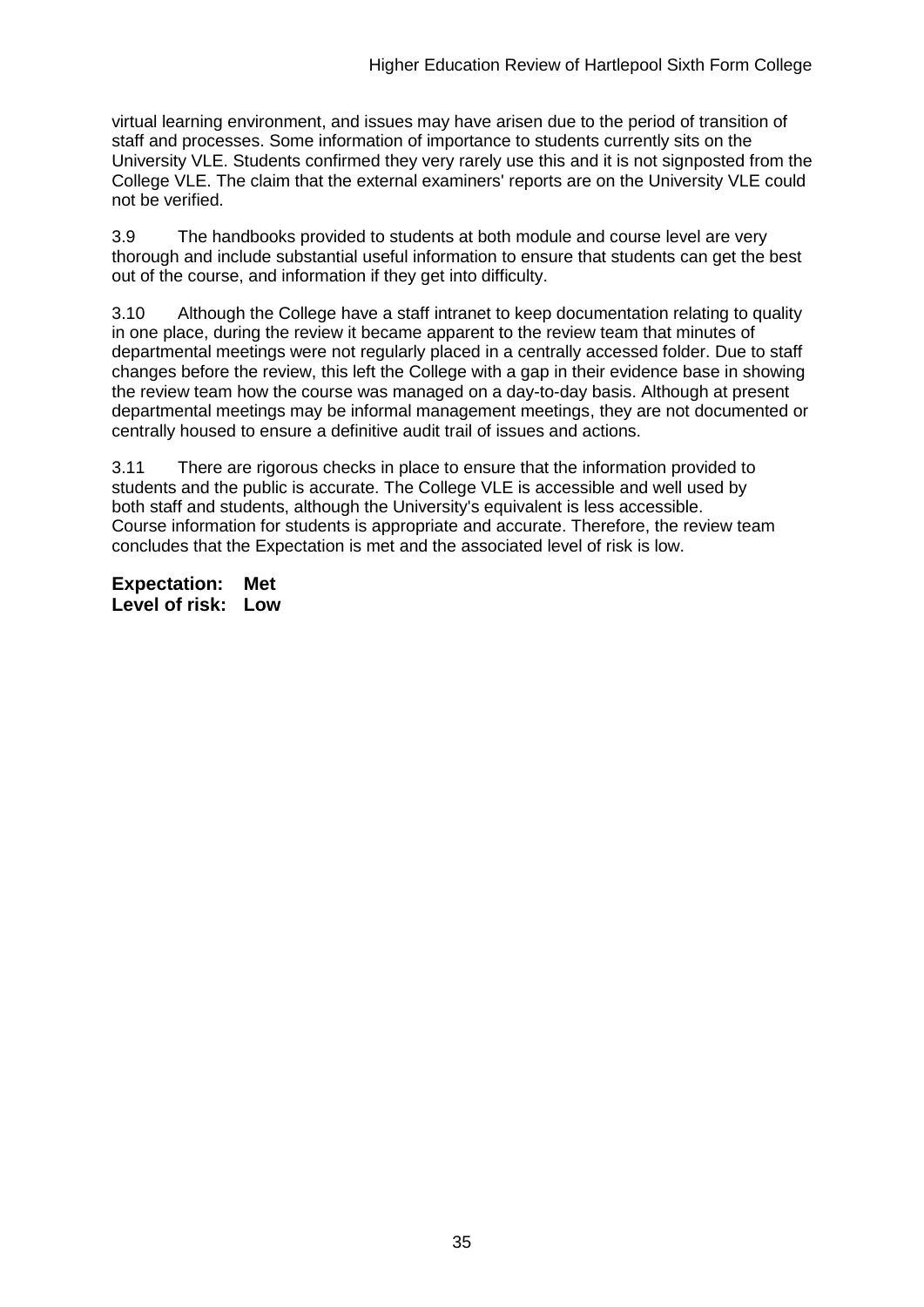# **The quality of the information about learning opportunities: Summary of findings**

3.12 In reaching its positive judgement, the review team matched its findings against the criteria specified in Annex 2 of the published handbook. The Expectation for this judgement area is met and the associated level of risk is low. There are no recommendations, affirmations or features of good practice. The review team therefore concludes that the quality of the information about learning opportunities at the College **meets** UK expectations.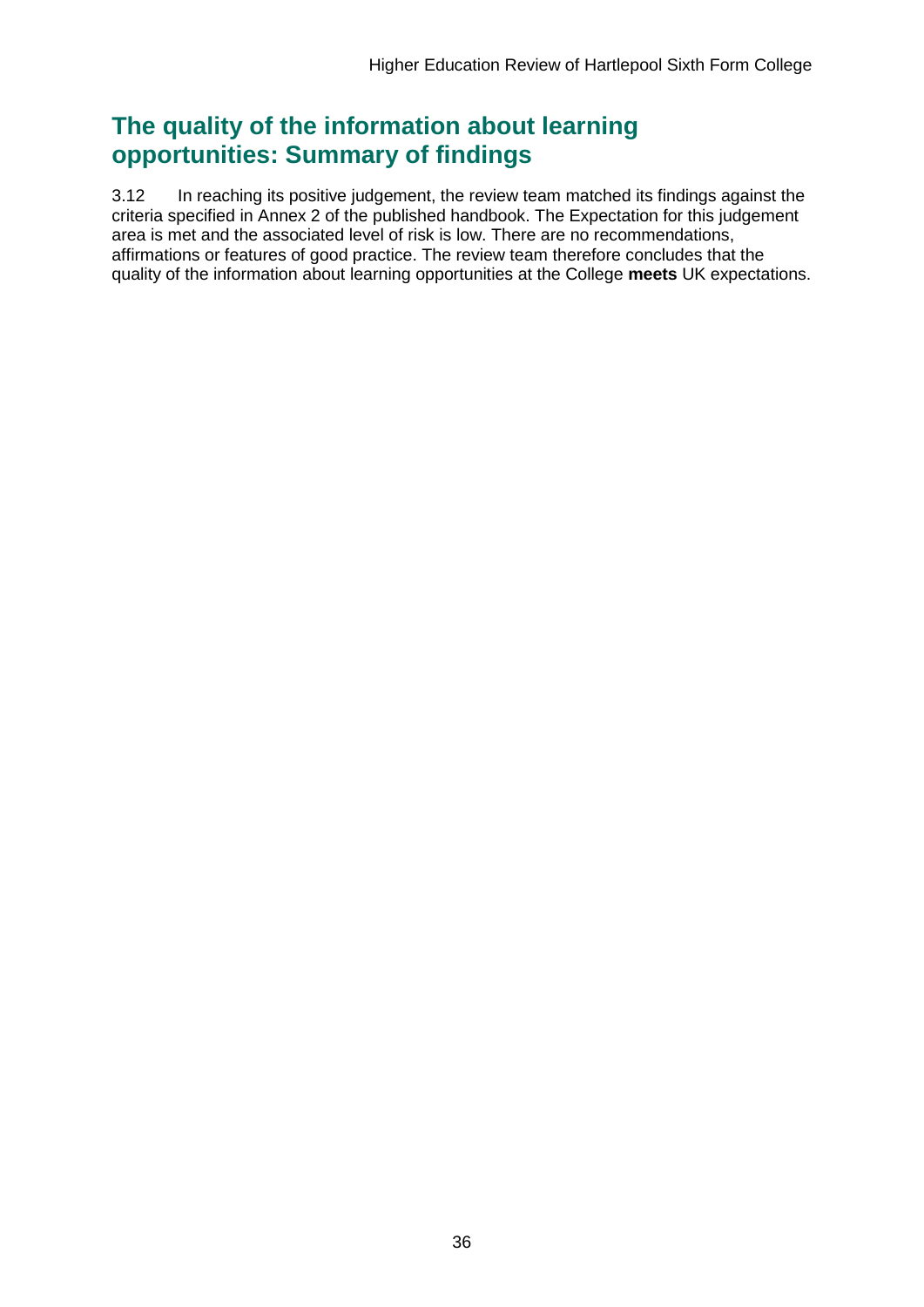# <span id="page-37-0"></span>**4 Judgement: The enhancement of student learning opportunities**

## **Expectation (Enhancement): Deliberate steps are being taken at provider level to improve the quality of students' learning opportunities.**

# **Findings**

4.1 A new management team has recently been established at the College and has written a document, HSFC HE Development 2014-17, which gives details of the rationale for offering higher education, the proposed curriculum development and the management and governance of higher education, including staff, facilities and employer engagement. In this document it is proposed that foundation degrees in health and social care, sports and sports science, music, and computing will be offered from 2015-16.

4.2 Another recent document titled Enhancement at HSFC states that the vision for higher education is that all students feel welcome, receive high-quality provision, and are successful and able to contribute to their own success and that of their course. This will be achieved through open and honest communication, impact-assessing College policies and quality assurance, monitored and acted on by the College's Senior Management Team.

4.3 Currently, the enhancement of learning opportunities is initiated through the quality cycle as described in Expectation B8. The College submits an annual review of the programme to the University. The University produces an Annual Report and Action Plan which are fed back to the College. The Annual Report is considered by the Senior Management Team at the College and the Governors Quality and Standards Subcommittee.

4.4 Historically the annual reviews of the programme also went to the College Quality Review Group, but from Autumn 2014 they have been sent to the newly formed Higher Education Operational Group, then the Senior Management Team and, where appropriate, the Board of Governors. The review also informs the departmental Quality Improvement Plan.

4.5 The College has also recently developed a new Higher Education Teaching, Learning and Assessment Strategy and a specific Observation Policy, which, although in the early stages, will contribute to the enhancement of teaching, learning and assessment, particularly through sharing good practice.

4.6 The College has an effective programme monitoring and review cycle in place based on both University and College procedures. This programme monitoring and review process enables areas for improvement to be identified and acted on and good practice is shared. The College is developing ways of using technology to enhance learning opportunities with students, for example the use of enhanced technology methods for online tutorials and interactive lectures. The lesson observation process also enables sharing of good practice as noted under Expectation B3.

4.7 Although there is an effective quality cycle in place, and this is likely to be further improved when the newly formed Higher Education Operational Group becomes fully embedded, College staff do not have a clear understanding of enhancement at a strategic level.

4.8 The review team examined all the documentation relating to programme review and reporting, particularly the summary documents and the University procedures, and met senior and academic staff.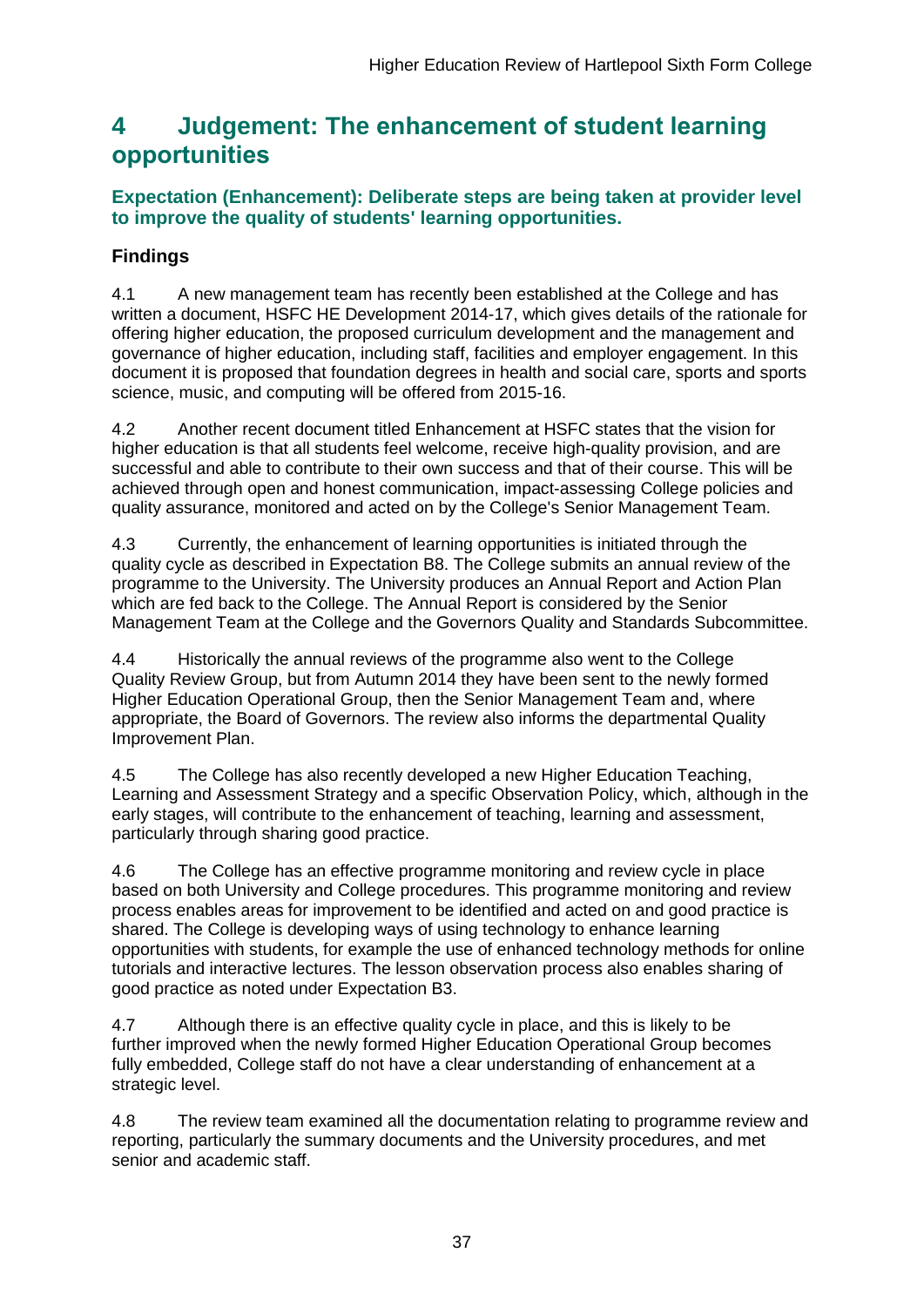4.9 Consideration of information to identify good practice and opportunities for further improvement and inform the development of initiatives at a strategic level is not fully developed. The application of these initiatives as actions that impact on the quality of student learning opportunities and the monitoring of their effectiveness has also yet to be established. Therefore the systems are not yet in place for the Expectation to be met. The review team **recommends** that the College take deliberate and systematic steps, at provider level, to identify, disseminate, implement and monitor good practice and evaluate its impact on the enhancement of the quality of learning opportunities.

4.10 Although there are some examples of enhancement initiatives, overall there is limited College-level oversight for improving the quality of learning opportunities. Review mechanisms for assessing the impact of initiatives are not in place and systems for identifying and monitoring good practice are not yet fully developed. The College has introduced new policies and a management structure which will formalise the strategic approach to enhancement, but these have yet to be embedded and evaluated. Therefore, the review team concludes that the College does not currently meet the Expectation for Enhancement and the associated level of risk is moderate as there is insufficient emphasis given to the enhancement of learning opportunities in the College's planning processes.

**Expectation: Not met Level of risk: Moderate**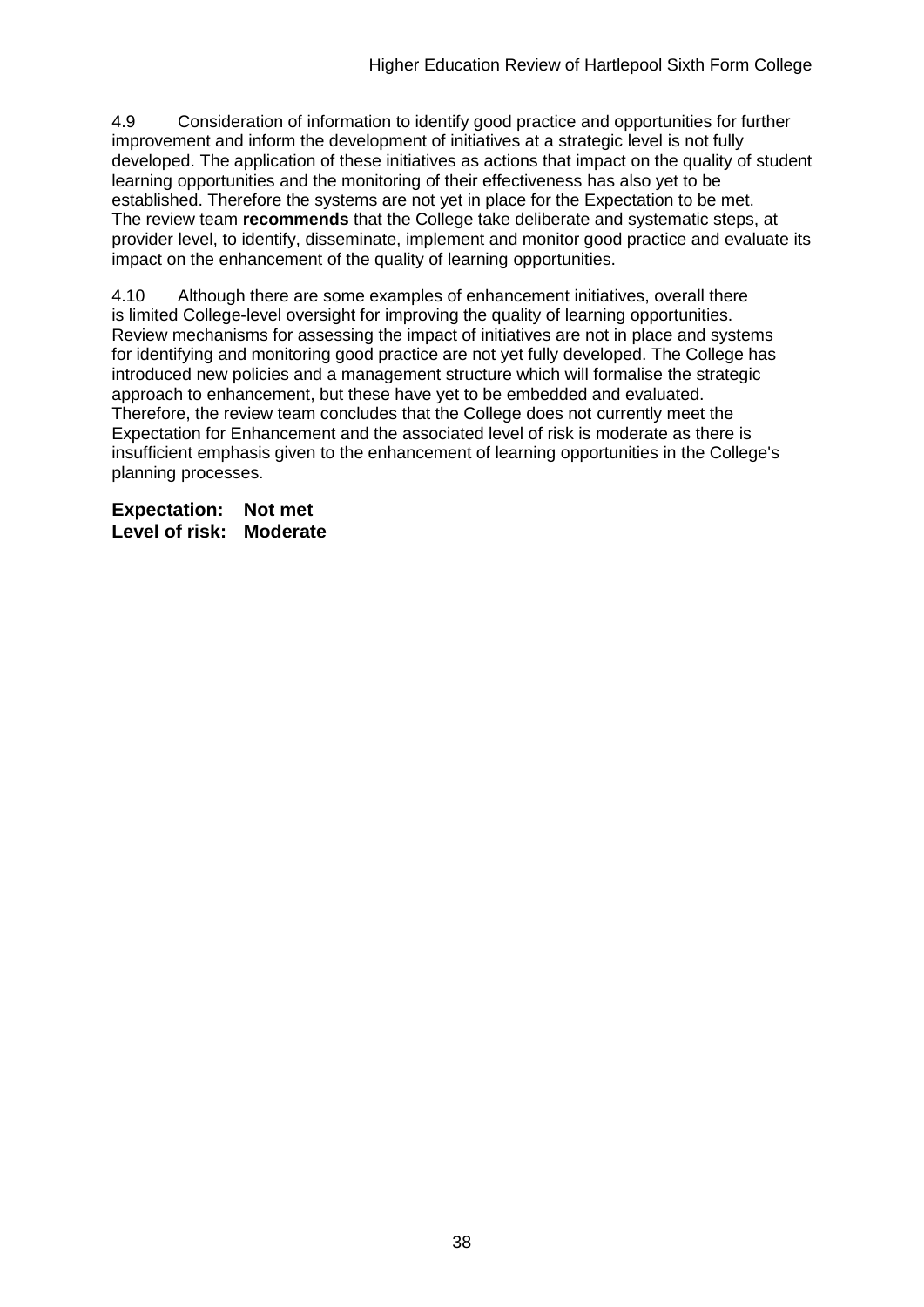# **The enhancement of student learning opportunities: Summary of findings**

4.11 In reaching its 'requires improvement to meet UK expectations' judgement, the review team matched its findings against the criteria specified in Annex two of the published handbook and identified two recommendations.

4.12 The review team based the judgement relating to the enhancement of student learning opportunities on the limited oversight of enhancement and the lack of impact monitoring of any implemented initiatives. While the College demonstrates a commitment to its students and improving the quality of their learning, it was unable to provide evidence of a consistently articulated and understood institutional-level approach. There are examples of positive developments to enhance student learning opportunities and initiatives as a direct response from student feedback, but these do not consistently emanate from an overarching institutional-level approach to enhancement explicitly monitored through College processes.

4.13 Although this Expectation is not met, this is deemed to pose a moderate rather than a serious risk. There is insufficient emphasis placed on the institutional approach to enhancement in the College's planning processes but this can be addressed by the implementation of the recommendation provided.

4.14 The review team concludes that the enhancement of student learning opportunities at the College **requires improvement to meet** UK expectations.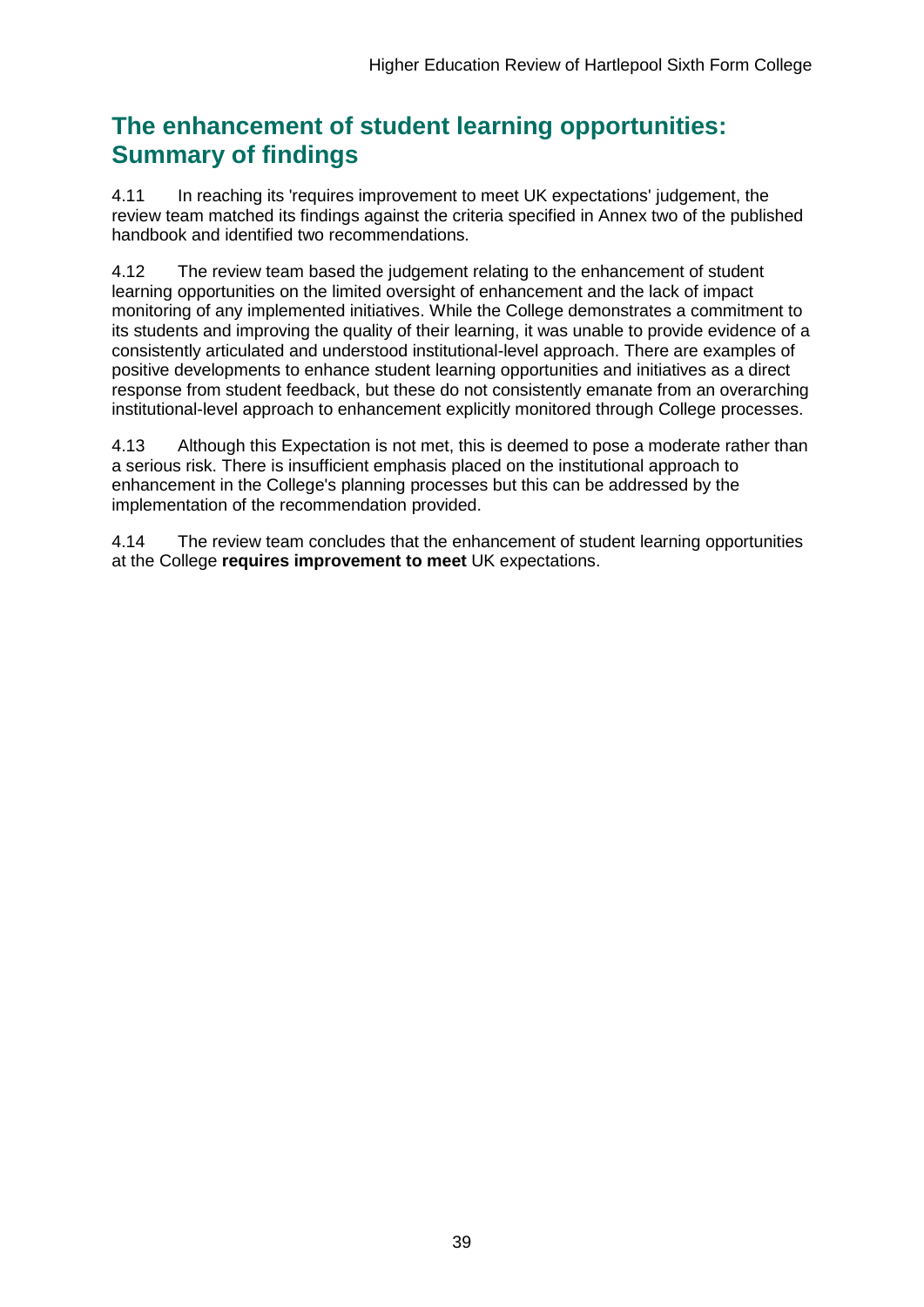# <span id="page-40-0"></span>**5 Commentary on the Theme: Student Employability**

# **Findings**

5.1 The College currently offers students work-related opportunities which support their employability in the legal profession.

5.2 Students are encouraged to find themselves a work placement, and the College has a list of local law firms and contact details. Academic and support staff are able to help students develop their CVs and offer mock interviews.

5.3 The Practical Legal Skills module which sits within the programme offers students a number of opportunities to understand what is expected of them as a practising lawyer. Students confirmed that they find this module very useful in understanding what is required of them in the profession.

5.4 Students are also afforded assessments, both formative and summative, throughout their course, which test their skills and give them an understanding of the practice of law. Informally, through connections with teaching staff at the College, local employers are able to offer advice on practical assessment tasks and scenario setting. The University also does this for the assessments they set for the College. The external examiner for the programme has commented favourably that the practical nature of the modules enhance the employability of the students.

5.5 The College team invite guest practitioners to some of the classes to offer their advice and guidance to students, and much of the course is taught by the College teaching team who are themselves qualified solicitors. This enables the College to offer a different learning experience to students and enables them to develop formative and summative assessments which are realistic to the profession. The College teaching team's approach to integrating employability skills into the course was considered good practice by the University periodic review panel. The report previously highlighted the involvement of experienced practitioners in the delivery of live scenario-based learning and assessment as good practice.

5.6 The course has also been designed by the College to integrate into both the BA and LLB course offered by the University. This gives students a clear progression route. completing the foundation degree and students are very clear on progression opportunities. As well as accreditation being granted from the Solicitors Regulation Authority, the programme modules are also mapped against CILEx level 3 accreditation, allowing students to be granted exemptions from this additional qualification. The report previously found the integration of the programme into the wider professional qualifications needed to pursue a career in law as good practice.

5.7 Students are satisfied that they feel prepared for the world of work. Although these students said that they had not used the career service, both the College and the University operate face-to-face (and on their respective VLEs) for students to gain support in developing their employability skills. The current Destinations of Leavers from Higher Education statistics for the course show that 98 per cent of students are in further study or employment six months after graduating.

5.8 In light of their future planned expansion of higher education courses, the College is actively developing its links with the local employer community through joining the North East Chamber of Commerce as well as the Local Enterprise Partnership. They recognise that they have more steps to take to improve relations with employers in the local region but are working hard to ensure that students benefit from local engagement.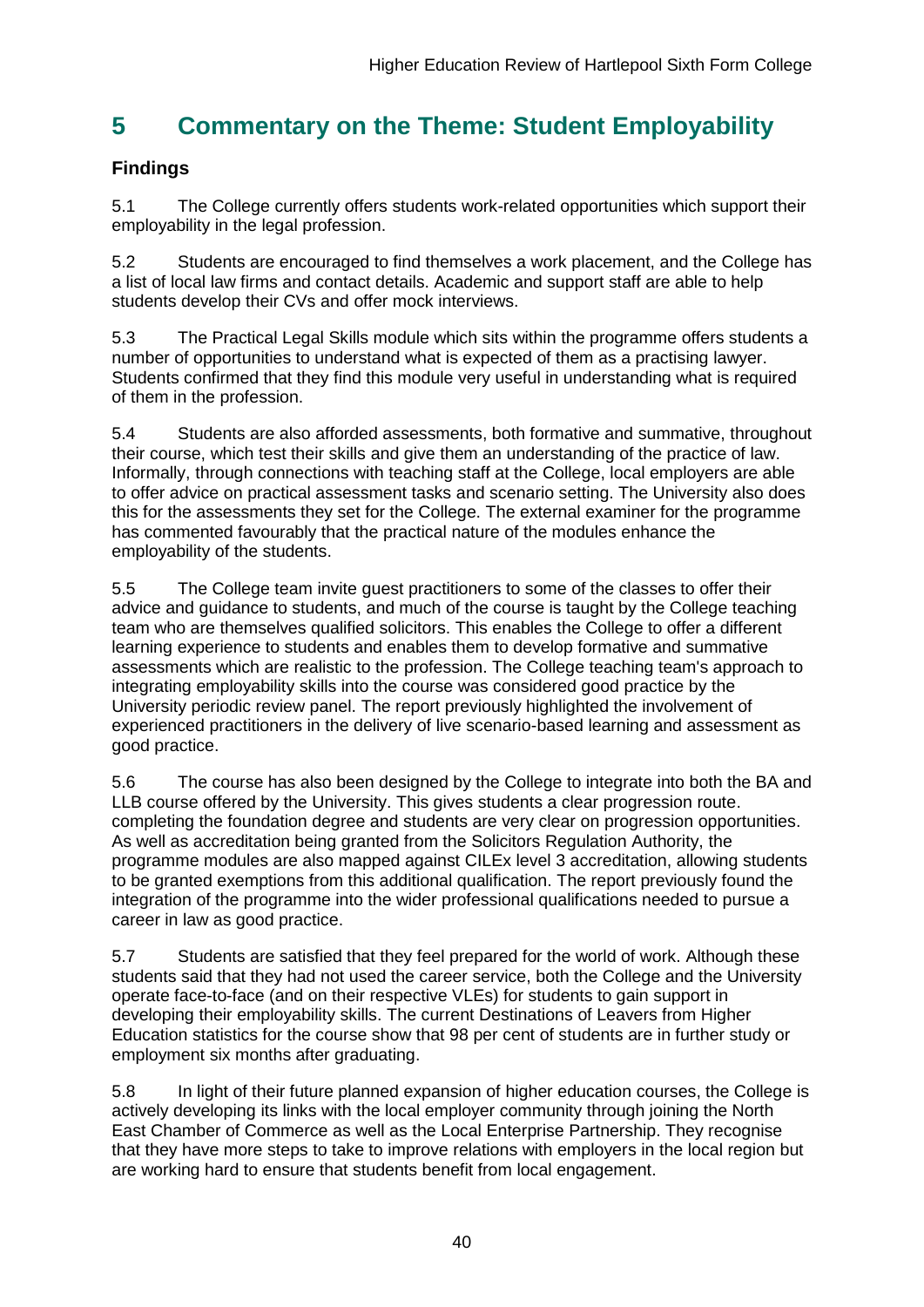# <span id="page-41-0"></span>**Glossary**

This glossary is a quick-reference guide to terms in this report that may be unfamiliar to some readers. Definitions of key operational terms are also given on pages 29 to 32 of the [Higher Education Review handbook.](http://www.qaa.ac.uk/publications/information-and-guidance/publication?PubID=2672)

If you require formal definitions of other terms please refer to the section on assuring standards and quality: [www.qaa.ac.uk/assuring-standards-and-quality.](http://www.qaa.ac.uk/assuring-standards-and-quality)

User-friendly explanations of a wide range of terms can be found in the longer **Glossary** on the QAA website: [www.qaa.ac.uk/Pages/GlossaryEN.aspx.](http://www.qaa.ac.uk/Pages/GlossaryEN.aspx)

#### **Academic standards**

The standards set by **degree-awarding bodies** for their courses (programmes and modules) and expected for their awards. See also **threshold academic standard**.

#### **Award**

A qualification, or academic credit, conferred in formal recognition that a student has achieved the intended **learning outcomes** and passed the assessments required to meet the academic standards set for a **programme** or unit of study.

#### **Blended learning**

Learning delivered by a number of different methods, usually including face-to-face and e-learning (see **[technology enhanced or enabled learning](http://www.qaa.ac.uk/AboutUs/glossary/Pages/glossary-t.aspx#t1)**).

#### **Credit(s)**

A means of quantifying and recognising learning, used by most institutions that provide higher education **programmes of study**, expressed as numbers of credits at a specific level.

#### **Degree-awarding body**

A UK [higher education provider](http://newlive.qaa.ac.uk/AboutUs/glossary/Pages/glossary-h.aspx#h2.1) (typically a [university\)](http://newlive.qaa.ac.uk/AboutUs/glossary/Pages/glossary-u-z.aspx#u4) with the power to award degrees, conferred by Royal Charter, or under Section 76 of the Further and Higher Education Act 1992, or under Section 48 of the Further and Higher Education (Scotland) Act 1992, or by Papal Bull, or, since 1999, granted by the Privy Council on advice from QAA (in response to applications for [taught degree awarding powers, research degree awarding powers or](http://newlive.qaa.ac.uk/AboutUs/DAP/Pages/default.aspx)  [university title\)](http://newlive.qaa.ac.uk/AboutUs/DAP/Pages/default.aspx).

#### **Distance learning**

A course of study that does not involve face-to-face contact between students and tutors but instead uses technology such as the internet, intranets, broadcast media, CD-ROM and video, or traditional methods of correspondence - learning 'at a distance'. See also **blended learning**.

#### **Dual award or double award**

The granting of separate awards (and certificates) for the same **programme** by two **degree-awarding bodies** who have jointly delivered the programme of study leading to them. See also **multiple award**.

#### **e-learning**

See technology enhanced or enabled learning

#### **Enhancement**

The process by which [higher education providers](http://www.qaa.ac.uk/AboutUs/glossary/Pages/glossary-h.aspx#h2.1) systematically improve the quality of provision and the ways in which students' learning is supported. It is used as a technical term in our review processes.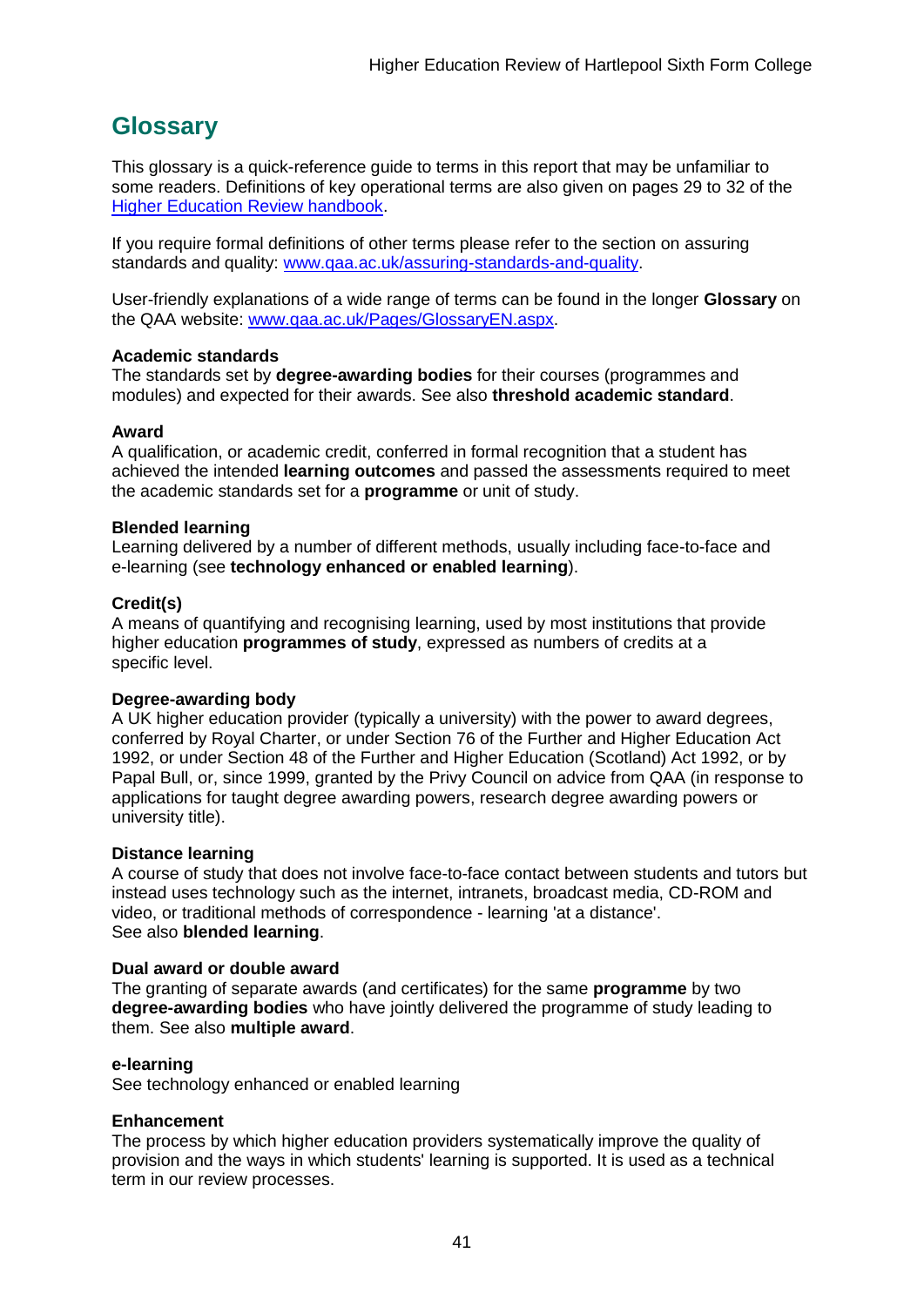#### **Expectations**

Statements in the **Quality Code** that set out what all UK [higher education providers](http://newlive.qaa.ac.uk/AboutUs/glossary/Pages/glossary-h.aspx#h2.1) expect of themselves and each other, and what the general public can therefore expect of them.

#### **Flexible and distributed learning**

A [programme](http://newlive.qaa.ac.uk/AboutUs/glossary/Pages/glossary-p.aspx#p12) or [module](http://newlive.qaa.ac.uk/AboutUs/glossary/Pages/glossary-m-o.aspx#m6) that does not require the student to attend classes or events at particular times and locations.

See also **distance learning**.

#### **Framework**

A published formal structure. See also **framework for higher education qualifications**.

#### **Framework for higher education qualifications**

A published formal structure that identifies a hierarchy of national qualification levels and describes the general achievement expected of holders of the main qualification types at each level, thus assisting higher education providers in maintaining academic standards. QAA publishes the following frameworks: *The Framework for Higher Education Qualifications in England, Wales and Northern Ireland* (FHEQ) and *The Framework for Qualifications of Higher Education Institutions in Scotland* (FHEQIS).

#### **Good practice**

A process or way of working that, in the view of a QAA review team, makes a particularly positive contribution to a higher education provider's management of academic standards and the quality of its educational provision. It is used as a technical term in QAA's audit and review processes.

#### **Learning opportunities**

The provision made for students' learning, including planned study, teaching, assessment, academic and personal support, and resources (such as libraries and information systems, laboratories or studios).

#### **Learning outcomes**

What a learner is expected to know, understand and/or be able to demonstrate after completing a process of learning.

#### **Multiple awards**

An arrangement where three or more **degree-awarding bodies** together provide a single jointly delivered **programme** (or programmes) leading to a separate **award** (and separate certification) of each awarding body. The arrangement is the same as for **dual/double awards**, but with three or more awarding bodies being involved.

#### **Operational definition**

A formal definition of a term, establishing exactly what QAA means when using it in reviews and reports.

#### **Programme (of study)**

An approved course of study that provides a coherent learning experience and normally leads to a qualification.

#### **Programme specifications**

Published statements about the intended **learning outcomes** of programmes of study, containing information about teaching and learning methods, support and assessment methods, and how individual units relate to levels of achievement.